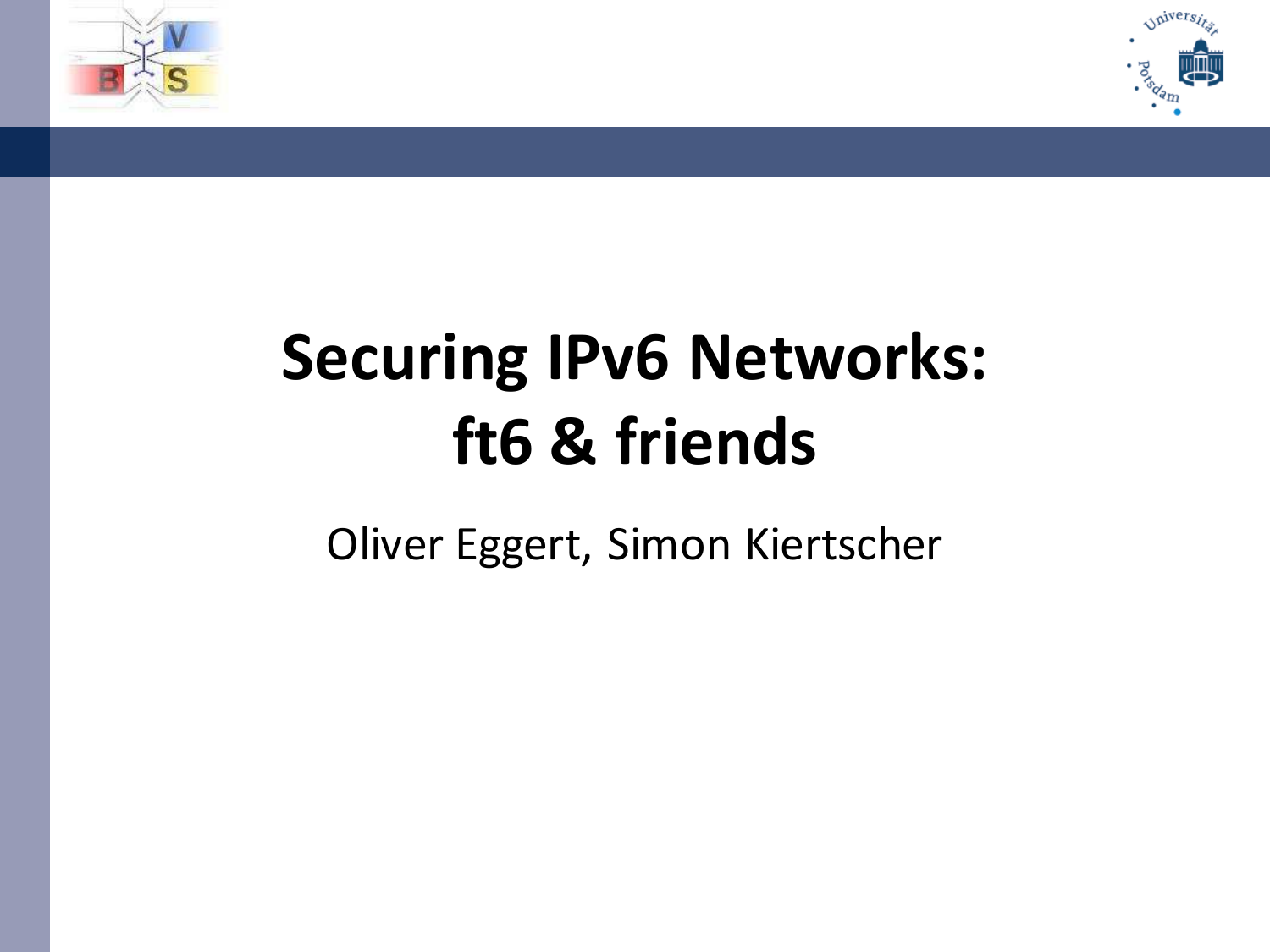



## **Our Group**

<span id="page-1-0"></span>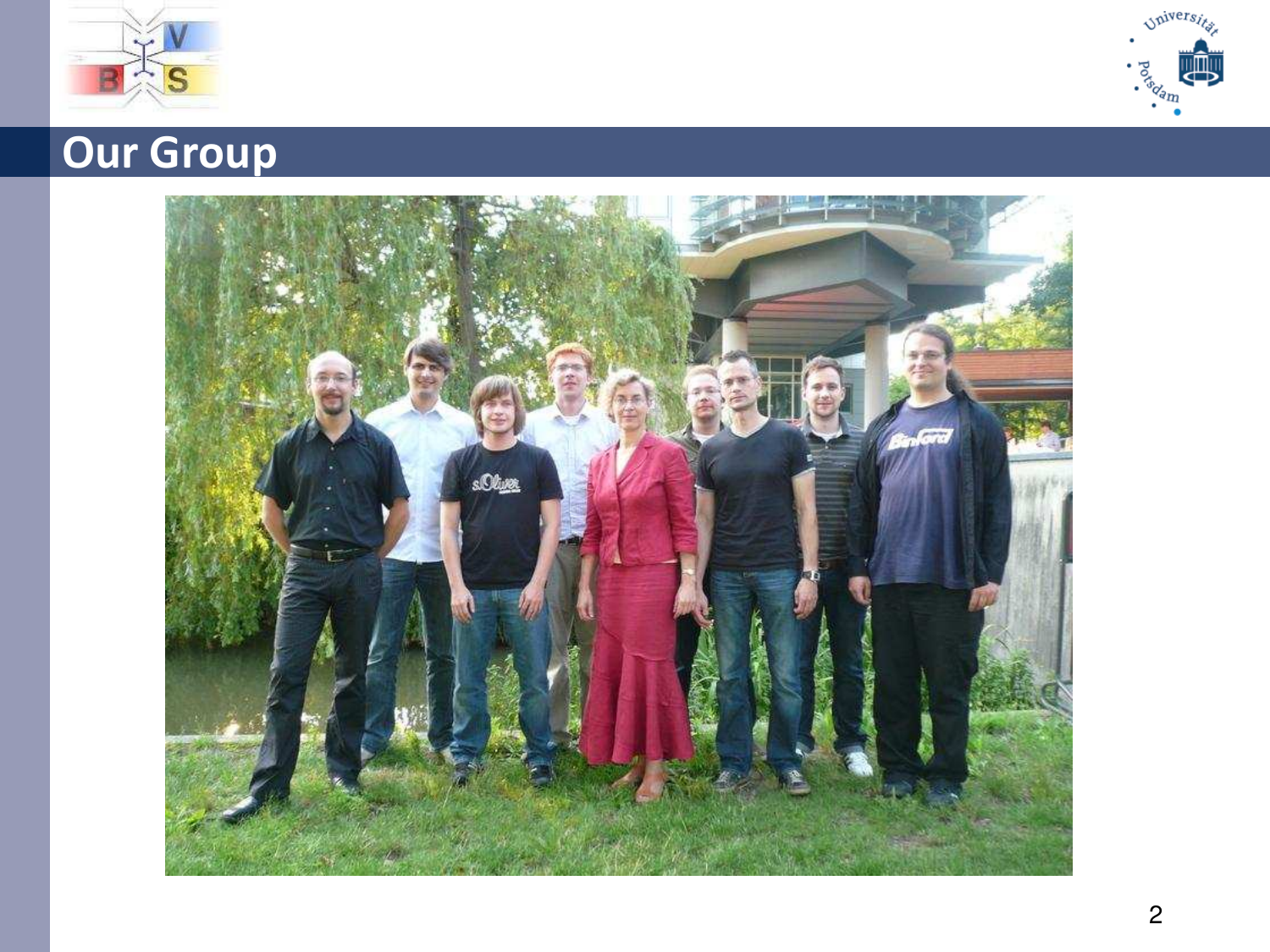



### **Outline**

- IPv6 Intrusion Detection System Project
- IPv6 Basics
- Firewall Tests
- <span id="page-2-0"></span>• FT6 (Firewall test tool for IPv6)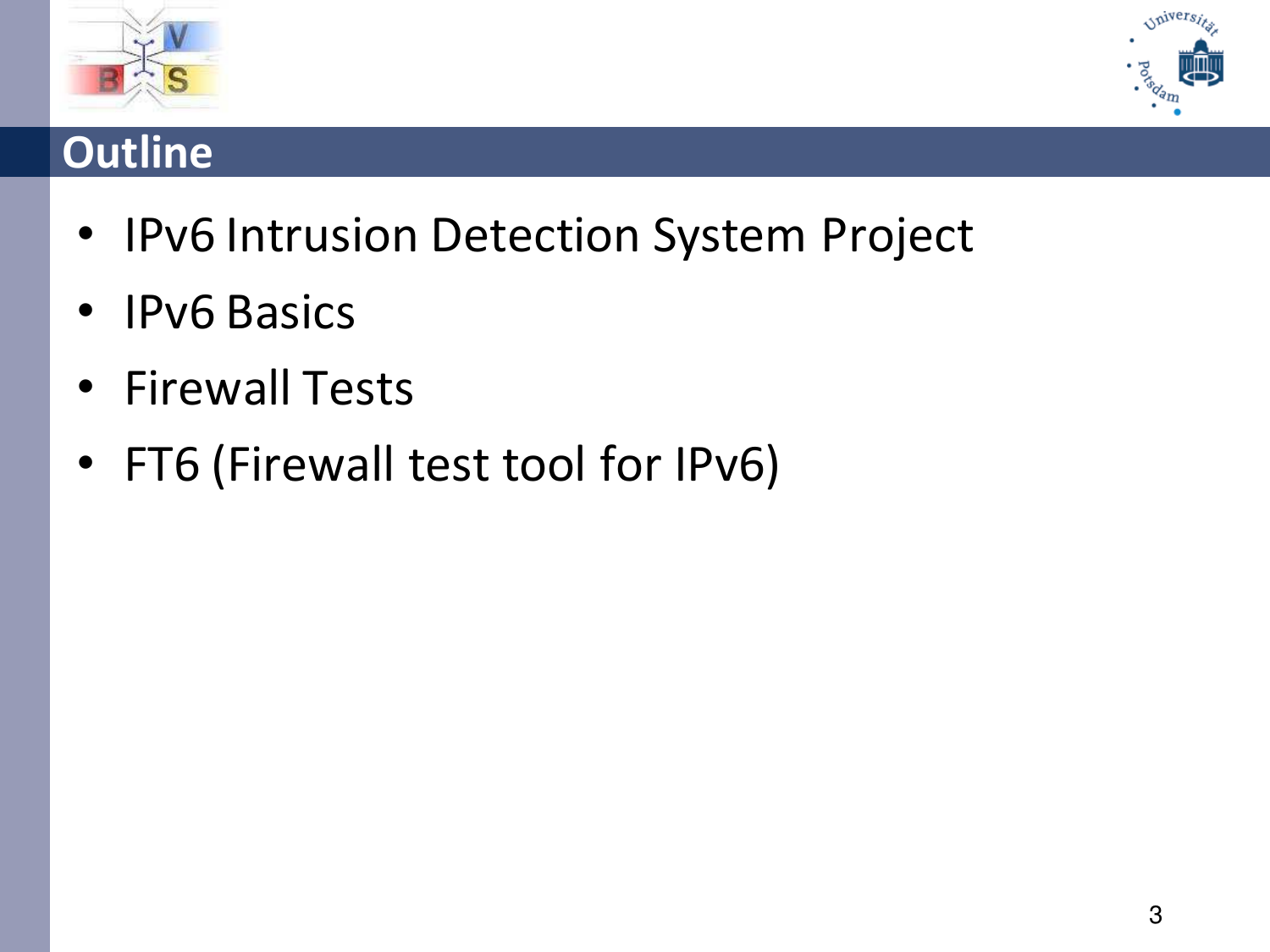



### **IPv6 Intrusion Detection System**

- Partners:
	- University of Potsdam
	- Beuth University of Applied Sciences Berlin
	- EANTC AG
- Associated Partner:
	- STRATO AG
- Funded by the Federal Ministry of Education and Research



<span id="page-3-0"></span>

**Federal Ministry** of Education and Research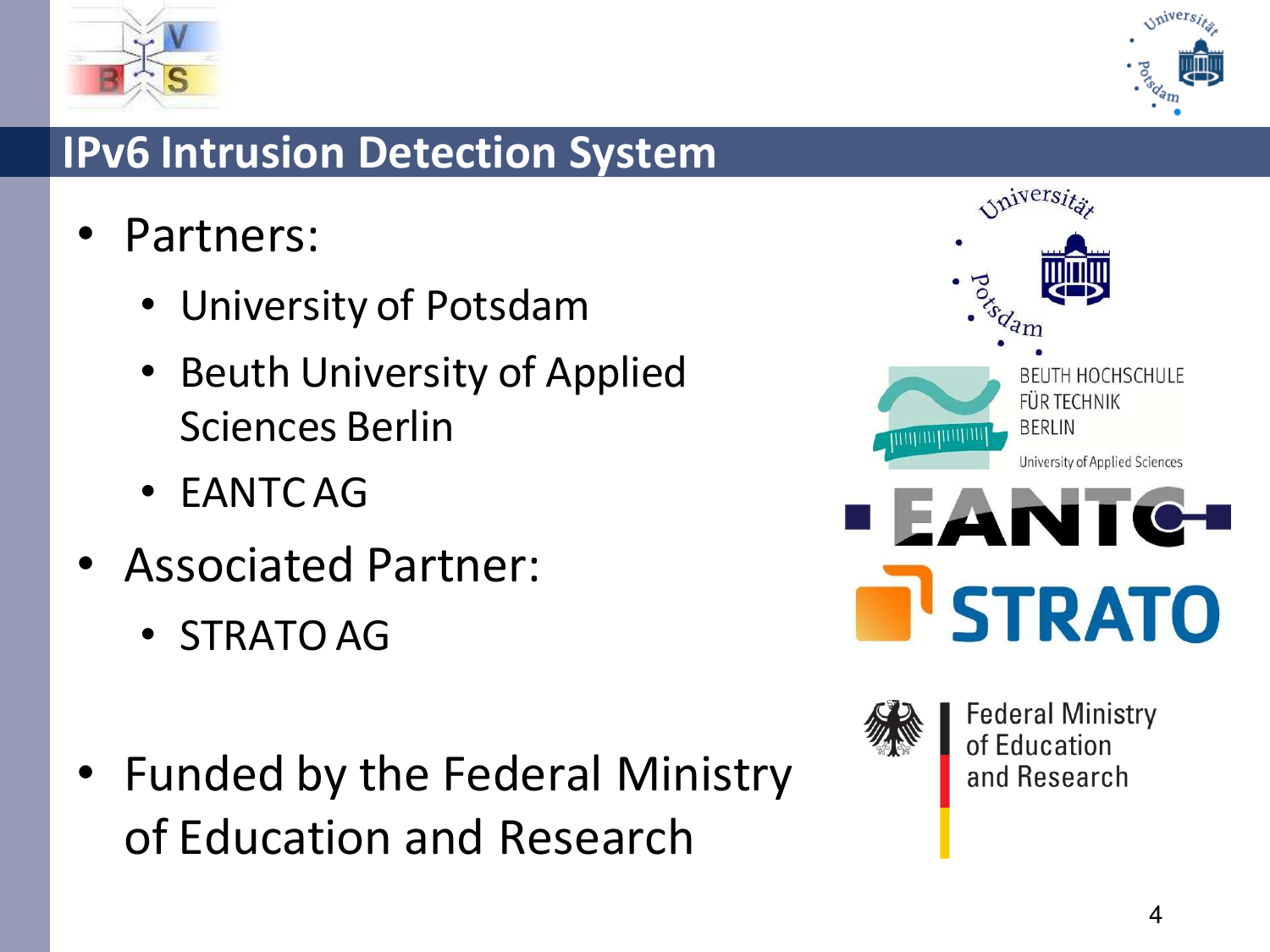



### **IPv6 Intrusion Detection System**

Main contributions of the project

- 1. Test operation of an IPv6 Darknet
- 2. Honeyd  $\rightarrow$  Honeydv6
- 3. Snort IPv6-Plugin (IDS/IPS Software)
- <span id="page-4-0"></span>4. Load tests
- 5. Protocol tests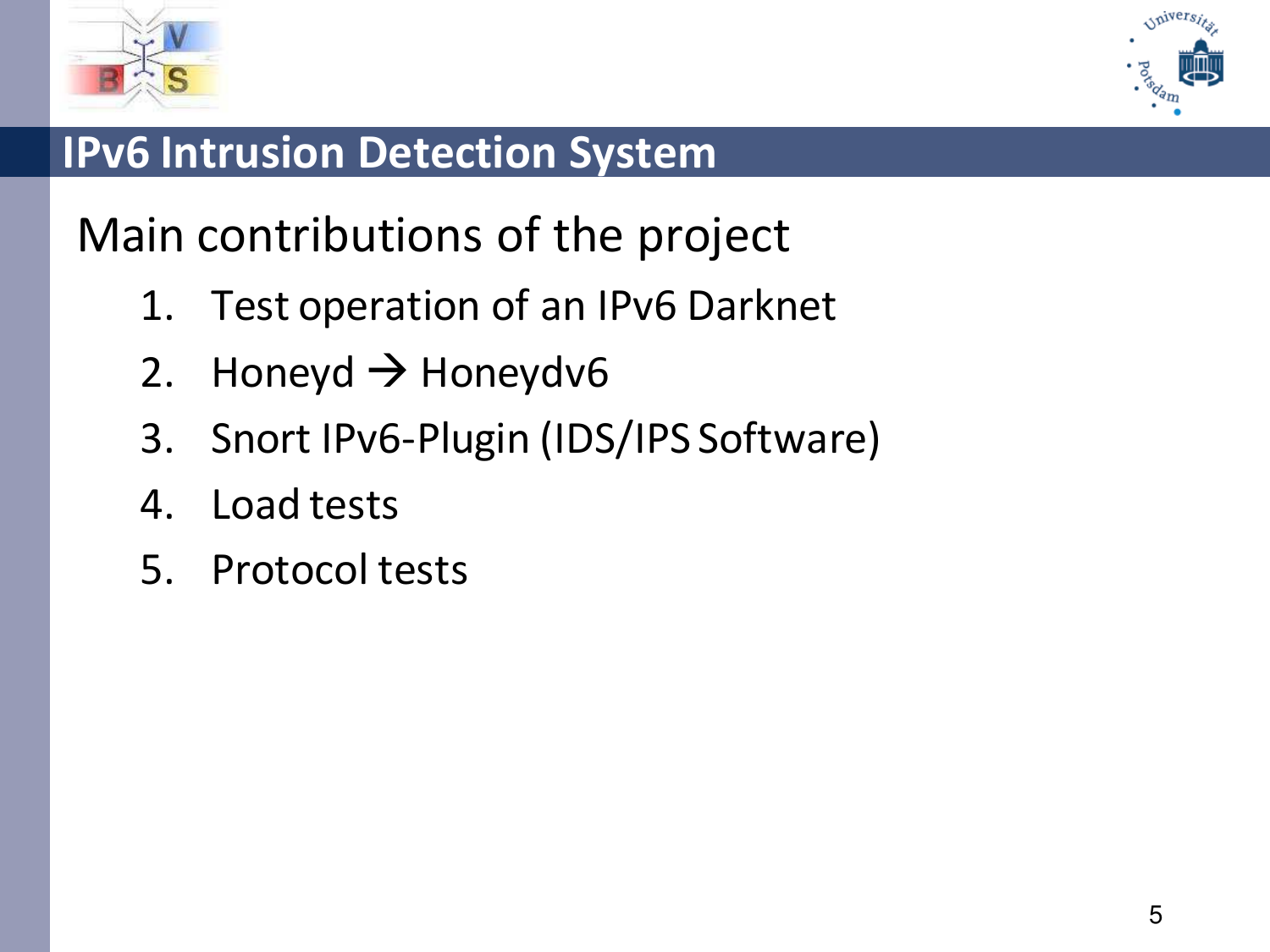



### **Test operation of a Darknet**

- /48 net, after 9 months 1172 packets captured
- Probably only backscatter traffic

<span id="page-5-0"></span>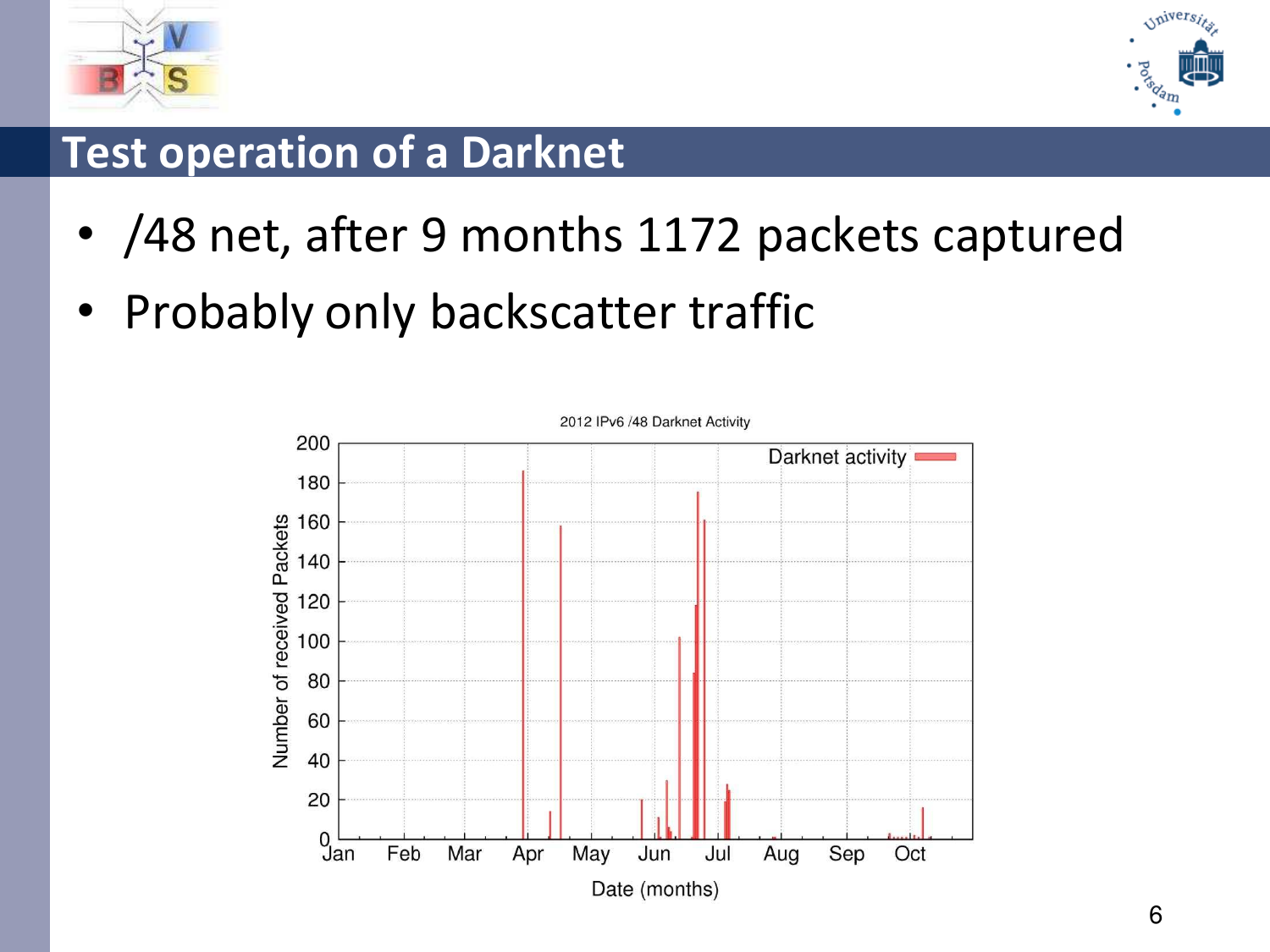



### **Honeyd Honeydv6**

- first low-interaction honeypot which can simulate entire IPv6 networks on a single host
- based on open source low-interaction honeypot honeyd developed by Niels Provos
- custom network stack to simulate thousands of hosts
- new protocols like NDP and ICMPv6 implemented
- updated routing engine to simulate entire network topologies
- extension header processing implemented
- observe fragmentation based IPv6 attacks
- source code available on www.idsv6.de

<span id="page-6-0"></span>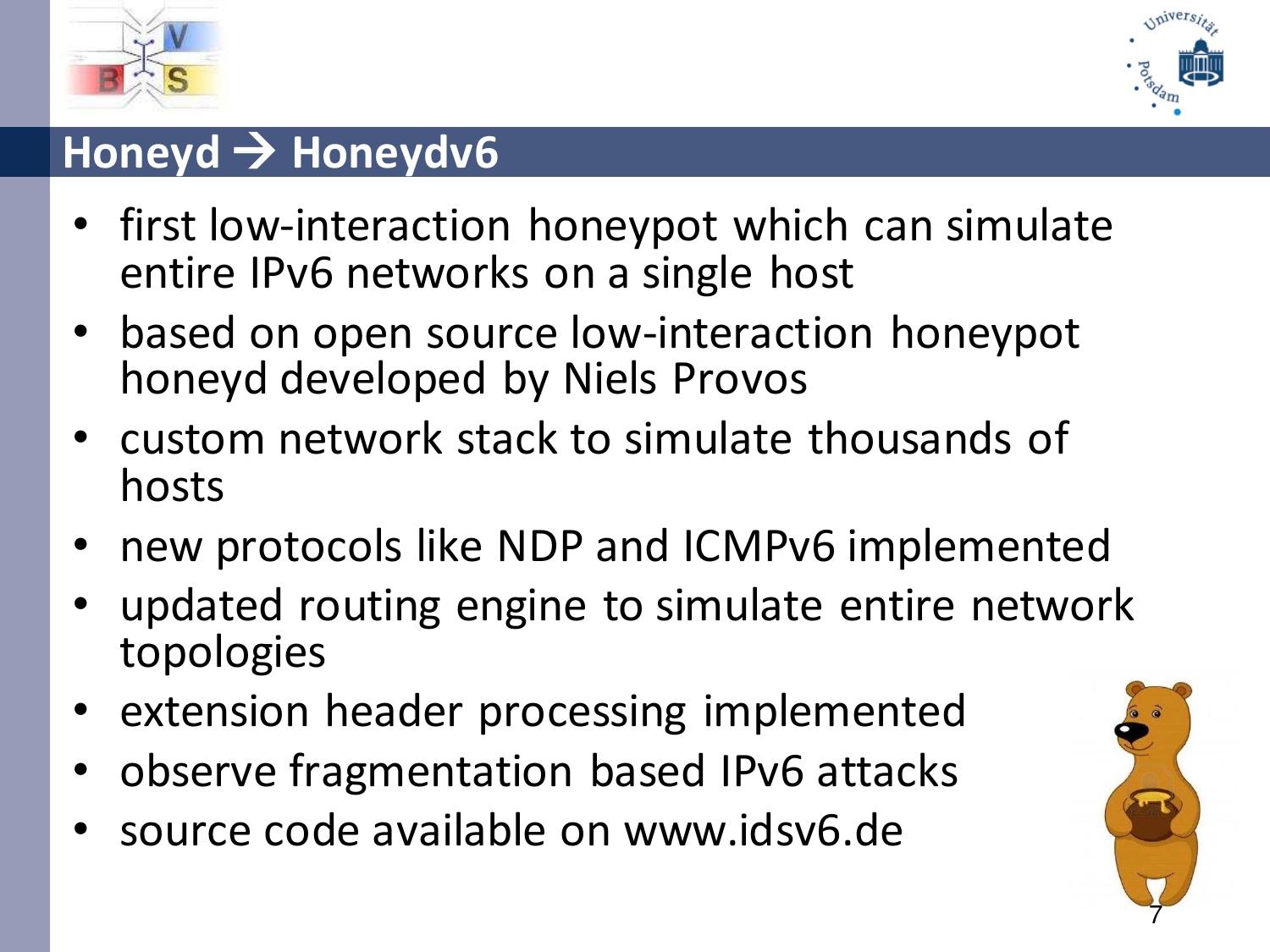

### **Snort IPv6-Plugin**

- Widely used Open Source NIDS
- Snort IPv6 support technically yes, but . . .
- Snort IPv6 Plugin (Preprocessor)
- Functionality:
	- Reads ICMPv6 messages on the LAN
	- Follows network state, i. e. (MAC, IP) of:
		- On-link Routers
		- On-link Hosts
		- Ongoing Duplicate Address Detection
	- Alerts on new/unknown hosts and routers
- All IPv6 fields accessible for Snort signatures now
	- Basic Header, Extension Headers, Neighbor Discovery Options

<span id="page-7-0"></span>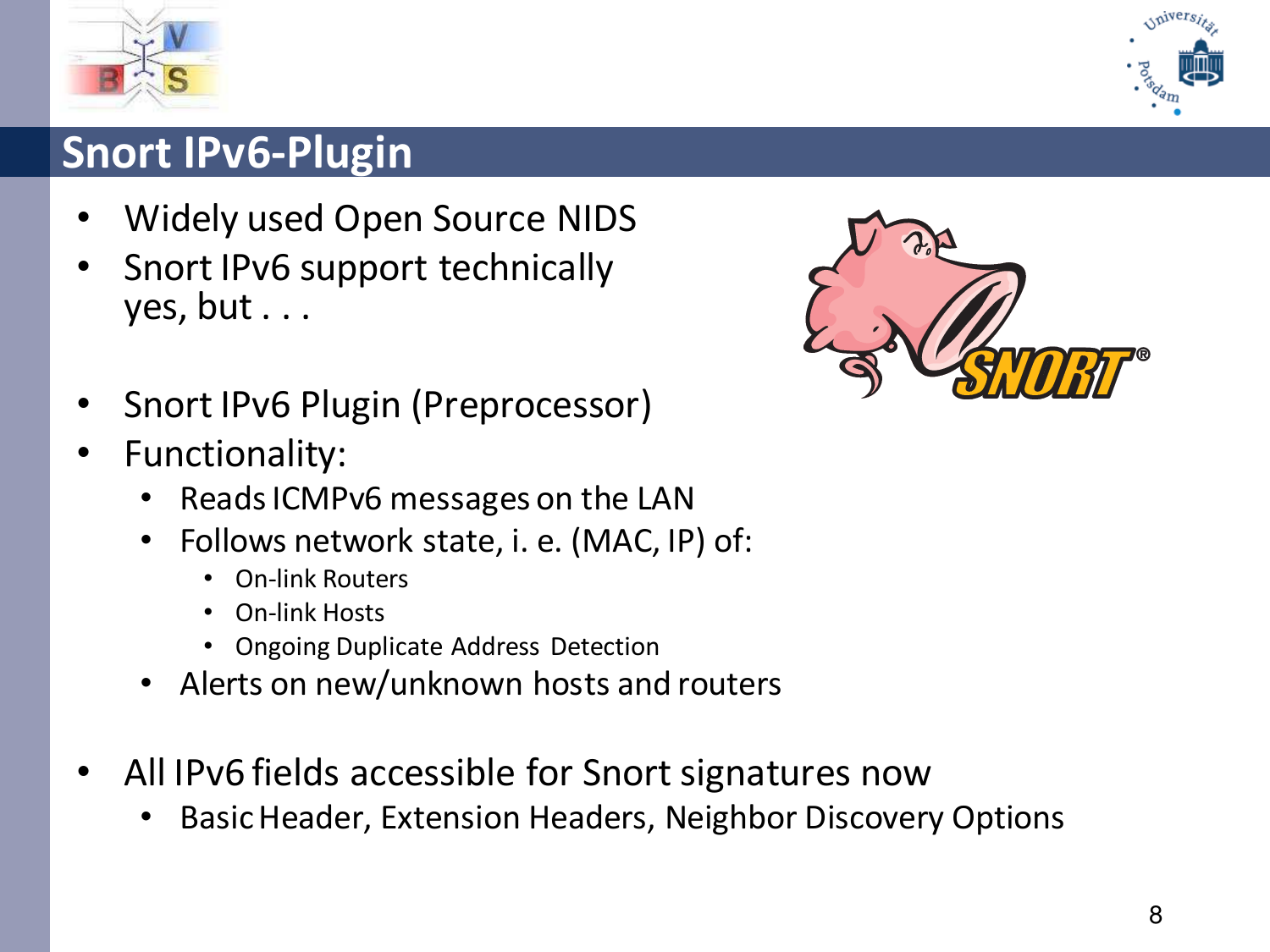





<span id="page-8-0"></span> $IPv4$  |Pv6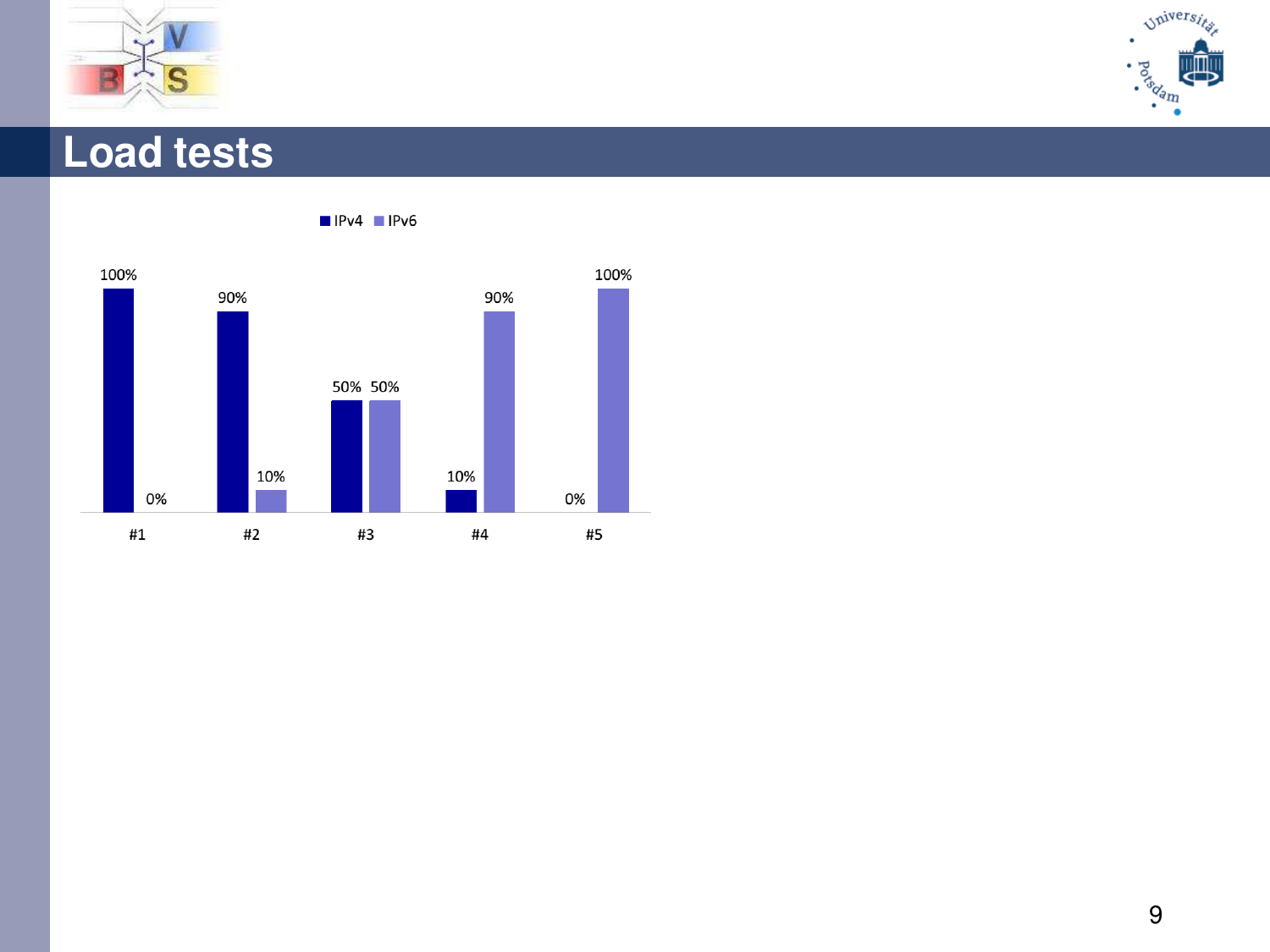





 $IPIV4$   $IPIV6$ 



<span id="page-9-0"></span>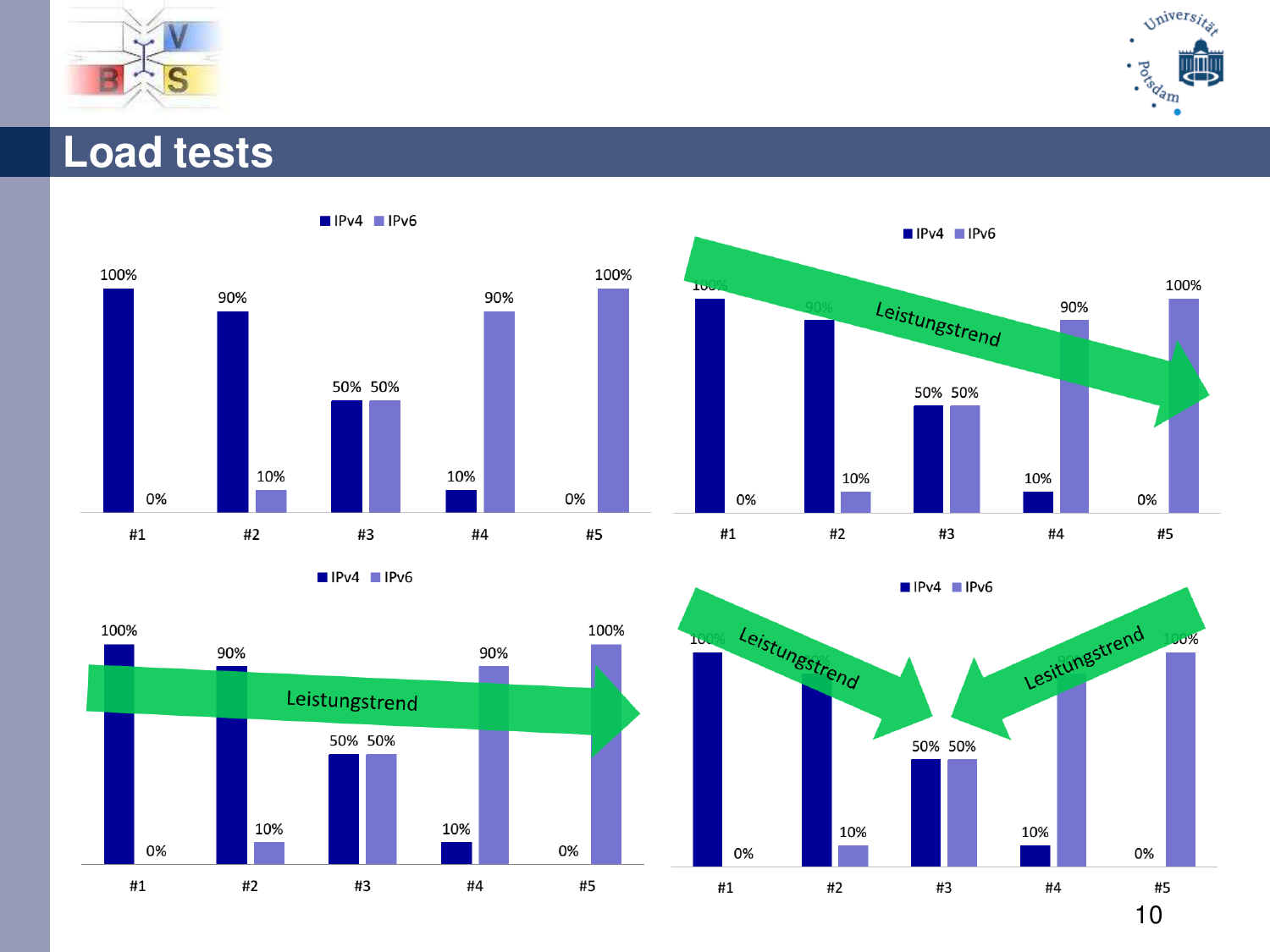



<span id="page-10-0"></span>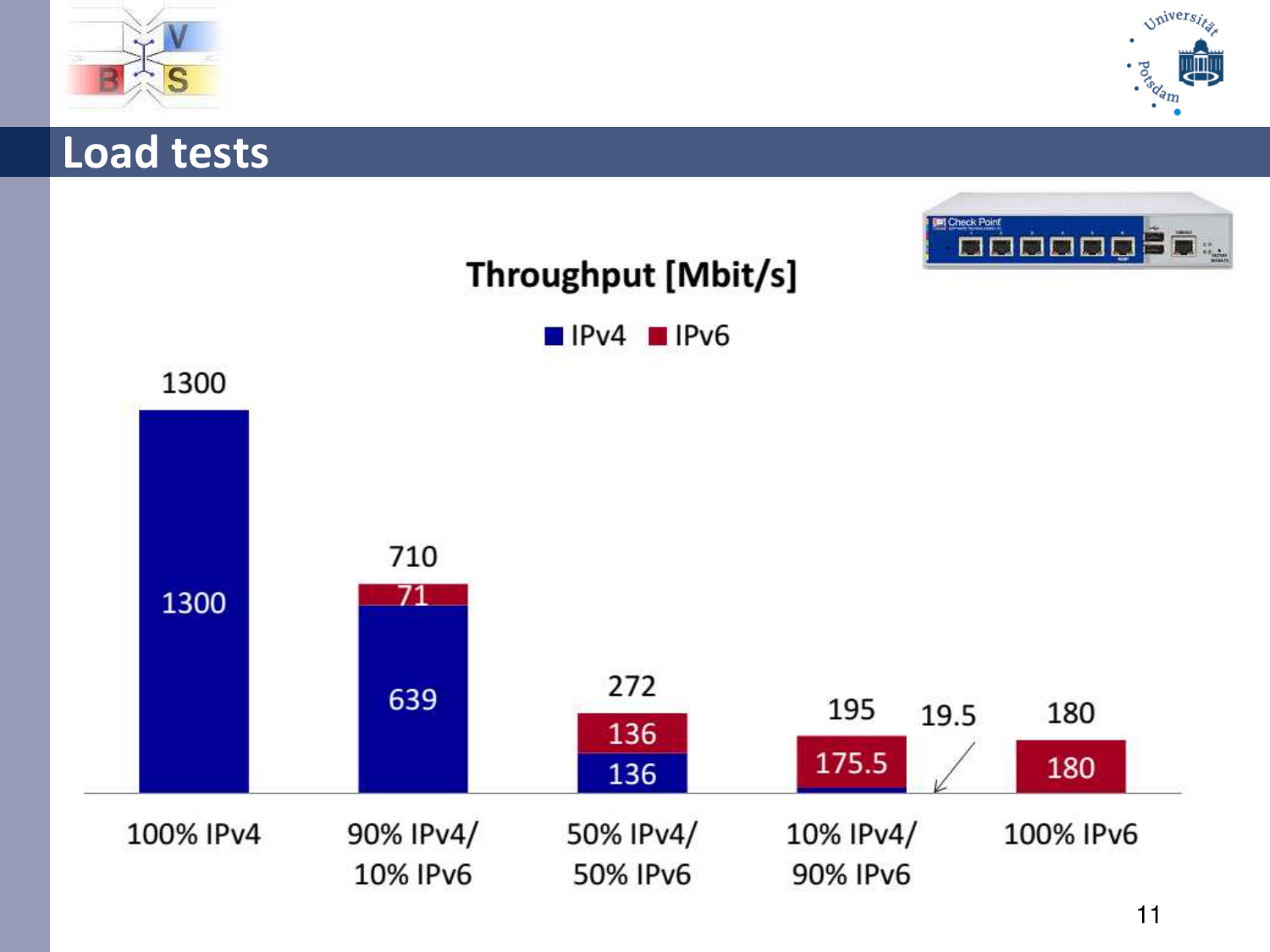





### Throughput [Mbit/s]

<span id="page-11-0"></span> $IPv4 = IPv6$ 

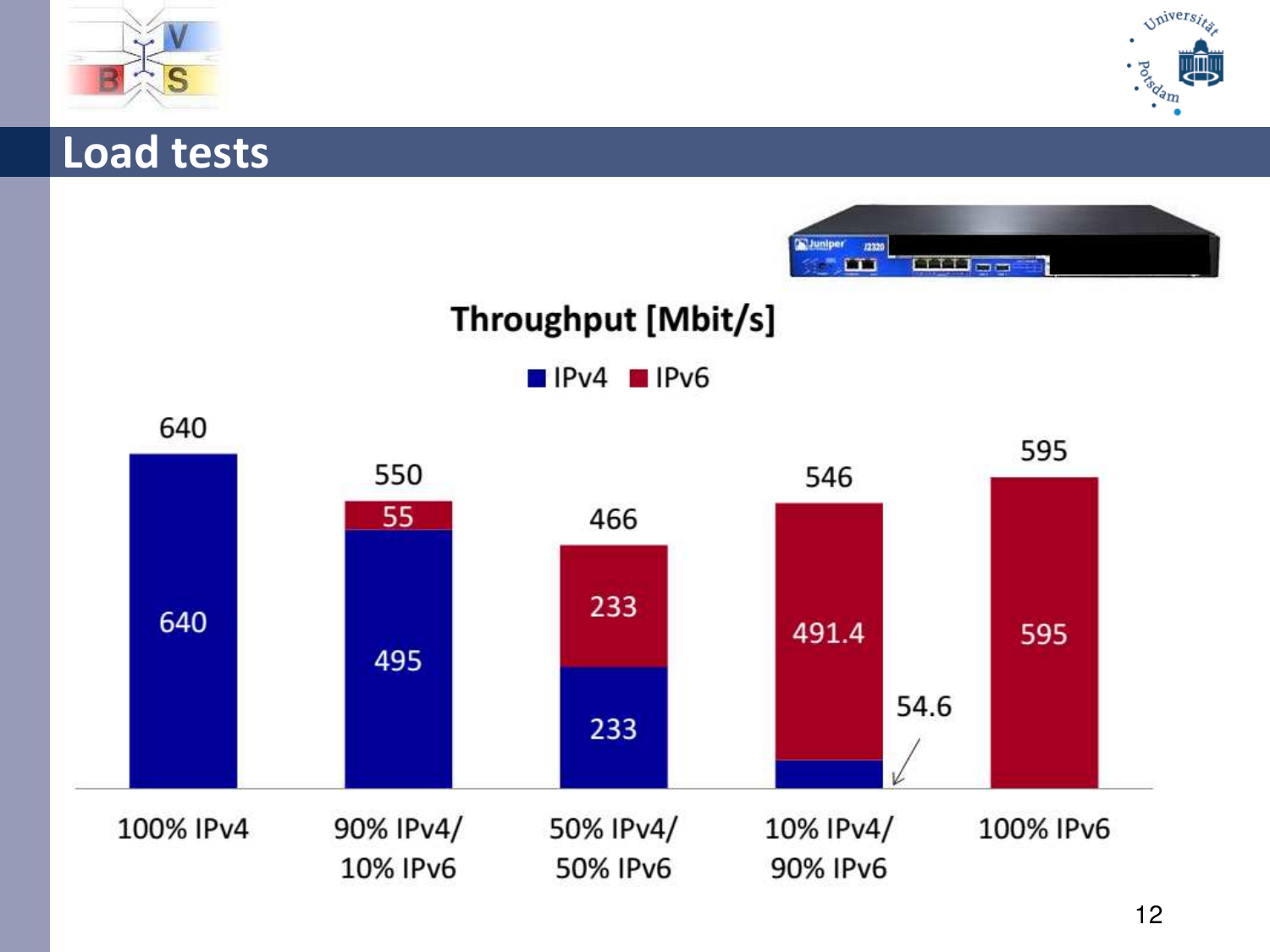



## <span id="page-12-0"></span>**IPv6 Basics**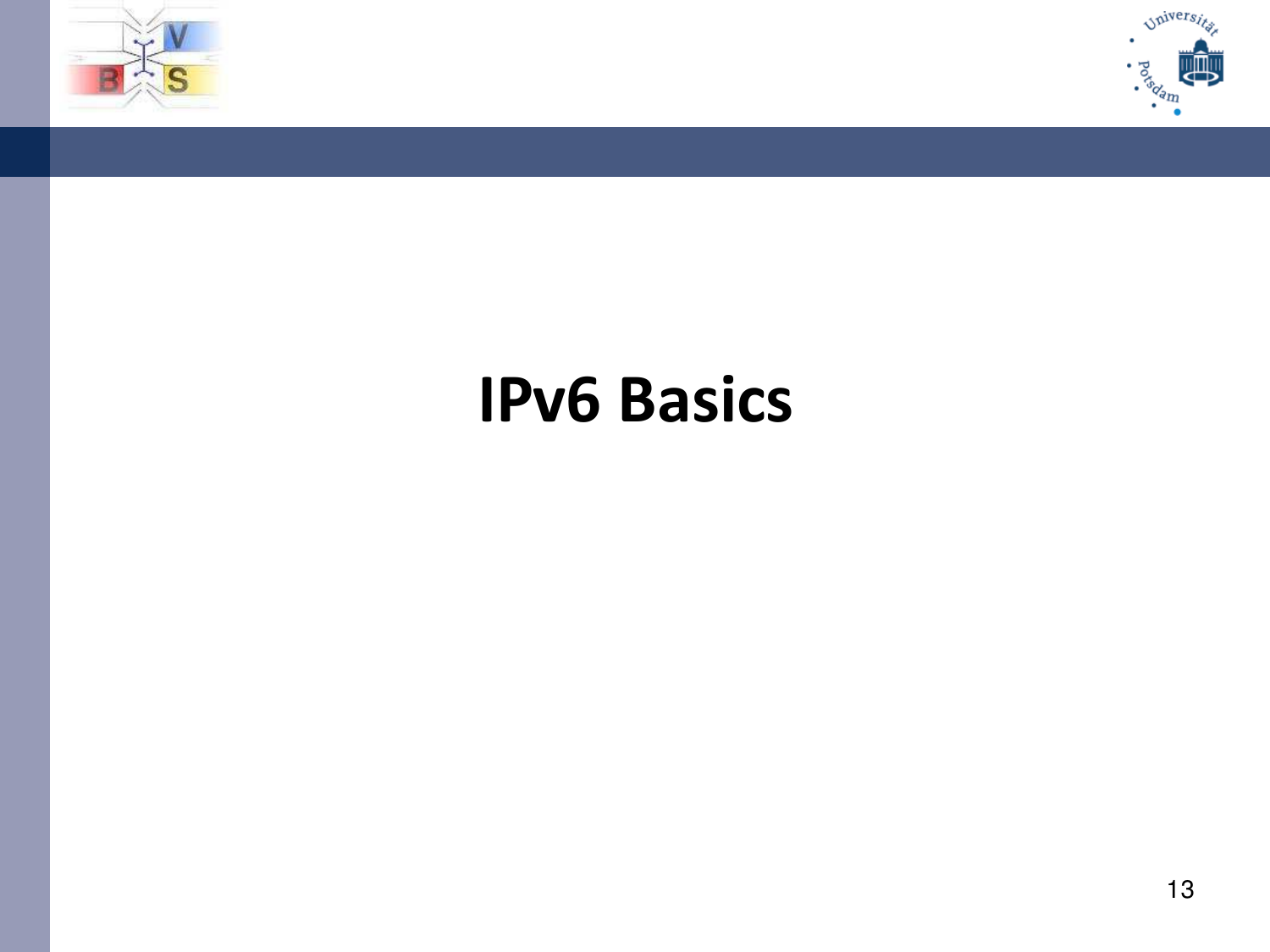



### **IPv6 Basics**

- IPv4 Optional options and padding  $\rightarrow$ Variable header size
- IPv6 Fixed but bigger header size
- Options?  $\rightarrow$  extension headers

<span id="page-13-0"></span>

|                                     |                | <b>IPv4 Header</b>         |                            |                        |         | <b>IPv6 Header</b>    |                |            |
|-------------------------------------|----------------|----------------------------|----------------------------|------------------------|---------|-----------------------|----------------|------------|
| Version                             | <b>IHL</b>     | Type of<br>Service         |                            | <b>Total Length</b>    | Version | <b>Traffic Class</b>  |                | Flow Label |
|                                     | Identification |                            | Flags                      | Fragment<br>Offset     |         | Payload Length        | Next<br>Header | Hop Limit  |
| Time to Live                        |                | Protocol                   |                            | <b>Header Checksum</b> |         |                       |                |            |
|                                     |                | <b>Source Address</b>      |                            |                        |         | <b>Source Address</b> |                |            |
|                                     |                | <b>Destination Address</b> |                            |                        |         |                       |                |            |
| Options<br>Padding                  |                |                            |                            |                        |         |                       |                |            |
|                                     |                |                            |                            |                        |         |                       |                |            |
| Legend                              |                |                            |                            |                        |         |                       |                |            |
| Field's name kept from IPv4 to IPv6 |                |                            | <b>Destination Address</b> |                        |         |                       |                |            |
| Field not kept in IPv6              |                |                            |                            |                        |         |                       |                |            |
| Name and position changed in IPv6   |                |                            |                            |                        |         |                       |                |            |
| New field in IPv6                   |                |                            |                            |                        |         |                       |                |            |

#### Source:

http://www.cisco.com/en/US/technologies/tk648/tk872/images/ technologies\_white\_paper0900aecd8054d37d-03.jpg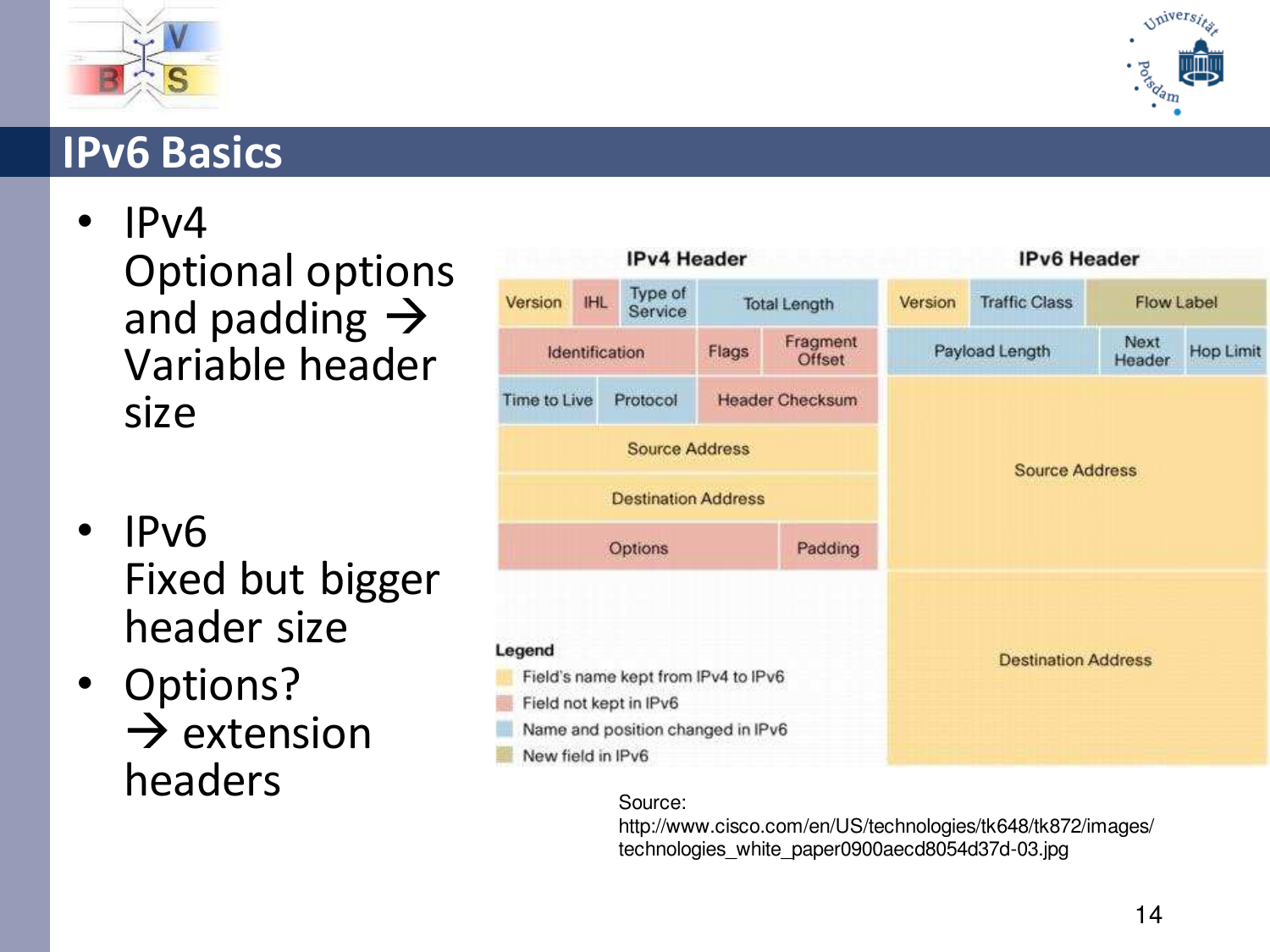



### **IPv6 Basics - Extension Headers**

- Hop-By-Hop Options
- Routing Header
- Fragment Header
- **Authentication** Header
- **Encapsulating** Security Payload
- Destination Options
- **Mobility Header**
- No Next Header

<span id="page-14-0"></span>

#### Source:

http://www.cisco.com/en/US/technologies/tk648/tk872/images/t echnologies\_white\_paper0900aecd8054d37d-04.jpg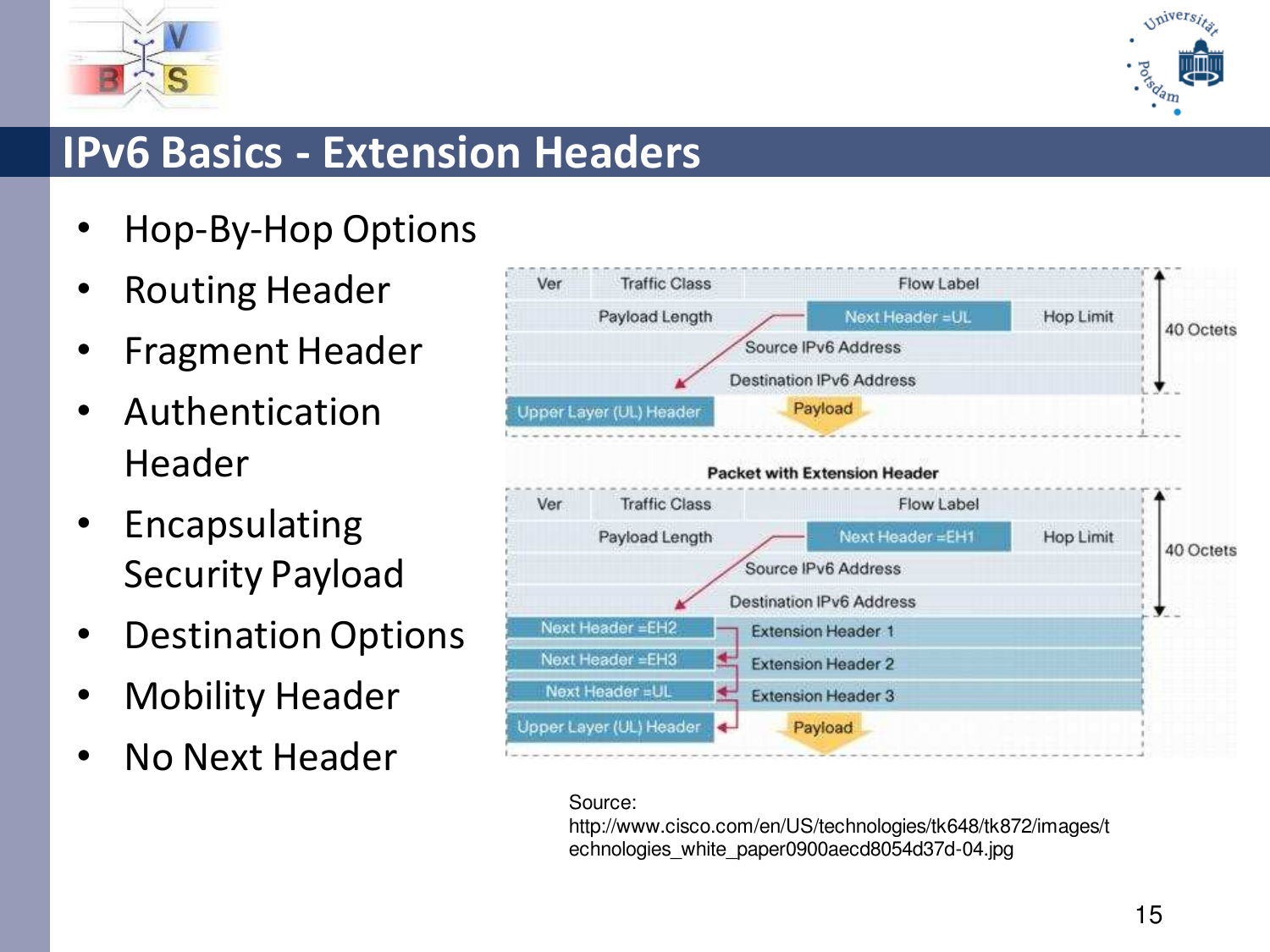



## <span id="page-15-0"></span>**Firewall Tests**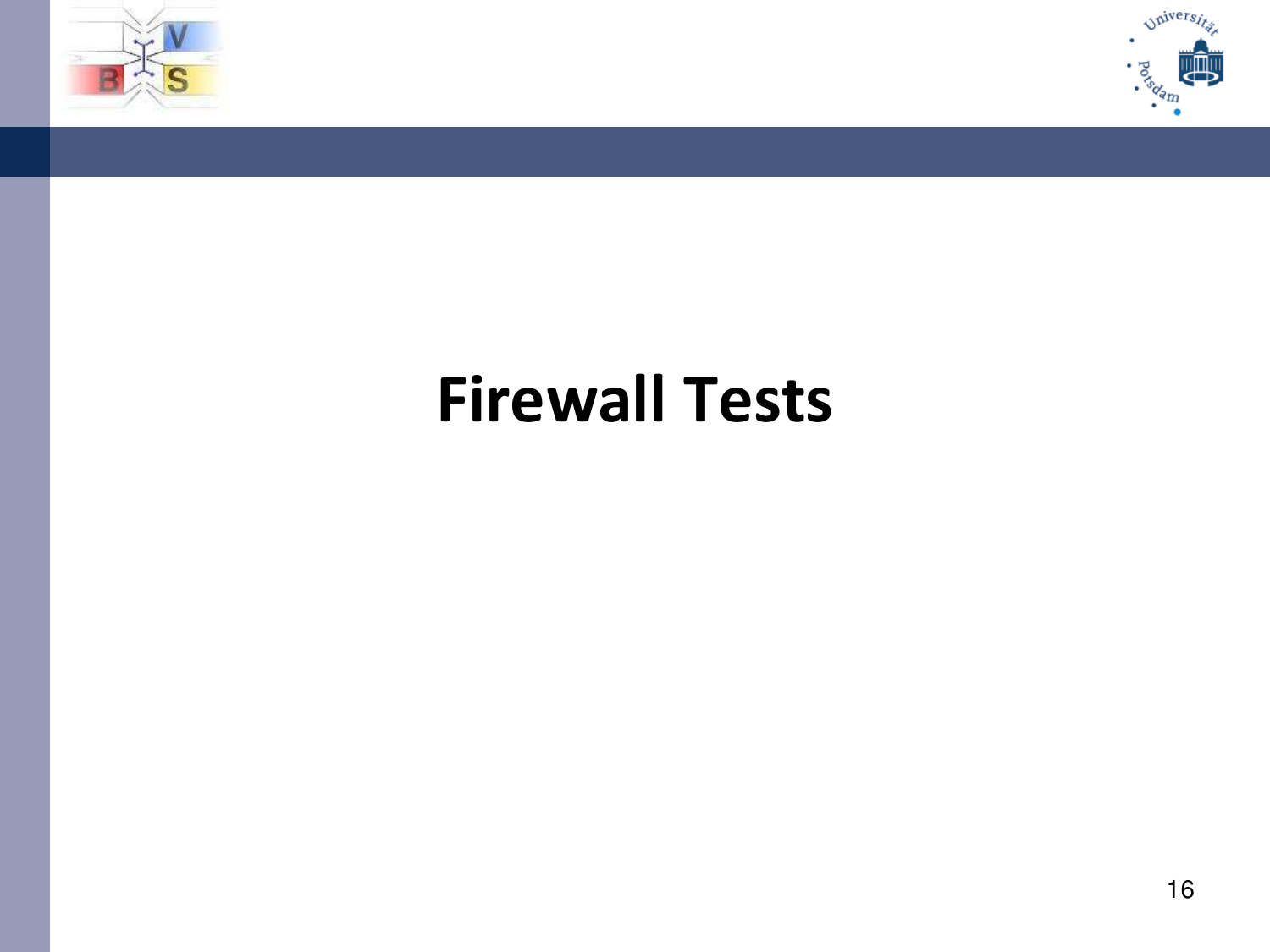



### **Motivation**

• What are the RFC requirements for IPv6 firewalls?

- <span id="page-16-0"></span>How can you test your firewall in an easy way?
- Can "IPv6 Ready" hardware keep its promise?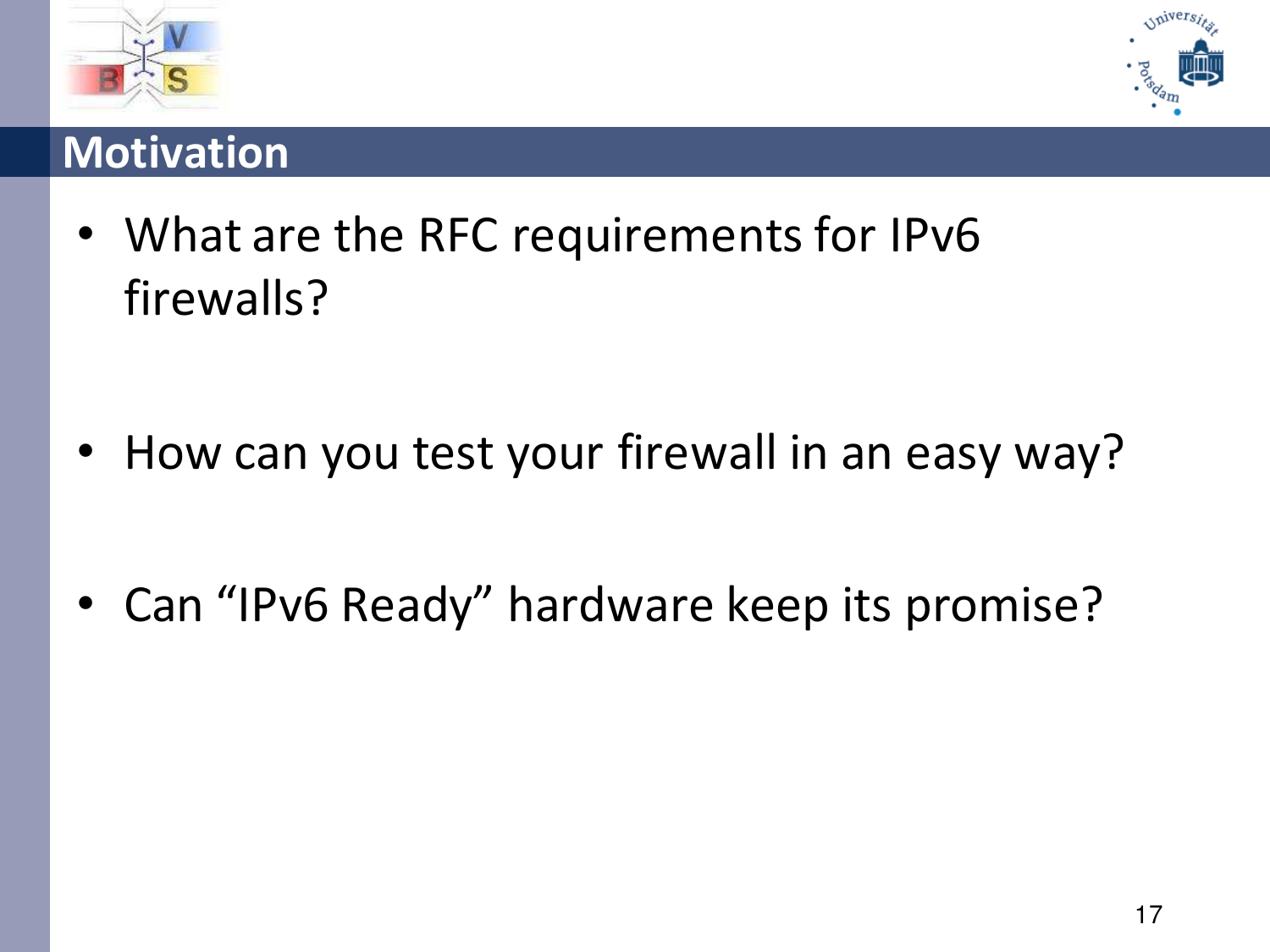



### **ICMPv6 filtering**

- ICMPv6 is like ICMP for sharing information or error messages
- BUT:

<span id="page-17-0"></span>New ICMPv6 types for Neighbor Discovery Protocol (NDP, the former ARP) and Multicast Listener Discovery Protocol (MLD)

• Do not drop all ICMPv6 messages mindlessly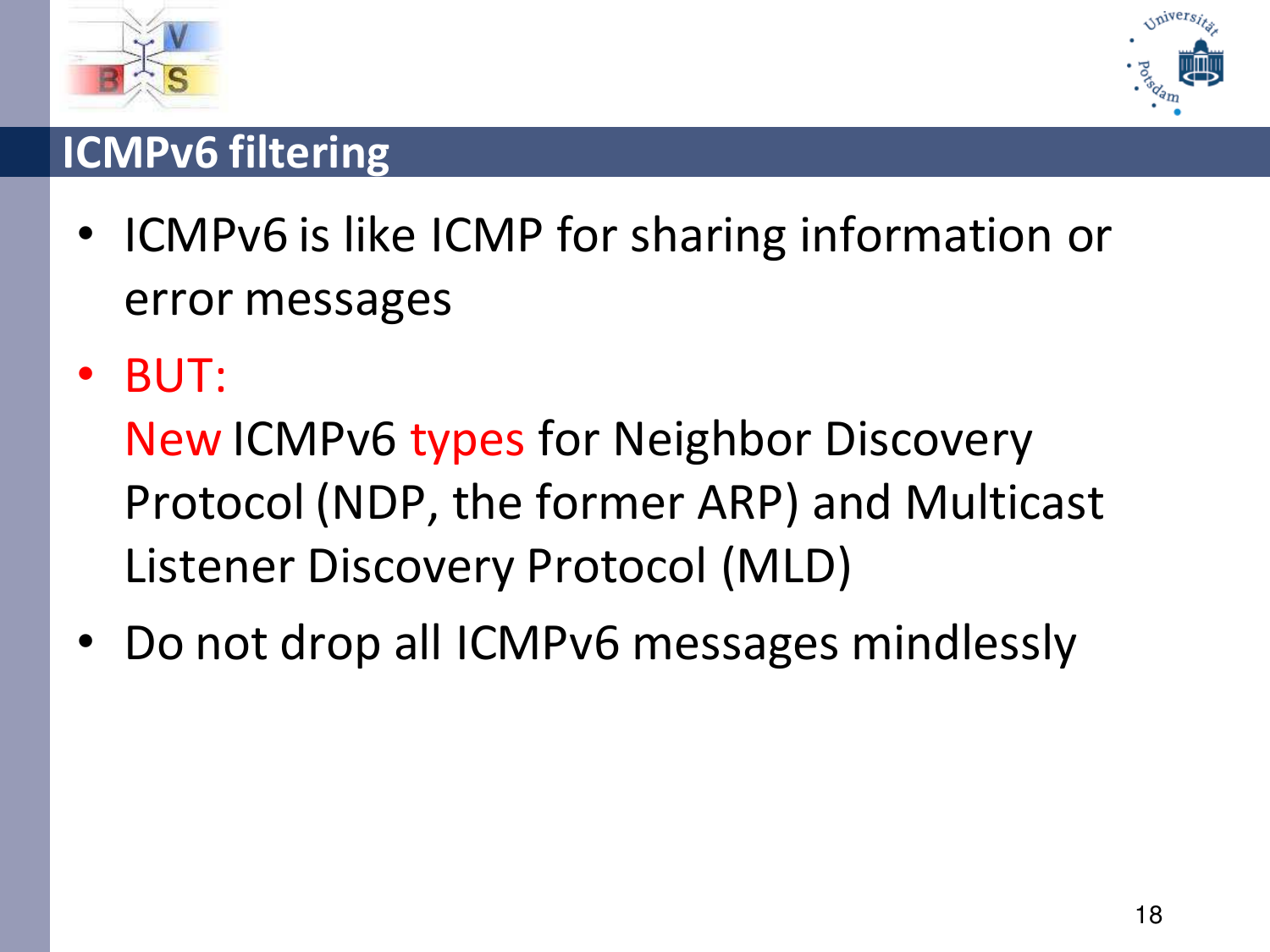



### **ICMPv6 filtering**

• Non-Filtered messages according to RFC 4890

<span id="page-18-0"></span>

| <b>ICMPv6 Type</b> | <b>Description</b>             |  |
|--------------------|--------------------------------|--|
|                    | <b>Destination Unreachable</b> |  |
|                    | Packet Too Big                 |  |
| 3, Code 0          | <b>Time Exceeded</b>           |  |
| 4, Code 1 and 2    | <b>Parameter Problem</b>       |  |
| 128, 129           | <b>Echo Request/Reply</b>      |  |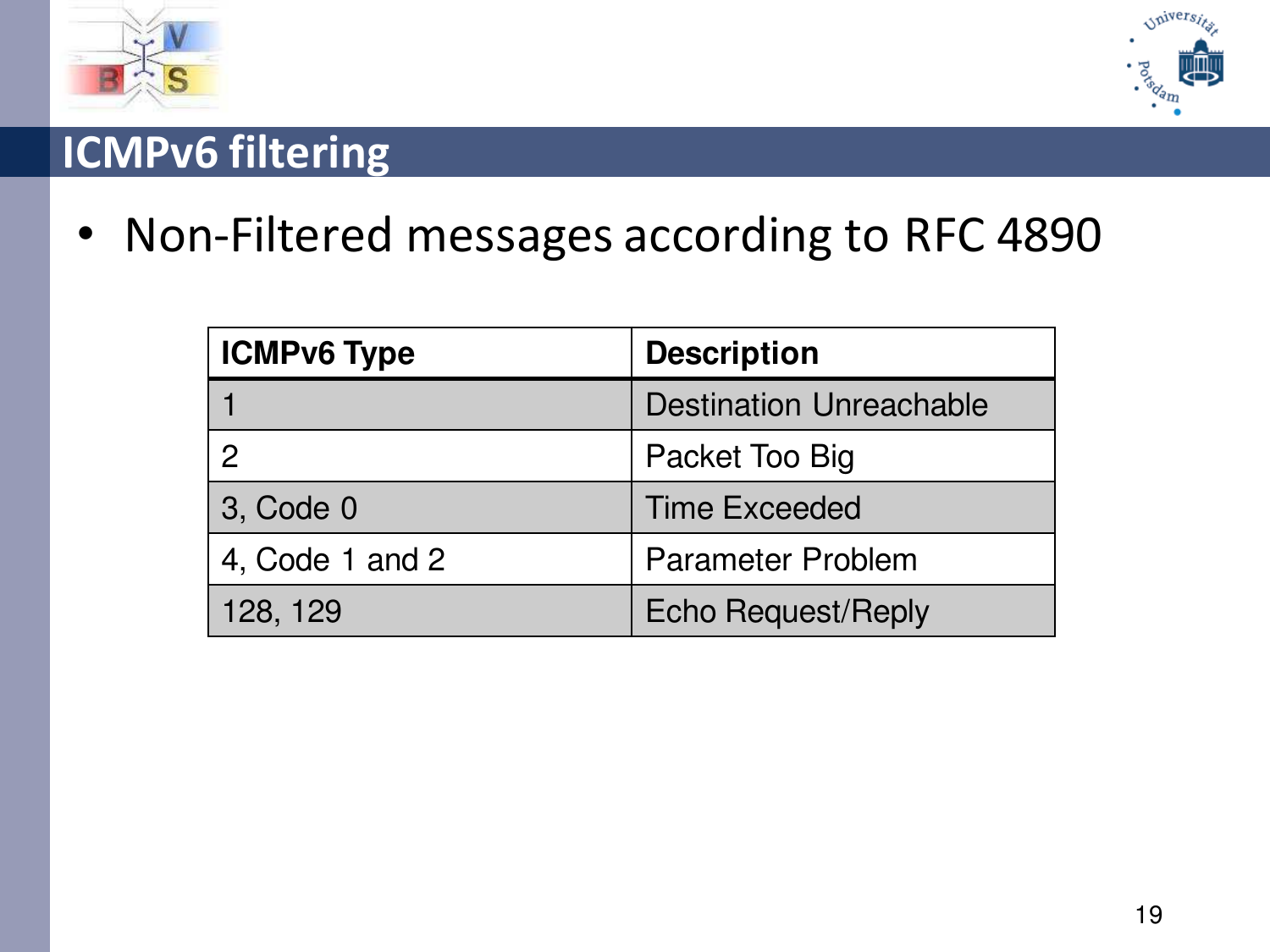



### **ICMPv6 filtering**

• Optional Filter List

<span id="page-19-0"></span>

| <b>ICMPv6 Type</b> | <b>Description</b>                 |
|--------------------|------------------------------------|
| 3, Code 1          | <b>Time Exceeded</b>               |
| 4, Code 0          | <b>Parameter Problem</b>           |
| 144, 145, 146, 147 | <b>IPv6 Mobility</b>               |
| 150                | <b>Seamoby Experimental</b>        |
| 5-99, 102-126      | <b>Unallocated Error Messages</b>  |
| 154-199, 202-254   | Unallocated Informational Messages |

• The rest should be filtered!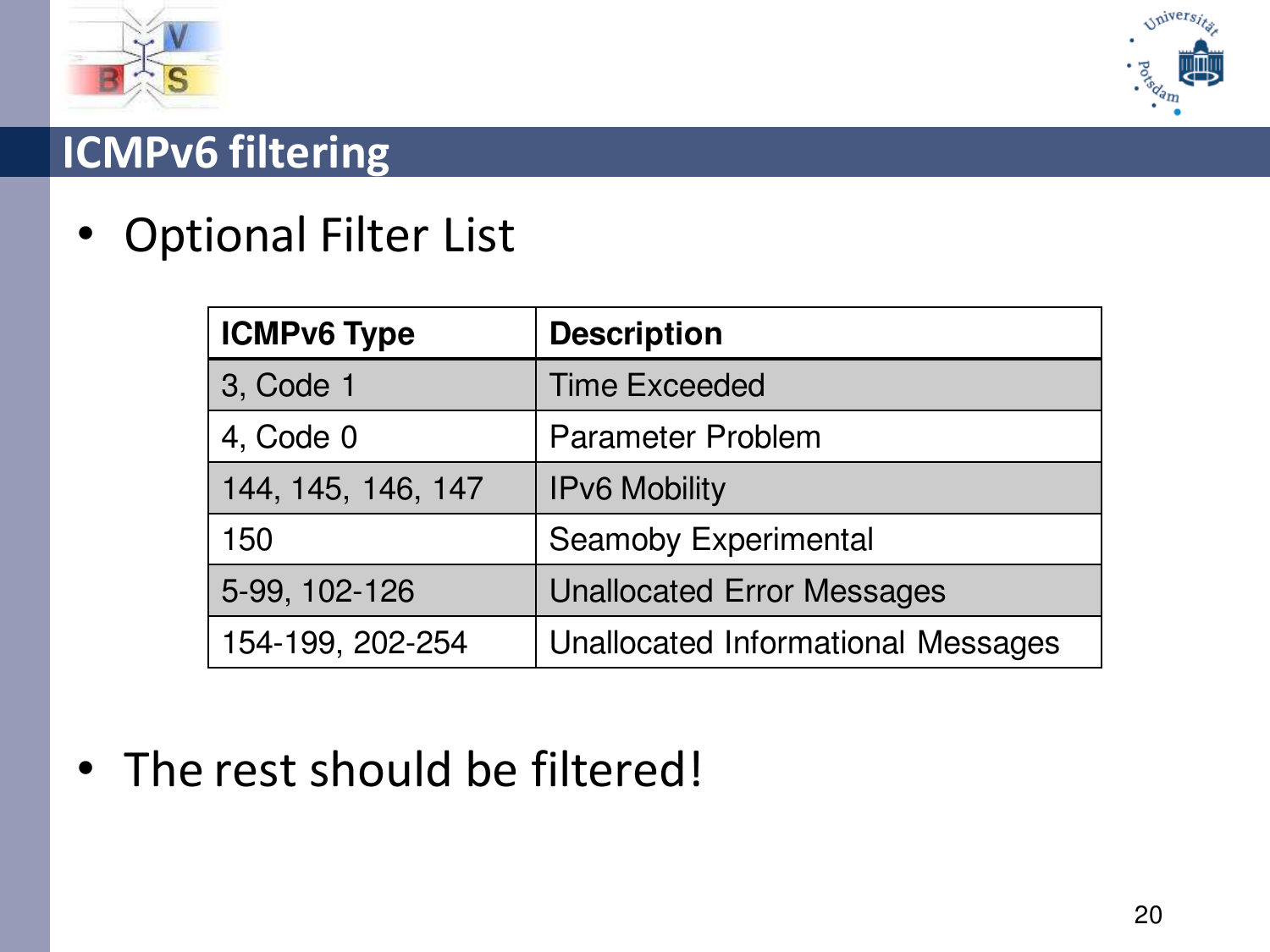



### **Routing Header (RH)**

• Especially RH0 (deprecated since Dec 2007 according to RFC 5095)

 $\rightarrow$  treat it like an unknown RH

• Mobility Routing Header (RH 2) - RFC 3775

<span id="page-20-0"></span>

| <b>RH Type</b>  | <b>Segments left field</b> | <b>Behavior</b>         |
|-----------------|----------------------------|-------------------------|
| RH <sub>0</sub> | $\neq 0$                   | Drop                    |
| RH <sub>0</sub> | $= 0$                      | Forward (ignore header) |
| RH <sub>2</sub> | $\neq$ 1                   | Drop                    |
| RH <sub>2</sub> | $= 1$                      | Forward                 |
| <b>RH 200</b>   | $\neq 0$                   | <b>Drop</b>             |
| <b>RH 200</b>   | $= 0$                      | Forward (ignore header) |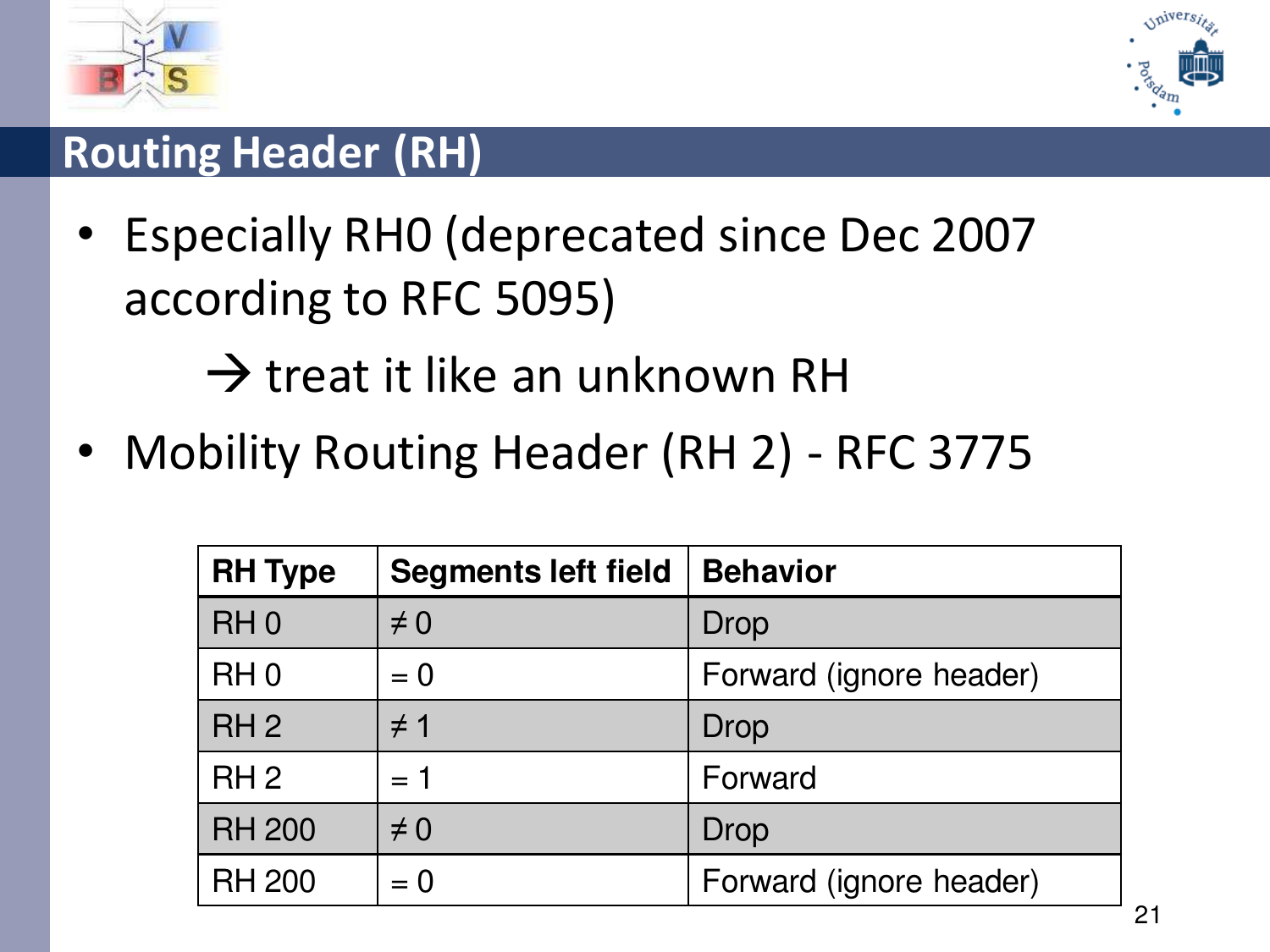



### **IPv6 Header Chain Inspection**

There are 3 basic rules (RFC2460) that govern the order and occurrence of extension headers (header chain)

- <span id="page-21-0"></span>1. Destination Options (DSTOPT) header at most twice (once before a Routing header and once before the upper-layer header)
- 2. All other extension headers should occur at most once
- 3. The Hop-by-Hop (HBH) Options header is restricted to appear only immediately after the base IPv6 header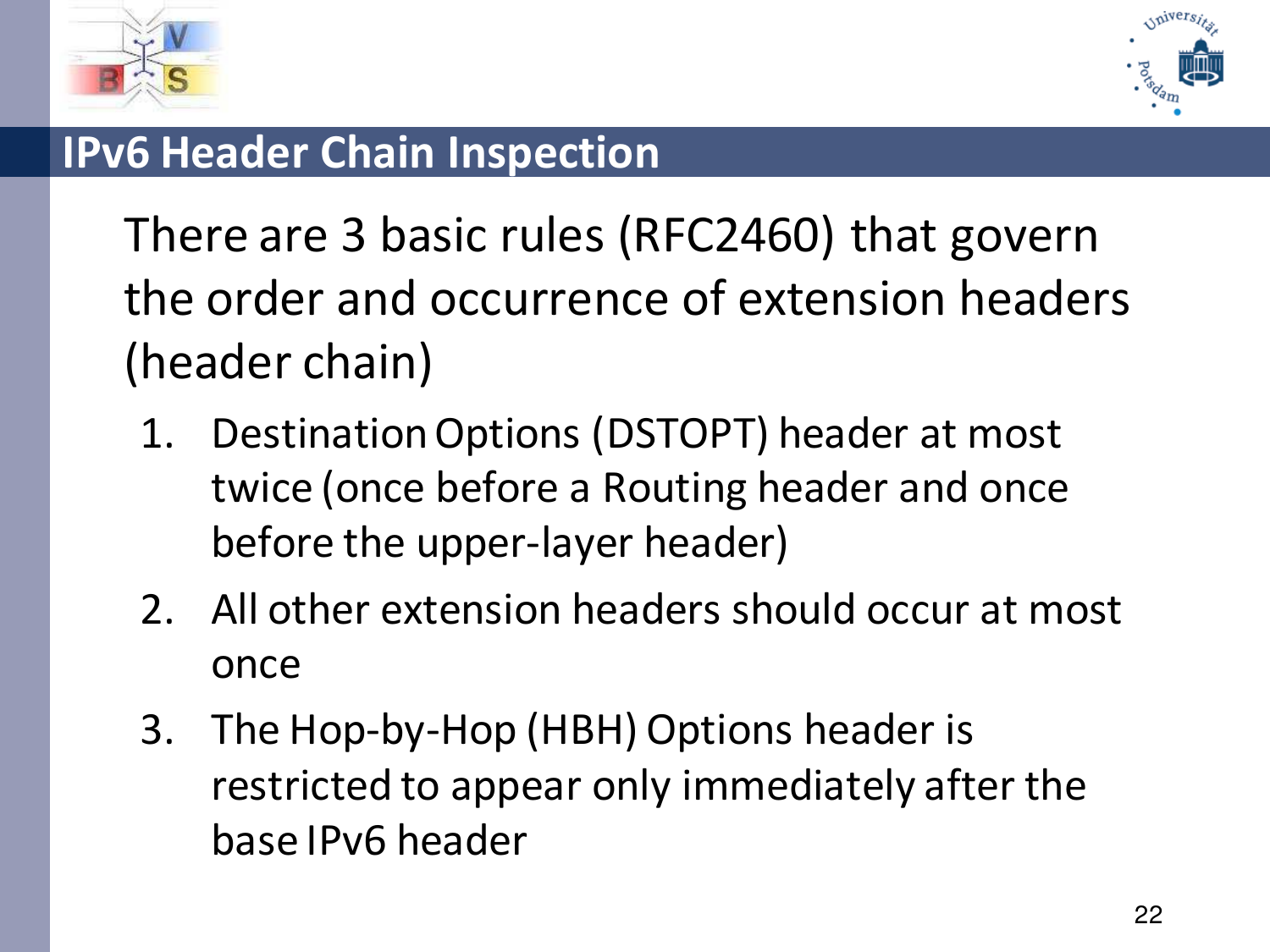



### **IPv6 Header Chain Inspection**

## We test 7 different Header Chains

<span id="page-22-0"></span>

| <b>Header Chain</b>   | <b>Validity</b> |
|-----------------------|-----------------|
| <b>DSTOPT</b>         | Valid           |
| <b>DSTOPT, DSTOPT</b> | Invalid         |
| DSTOPT, RH, DSTOPT    | Valid           |
| <b>HBH</b>            | Valid           |
| HBH, HBH              | Invalid         |
| <b>DSTOPT, HBH</b>    | Invalid         |
| HBH, DSTOPT, RH, HBH  | Invalid         |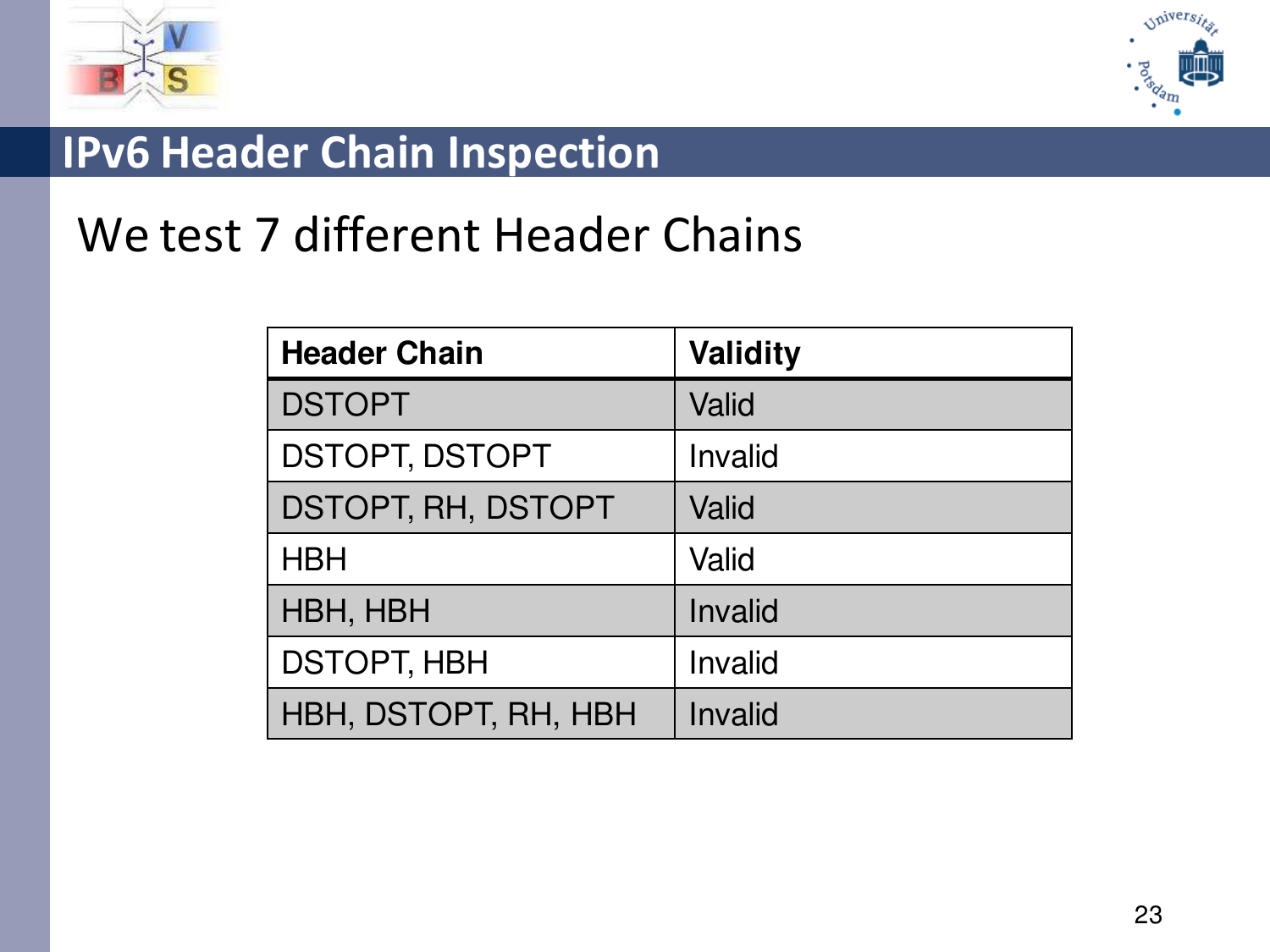



### **Overlapping IPv6 Fragments**

## RFC 5722 "Handling of Overlapping IPv6 Fragments" describes e.g. a fragmentation attack and expected node behavior

<span id="page-23-0"></span>

| <b>Fragment appearance</b>                             | <b>Behavior</b> |
|--------------------------------------------------------|-----------------|
| Fragmented packet without overlap                      | Forward         |
| Overlapping, rewriting the upper layer protocol header | Drop            |
| Overlapping, rewriting the payload                     | Drop            |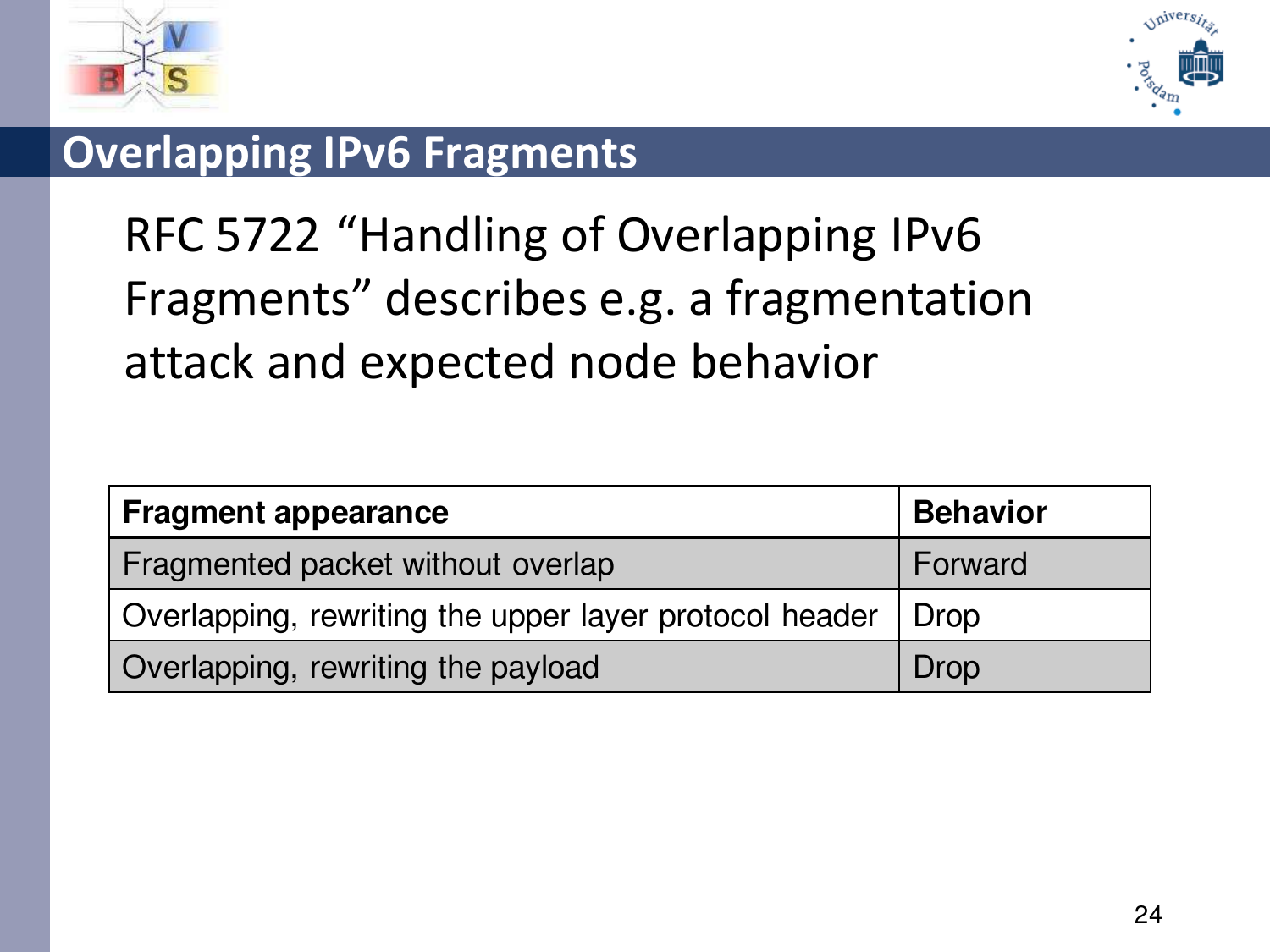



### **Overlapping IPv6 Fragments**

<span id="page-24-0"></span>

| 372 25.285318 2001:2:1::b 2001:2:2::b IPV6                                                                   | IPv6 fragment (nxt=UDP (17) off=0 id=0x532fbc21)                                              |
|--------------------------------------------------------------------------------------------------------------|-----------------------------------------------------------------------------------------------|
| 373 25.349511 2001:2:1::b 2001:2:2::b UDP                                                                    | Source port: krb524 Destination port: ssh                                                     |
| 374 25.428852 2001:2:1::b 2001:2:2::b IPv6                                                                   | IPv6 fragment (nxt=UDP (17) off=0 id=0x21c24a47)                                              |
| 375 25.490046 2001:2:1::b 2001:2:2::b UDP                                                                    | Source port: krb524 Destination port: http                                                    |
| 376 25.523564 2001:2:1::b 2001:2:2::b TCP                                                                    | [TCP segment of a reassembled PDU]                                                            |
| 379 25.524289 2001:2:1::b 2001:2:2::b TCP                                                                    | 39296 > http [ACK] Seq=81 Ack=27037 win=62976 Len=0 TSval=154793 TSecr=127430                 |
| 381 25.525069 2001:2:1::b 2001:2:2::b TCP                                                                    | 39296 > http [ACK] Seq=81 Ack=27050 Win=62976 Len=0 TSval=154793 TSecr=127430                 |
| 383 26.526692 2001:2:1::b 2001:2:2::b TCP                                                                    | 39296 > http [ACK] Seq=81 Ack=27122 Win=62976 Len=0 TSval=155043 TSecr=127681                 |
| 385 26.527111 2001:2:1::b 2001:2:2::b TCP                                                                    | 39296 > http [ACK] Seq=81 Ack=27288 Win=64512 Len=0 TSval=155043 TSecr=127681                 |
| DE EDZOZE DOOLIDIALIJK DOOLIDIJALIJK TAN                                                                     | from commont of a nonccombled noul.                                                           |
|                                                                                                              | ⊟ Internet Protoco∣ Version 6, Src: 2001:2:1::b (2001:2:1::b), Dst: 2001:2:2::b (2001:2:2::b) |
| $\boxplus$ 0110  = Version: 6                                                                                |                                                                                               |
|                                                                                                              |                                                                                               |
| $\ldots$ $\ldots$ $\ldots$ 0000 0000 0000 0000 0000 = Flowlabel: 0x00000000                                  |                                                                                               |
| Payload length: 160                                                                                          |                                                                                               |
| Next header: IPv6 fragment (44)                                                                              |                                                                                               |
| Hop limit: 64                                                                                                |                                                                                               |
| Source: 2001:2:1::b (2001:2:1::b)                                                                            |                                                                                               |
| Destination: 2001:2:2::b (2001:2:2::b)                                                                       |                                                                                               |
| [Source GeoIP: Unknown]                                                                                      |                                                                                               |
| [Destination GeoIP: Unknown]                                                                                 |                                                                                               |
| $\Box$ Fragmentation Header                                                                                  |                                                                                               |
| Next header: UDP (17)                                                                                        |                                                                                               |
| Reserved octet: 0x0000                                                                                       |                                                                                               |
| 0000 0000 0000 $0 = 0$ ffset: 0 (0x0000)                                                                     | $-0x50 = 80 =$ http                                                                           |
| .00. = Reserved bits: 0 (0x0000)                                                                             |                                                                                               |
| $\ldots$ $\ldots$ $\ldots$ $\ldots$ $\ldots$ = More Fragment: Yes                                            |                                                                                               |
| Identification: 0x532fbc21                                                                                   |                                                                                               |
| $\Box$ Data (152 bytes)                                                                                      |                                                                                               |
| Data: 115c005000986acd61616161616161616161616161616161                                                       |                                                                                               |
| [Length: 152]                                                                                                |                                                                                               |
|                                                                                                              |                                                                                               |
| 0000 00 10 18 4f a9 48 18 63 73 c1 e7 3c 86 dd 60 00<br>0010 00 00 00 a0 2c 40 20 01 00 02 00 01 00 00 00 00 | $\ldots$ 0.H. $\ldots$ 5<br>.@                                                                |
| 0020 00 00 00 00 00 00 00 00 20 01 00 02 00 02 00 00 00 00                                                   | . <sub>.</sub>                                                                                |
| 0030 00 00 00 00 00 0b 11 00 00 01 53 2f bc 21 11 5c                                                         | . 5/. ! . \                                                                                   |
| 0040 00 50 00 98 6a cd 61 61 61 61 61 61 61 61 61 61                                                         | .Pj.aa aaaaaaaa                                                                               |
|                                                                                                              | aaaaaaaa aaaaaaaa                                                                             |
|                                                                                                              | aaaaaaaa aaaaaaaa                                                                             |
|                                                                                                              | aaaaaaaa aaaaaaaa<br>aaaaaaaa aaaaaaaa                                                        |
|                                                                                                              | aaaaaaaa aaaaaaaa                                                                             |
|                                                                                                              | aaaaaaaa aaaaaaaa                                                                             |
|                                                                                                              | 25<br>aaaaaaaa aaaaaaaa                                                                       |
| 00c0 61 61 61 61 61 61 58 58 58 58 58 58 54 65 73 74<br>00d0 34 53 74 65 70 32                               | aaaaaaXX XXXXTest                                                                             |
|                                                                                                              | 4Step2                                                                                        |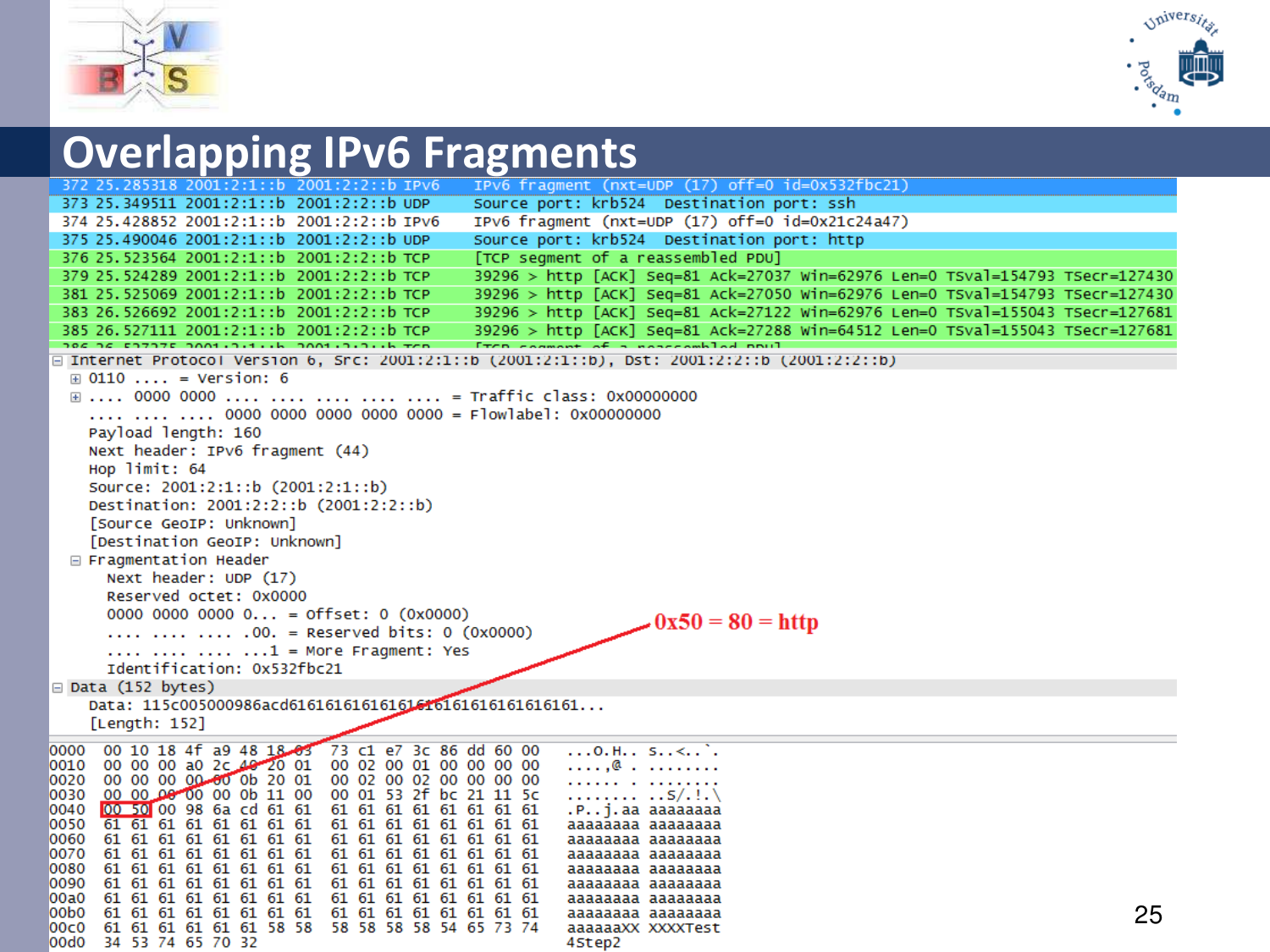



### **Overlapping IPv6 Fragments**

| 372 25.285318 2001:2:1::b 2001:2:2::b IPv6                                                                         | IPv6 fragment (nxt=UDP (17) off=0 id=0x532fbc21)                              |
|--------------------------------------------------------------------------------------------------------------------|-------------------------------------------------------------------------------|
| 373 25.349511 2001:2:1::b 2001:2:2::b UDP                                                                          | Source port: krb524 Destination port: ssh                                     |
| 374 25.428852 2001:2:1::b 2001:2:2::b IPv6                                                                         | IPv6 fragment (nxt=UDP (17) off=0 id=0x21c24a47)                              |
| 375 25.490046 2001:2:1::b 2001:2:2::b UDP                                                                          | Source port: krb524 Destination port: http                                    |
| 376 25.523564 2001:2:1::b 2001:2:2::b TCP                                                                          | [TCP segment of a reassembled PDU]                                            |
| 379 25.524289 2001:2:1::b 2001:2:2::b TCP                                                                          | 39296 > http [ACK] Seq=81 Ack=27037 win=62976 Len=0 TSval=154793 TSecr=127430 |
| 381 25.525069 2001:2:1::b 2001:2:2::b TCP                                                                          | 39296 > http [ACK] Seq=81 Ack=27050 Win=62976 Len=0 TSval=154793 TSecr=127430 |
| 383 26.526692 2001:2:1::b 2001:2:2::b TCP                                                                          | 39296 > http [ACK] Seq=81 Ack=27122 Win=62976 Len=0 TSval=155043 TSecr=127681 |
| 385 26.527111 2001:2:1::b 2001:2:2::b TCP                                                                          | 39296 > http [ACK] Seq=81 Ack=27288 Win=64512 Len=0 TSval=155043 TSecr=127681 |
| DE EDZOZE DAALIDILIJK DAALIDIDIJK TAD                                                                              | From commont of a nonceambled noul                                            |
| Next header: IPv6 fragment (44)<br>Hop limit: 64                                                                   |                                                                               |
| Source: 2001:2:1::b (2001:2:1::b)                                                                                  |                                                                               |
| Destination: 2001:2:2::b (2001:2:2::b)                                                                             |                                                                               |
| [Source GeoIP: Unknown]                                                                                            |                                                                               |
| [Destination GeoIP: Unknown]                                                                                       |                                                                               |
| □ Fragmentation Header                                                                                             |                                                                               |
| Next header: UDP (17)                                                                                              |                                                                               |
| Reserved octet: 0x0000                                                                                             |                                                                               |
| 0000 0000 0000 $0 =$ offset: 0 (0x0000)                                                                            |                                                                               |
| .00. = Reserved bits: 0 (0x0000)                                                                                   |                                                                               |
| $\ldots$ $\ldots$ $\ldots$ $\ldots$ $\ldots$ $0$ = More Fragment: No                                               |                                                                               |
| Identification: 0x532fbc21                                                                                         |                                                                               |
| ⊟ User Datagram Protocol, Src Port: krb524 (4444), Dst Port: ssh (22)                                              |                                                                               |
| Source port: krb524 (4444)                                                                                         |                                                                               |
| Destination port: ssh (22)                                                                                         |                                                                               |
| Length: 152                                                                                                        |                                                                               |
| ⊞ Checksum: 0x6b07 [validation disabled]                                                                           |                                                                               |
| $\Box$ Data (144 bytes)                                                                                            |                                                                               |
|                                                                                                                    |                                                                               |
| [Length: $144$ ]                                                                                                   |                                                                               |
| 0000 00 10 18 4f a9 48 18 03 73 c1 e7 3c 86 dd 60 00                                                               | 0.H s< .                                                                      |
|                                                                                                                    | . ,@                                                                          |
| 0020 00 00 00 00 00 0b 20 01 00 02 00 02 00 00 00 00                                                               | . <sub>.</sub>                                                                |
| 00 00 00 00 00 0b 11 00 00 00 53 2f bc 21 11 5c<br>0030<br>00 16 00 98 6b 07 61 61 61 61 61 61 61 61 61 61<br>0040 | . 5/. ! . \                                                                   |
|                                                                                                                    | k.aa aaaaaaaa<br>aaaaaaaa aaaaaaaa                                            |
| 0060 -                                                                                                             | aaaaaaaa aaaaaaaa                                                             |
|                                                                                                                    | aaaaaaaa aaaaaaaa                                                             |
|                                                                                                                    | aaaaaaaa aaaaaaaa                                                             |
|                                                                                                                    | aaaaaaaa aaaaaaaa<br>aaaaaaaa aaaaaaaa                                        |
|                                                                                                                    | 26<br>aaaaaaaa aaaaaaaa                                                       |
| 00c0 61 61 61 61 61 61 58 58 58 58 58 58 54 65 73 74                                                               | aaaaaaXX XXXXTest                                                             |
| 00d0 34 53 74 65 70 32                                                                                             | 4Step2                                                                        |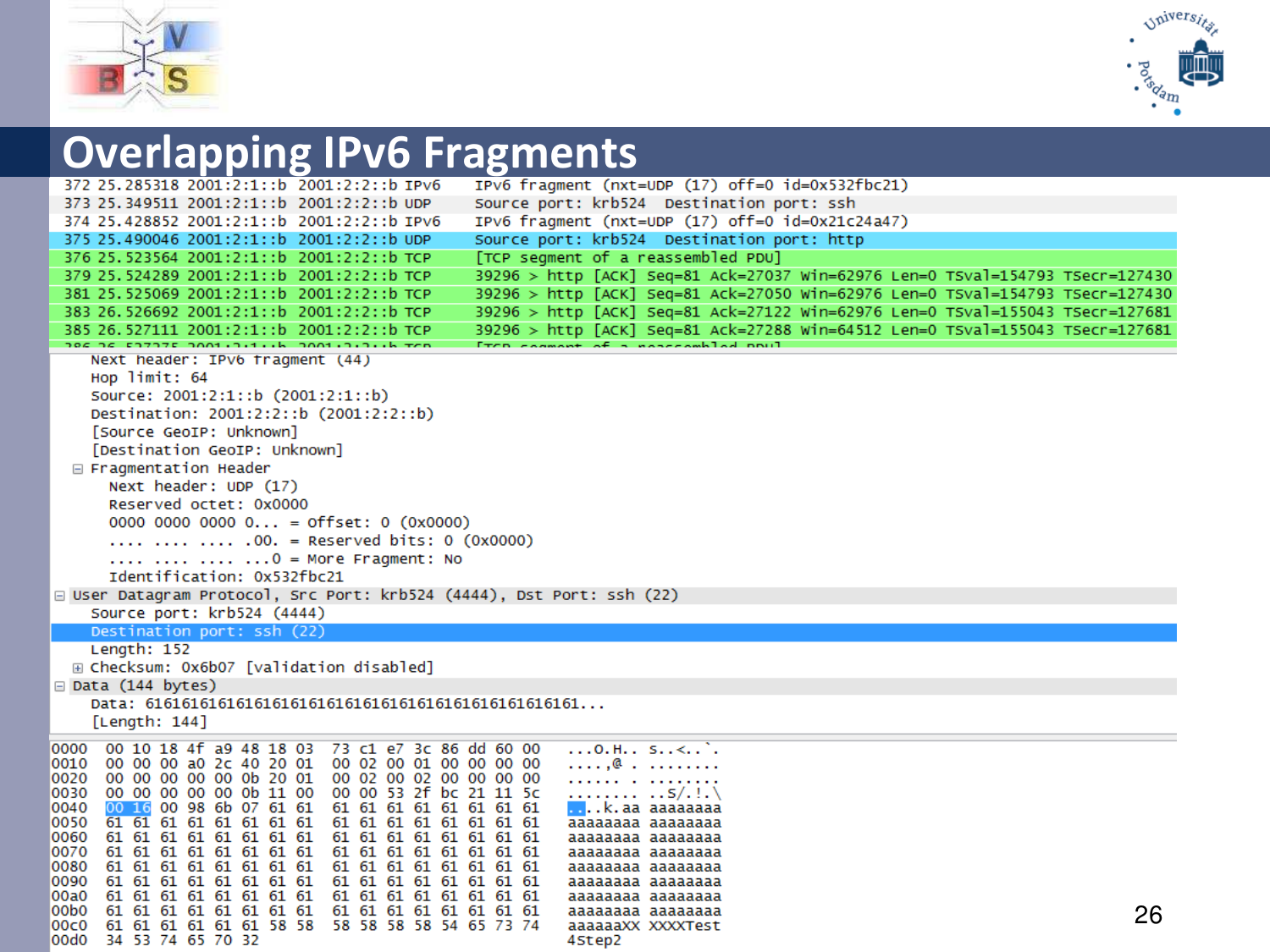



### **Tiny IPv6 Fragments**

- A Tiny-Fragment is a fragmented IPv6 packet where the upper-layer-header is located in the second fragment
- Firewall has to inspect the second fragment

| <b>Tiny Fragment appearance</b>               | <b>Behavior</b> |
|-----------------------------------------------|-----------------|
| Upper-layer-header with allowed port number   | Forward         |
| Upper-layer-header with forbidden port number | Drop            |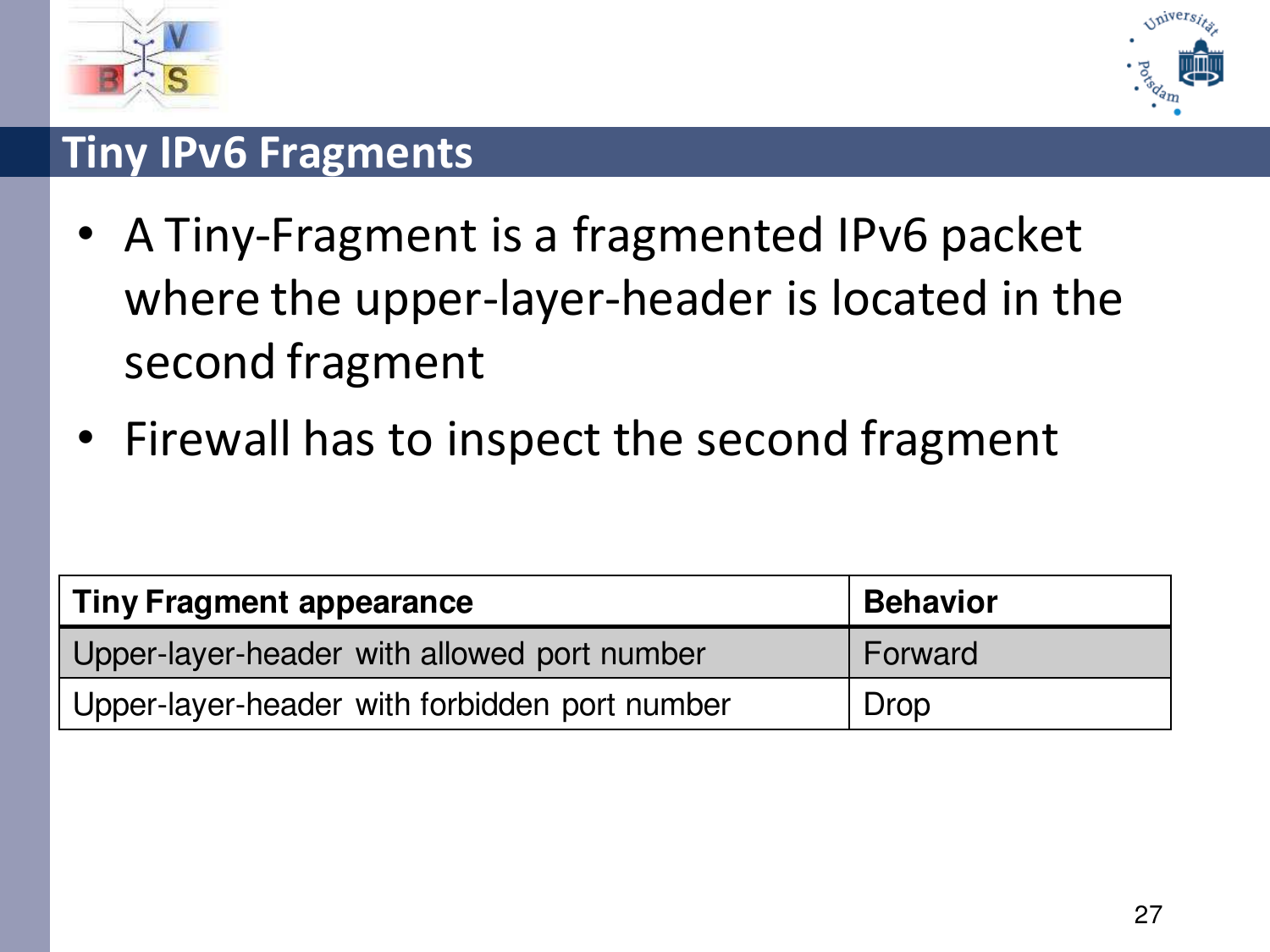



### **Tiny IPv6 Fragments**

## According RFC 2460 a device has to discard a packed if not all fragments have arrived within 60 seconds after the arrival of the first fragment

| <b>Tiny Fragment appearance</b>         | <b>Behavior</b> |
|-----------------------------------------|-----------------|
| Send the last fragment after 60 seconds | Forward         |
| Send the last fragment after 61 seconds | Drop            |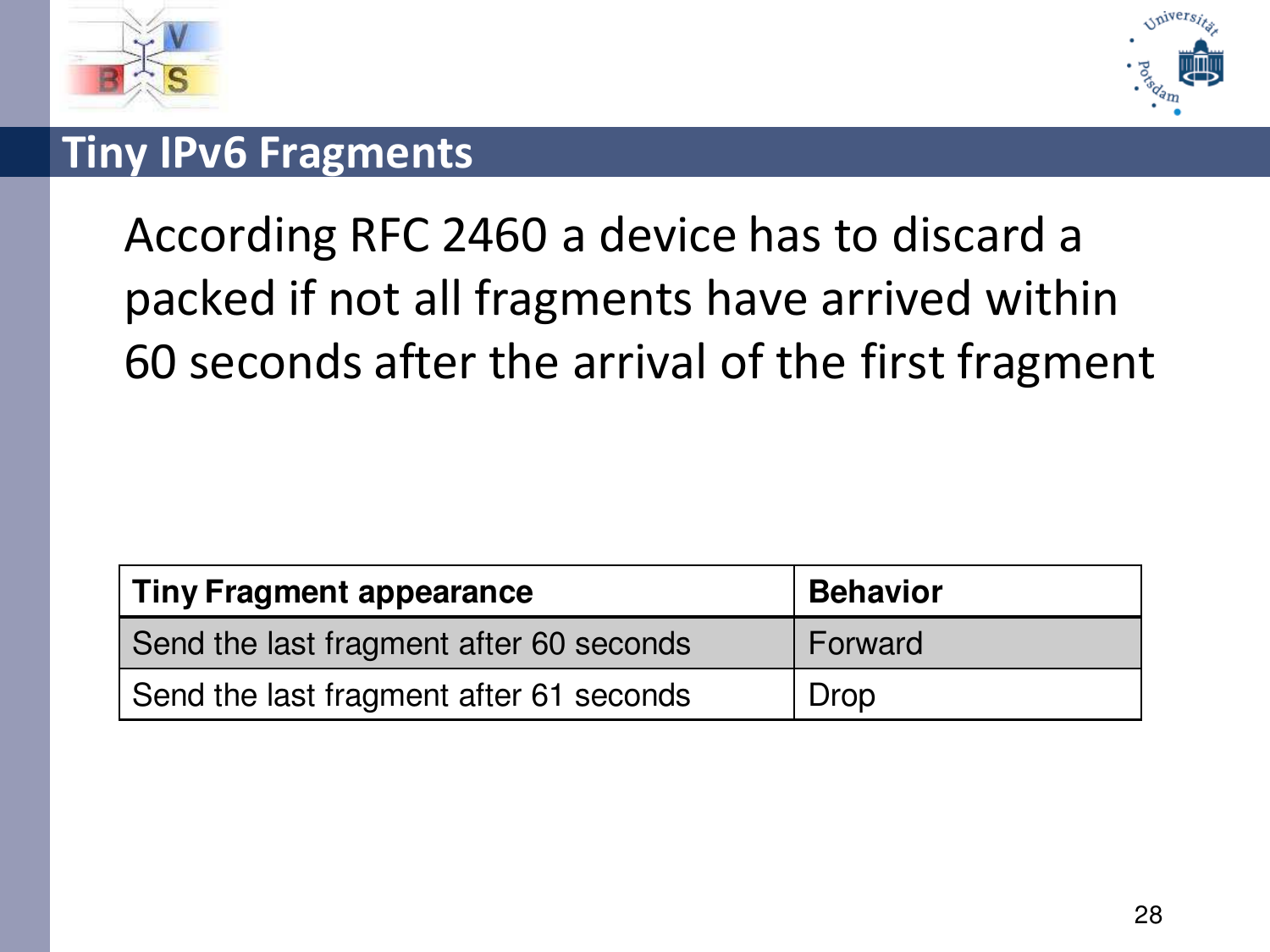



### **Excessive Hop-by-Hop and Destination Option Options**

- Excessive use  $\rightarrow$  denial-of-service attack
- As specified in RFC 4942, every option should occur at most once, except Pad1 and PadN
- All HBH options have to be processed on every node they pass

### **Options Profile**

Jumbo Payload, PadN, Jumbo Payload

Router Alert, Pad1, Router Alert

Quick Start, Tunnel Encapsulation Limit, PadN, Quick Start

RPL Option, PadN, RPL Option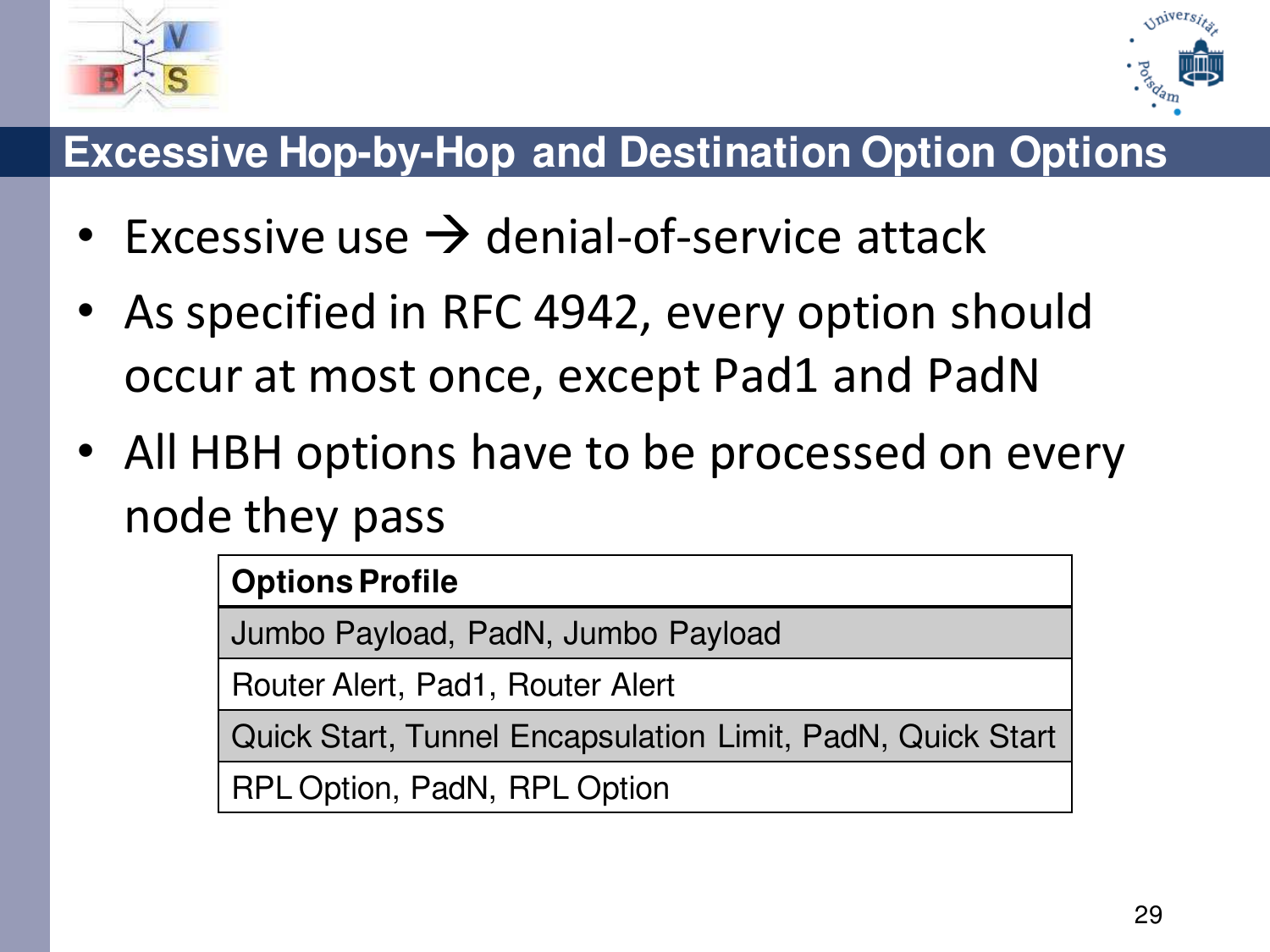



### **PadN Covert Channel**

- PadN and Pad1 are used to align options to a multiple of 8 bytes
- Required for DSTOPT and HBH header
- Valid payload of PadN must only contains zeroes
- $\rightarrow$  Abuse as a covert channel

| <b>Header</b> | <b>PadN</b> | <b>Behavior</b> |
|---------------|-------------|-----------------|
| <b>HBH</b>    | Valid       | Forward         |
| <b>HBH</b>    | Invalid     | Drop            |
| <b>DSTOPT</b> | Valid       | Forward         |
| <b>DSTOPT</b> | Invalid     | Drop            |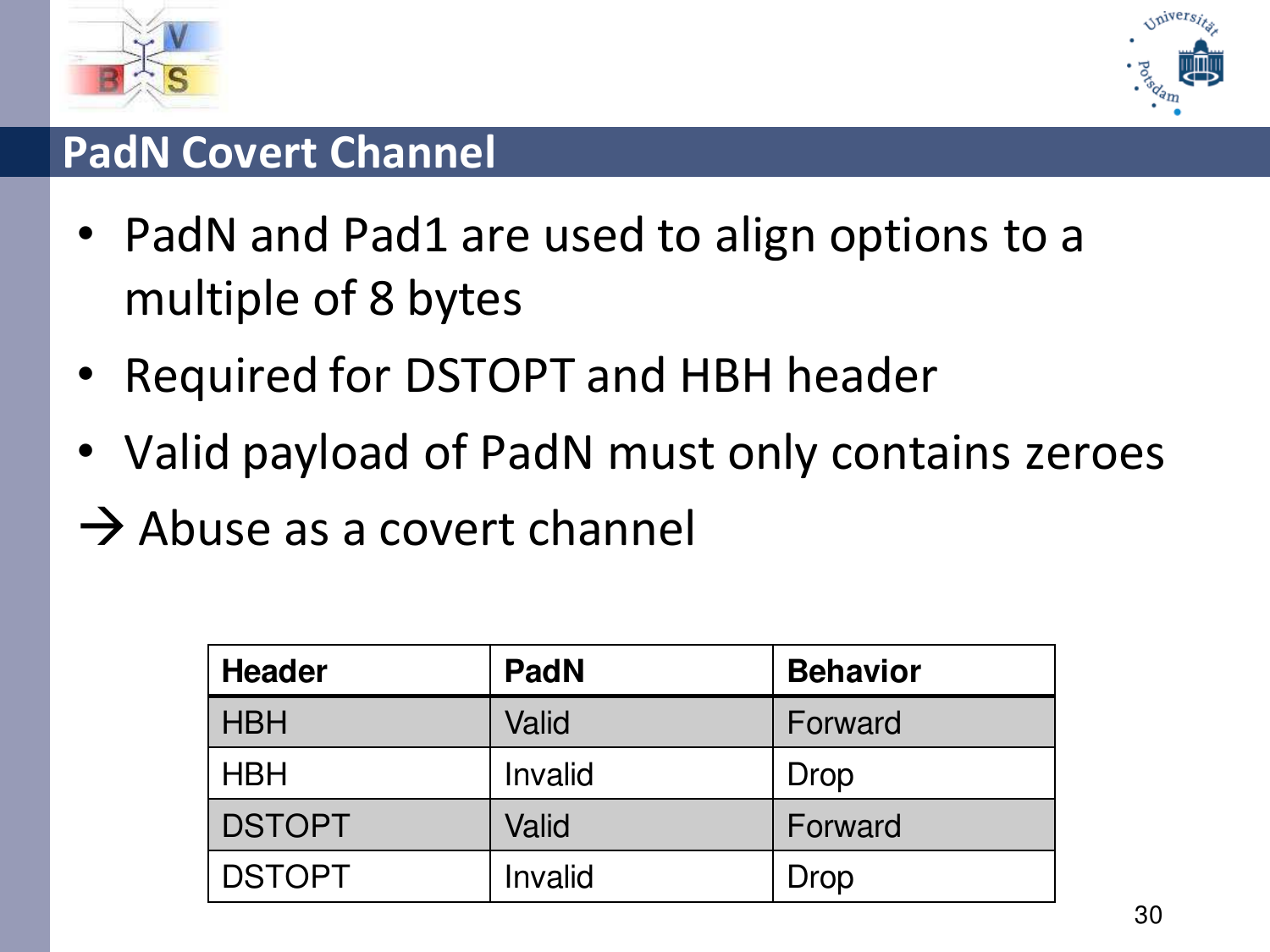



### **Address Scopes**

- A firewall must not forward packets with a wrong scope address
- The test contains a mix of different
	- Multicast addresses
	- Link-local addresses

| Scope        | Address range         |  |
|--------------|-----------------------|--|
| Multicast    | ff00::/32 - ffff::/32 |  |
| ∣ Link-Local | fe80::/16 - febf::/16 |  |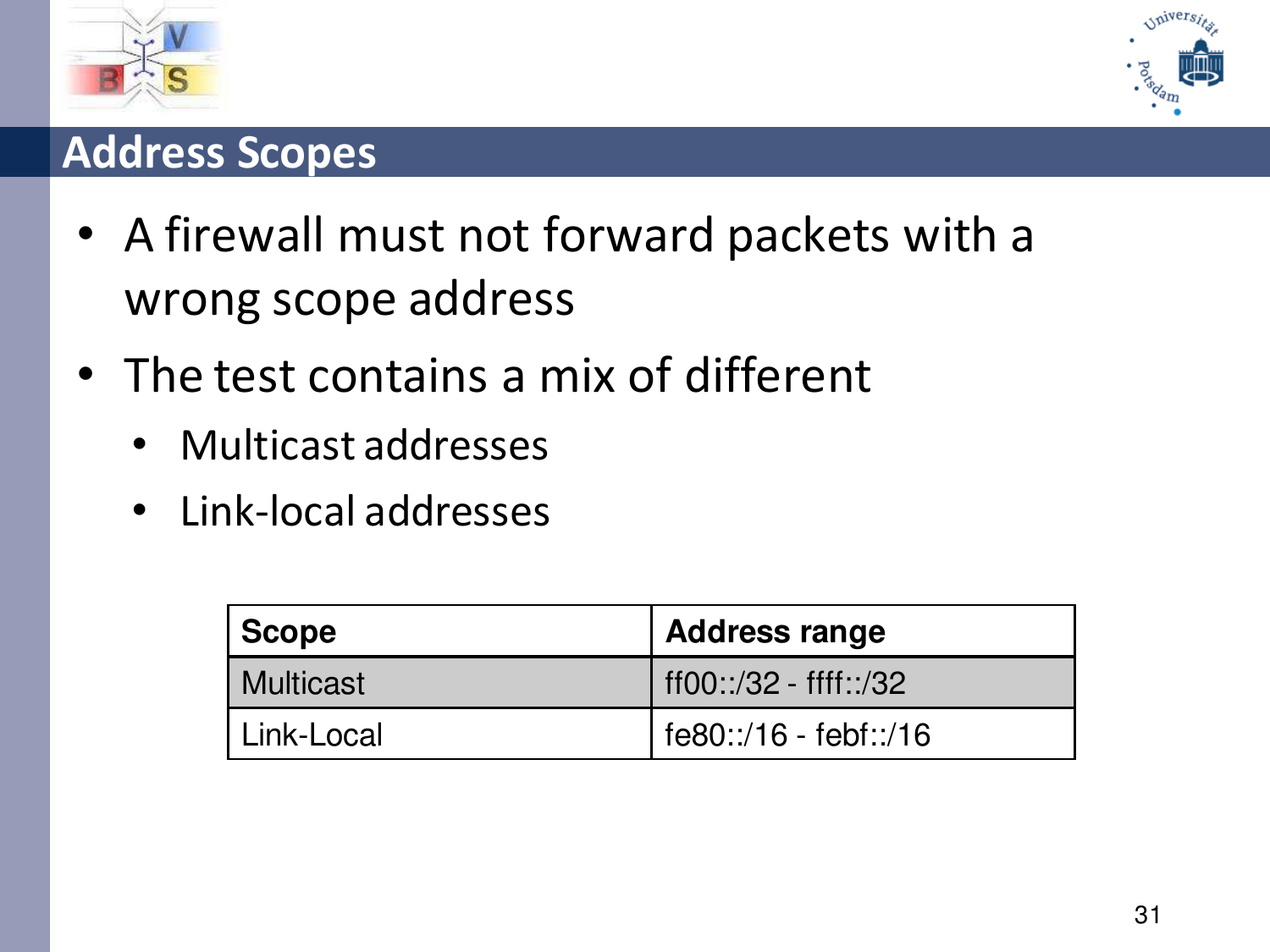



# **FT6 Technical Stuff**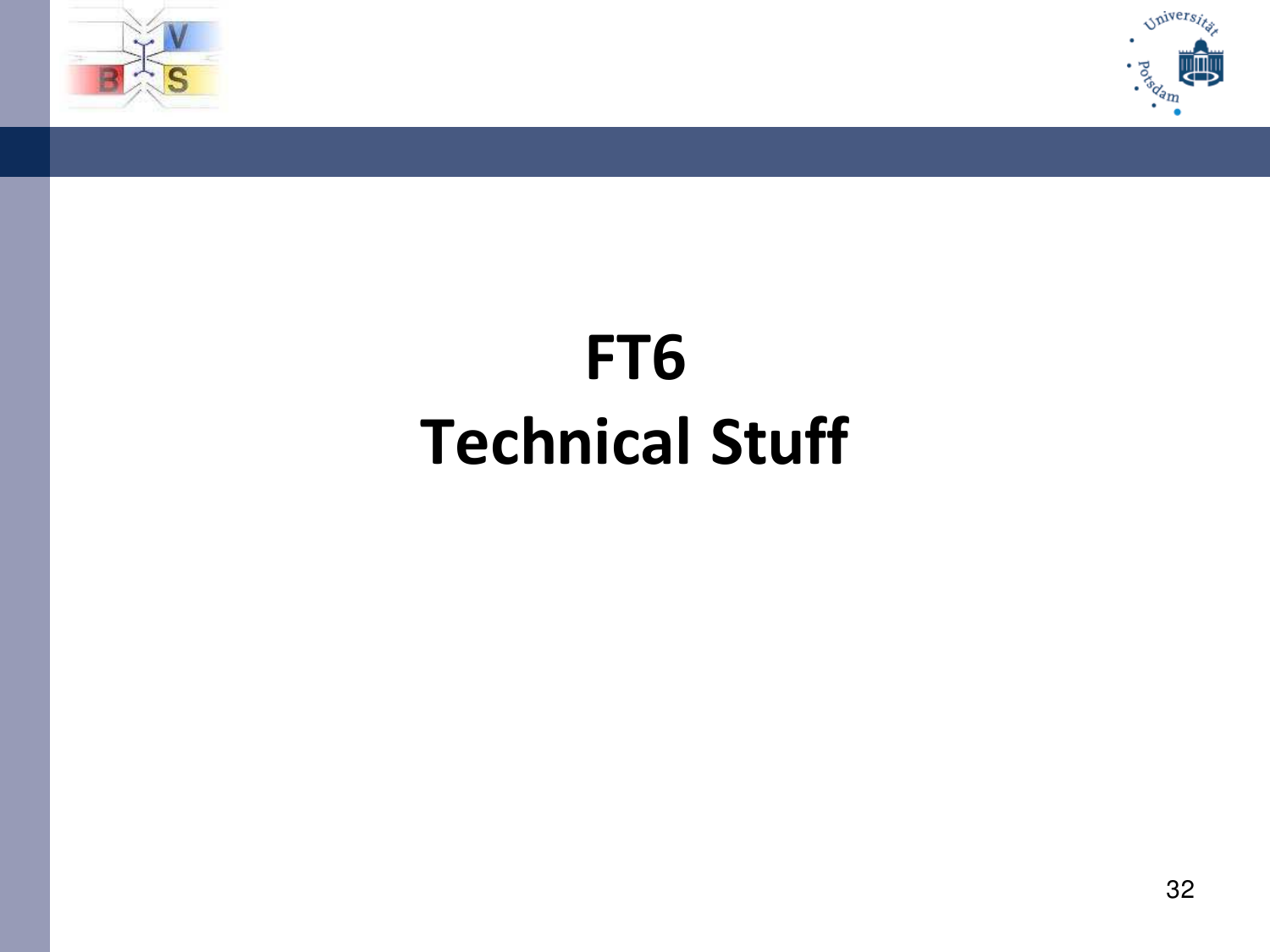#### ft6 – Motivation

- next step: perform the tests
- usually tedious, error prone work
- aided by a tool
- easily reproducable, comparable  $\blacksquare$
- enter ft<sub>6</sub>

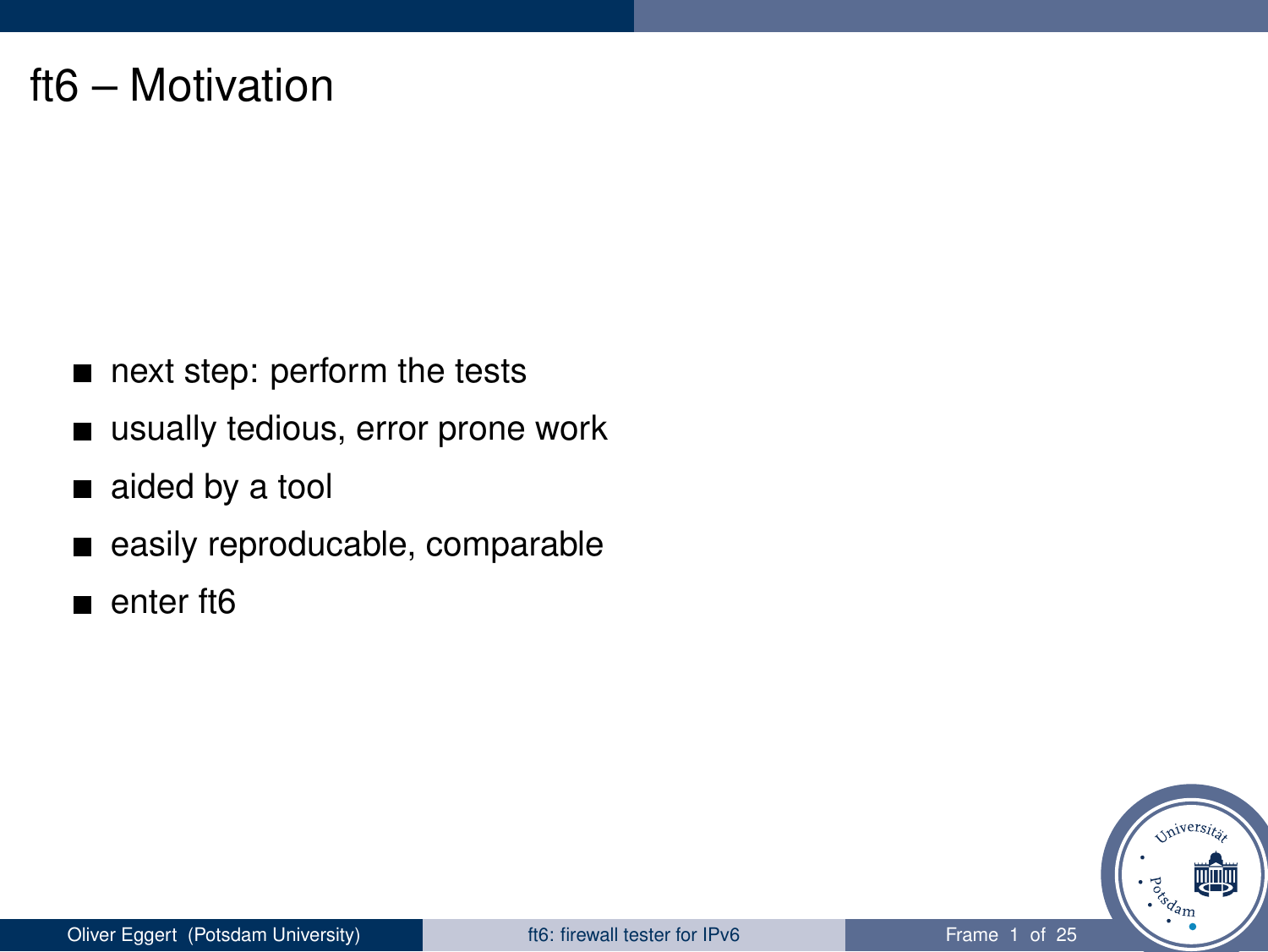#### ft6 – Agenda

- overview
- info on design and implementation
- live demo
- v.2: security focus
- writing your own tests *(optionally)*

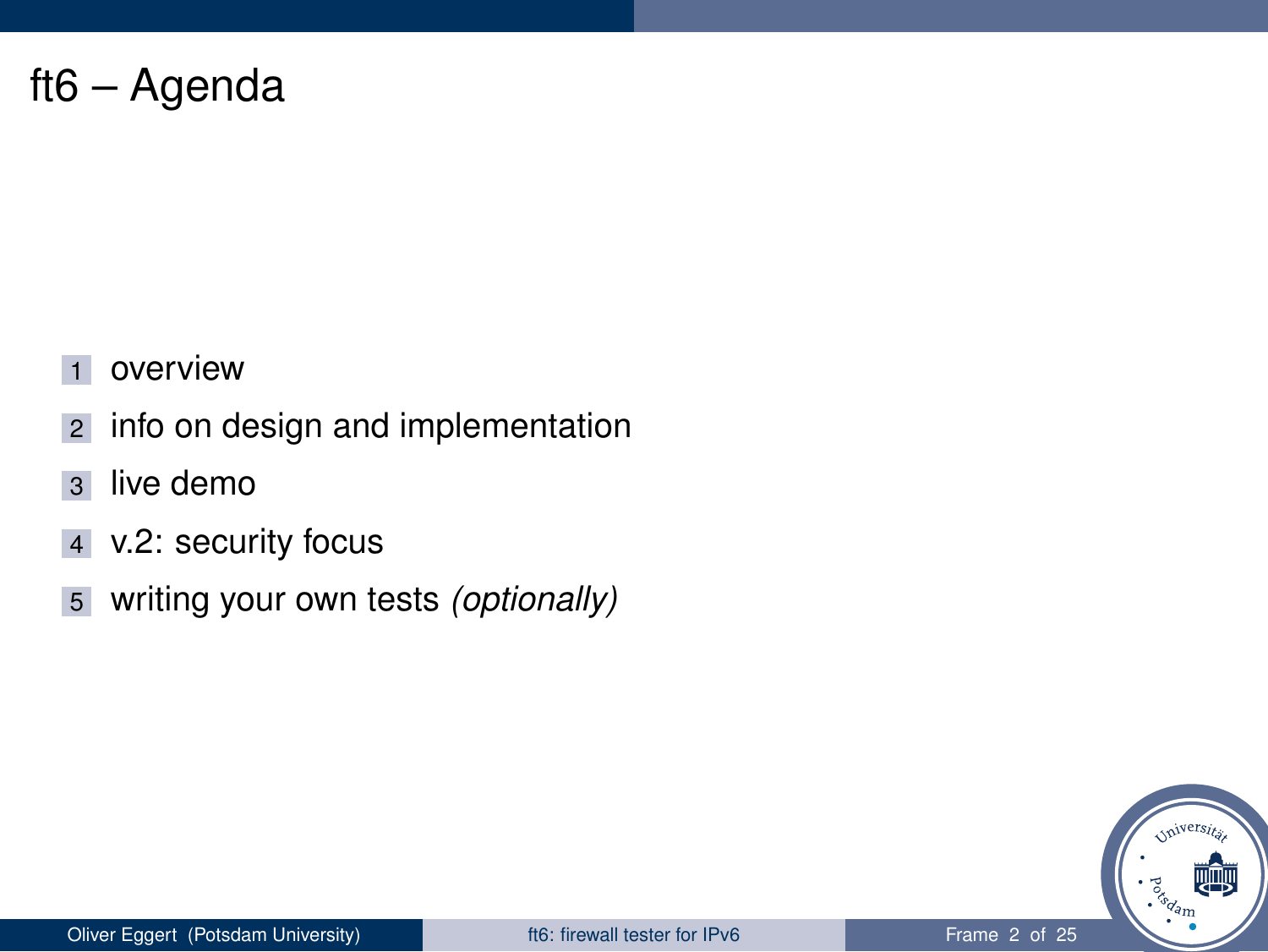#### ft6 – Design Goals

- easy to configure
- graphical user interface
- browse tests and results r
- visual representation

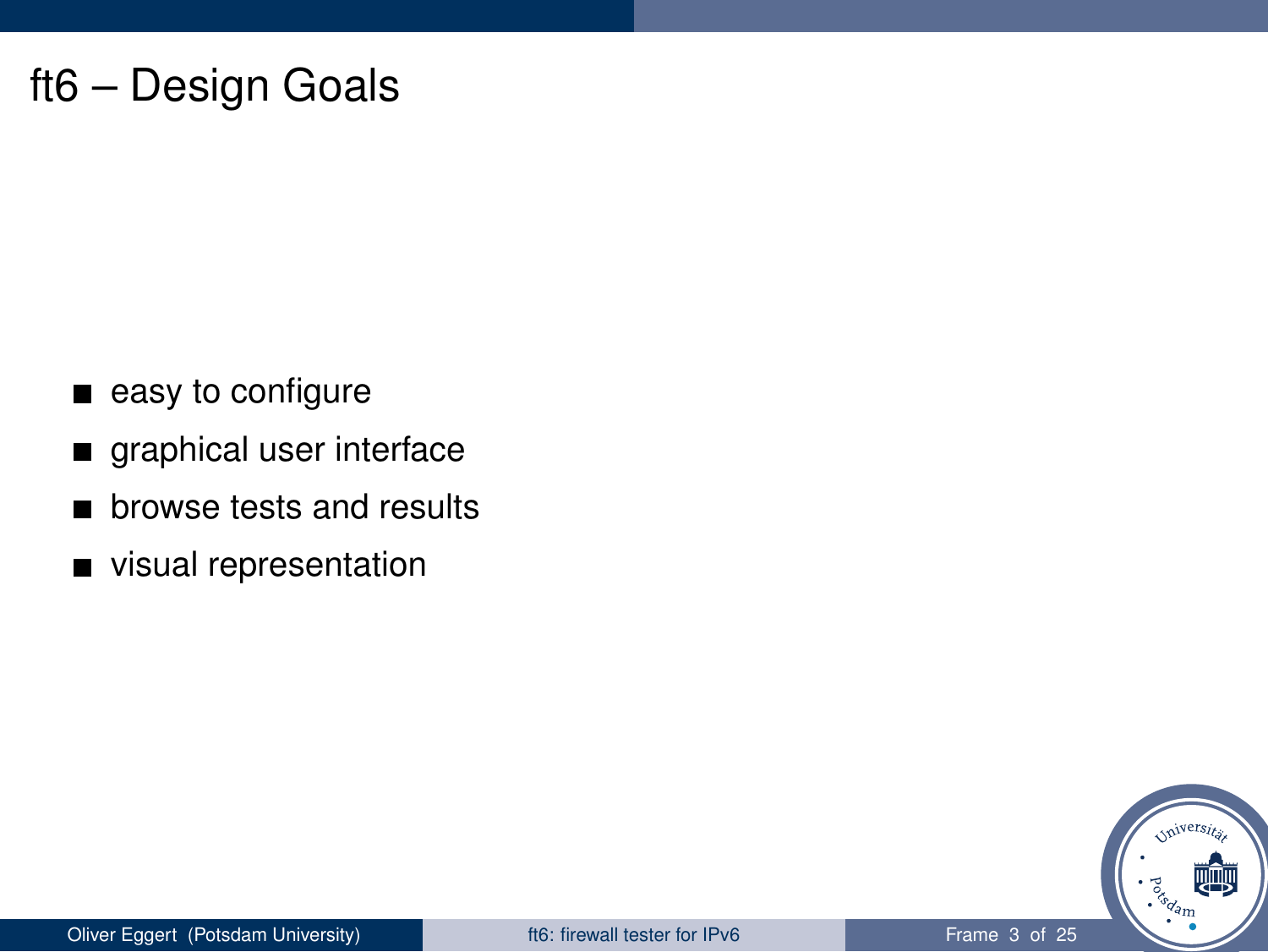#### ft6 – Design Goals

- open-source (Creative Commons BY-NC-SA 3.0)
- can act as a framework for new tests
- easy to implement new tests

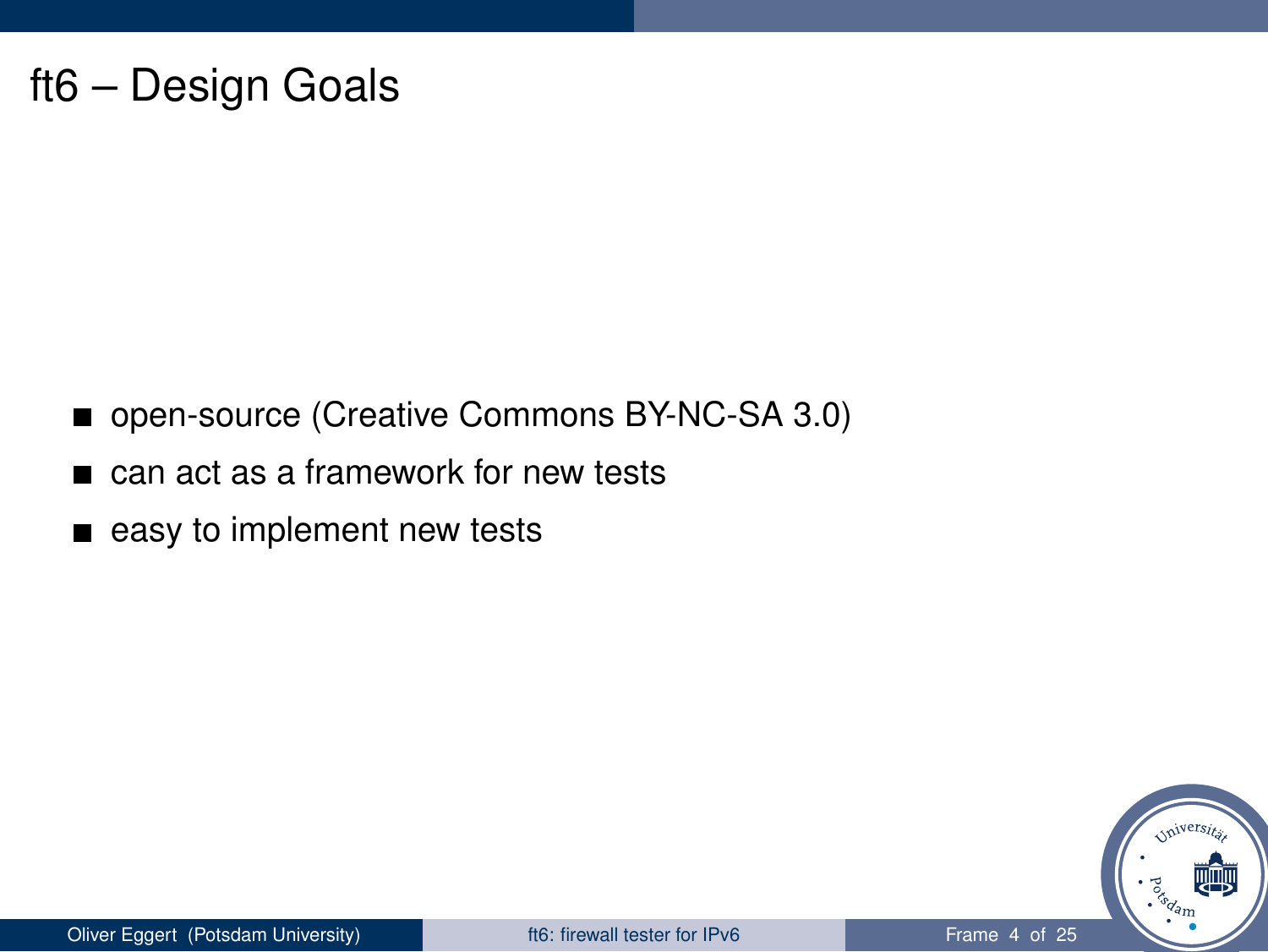- powered by python, PyQt and scapy
- works with Linux, Windows 7, OS X
- python: rapid developement, easily understandable
- PyQt: GUI-framework, available cross-platform
	- <http://www.riverbankcomputing.com/software/pyqt/intro>
- scapy: great framework for network packet creation
	- <http://www.secdev.org/projects/scapy/>

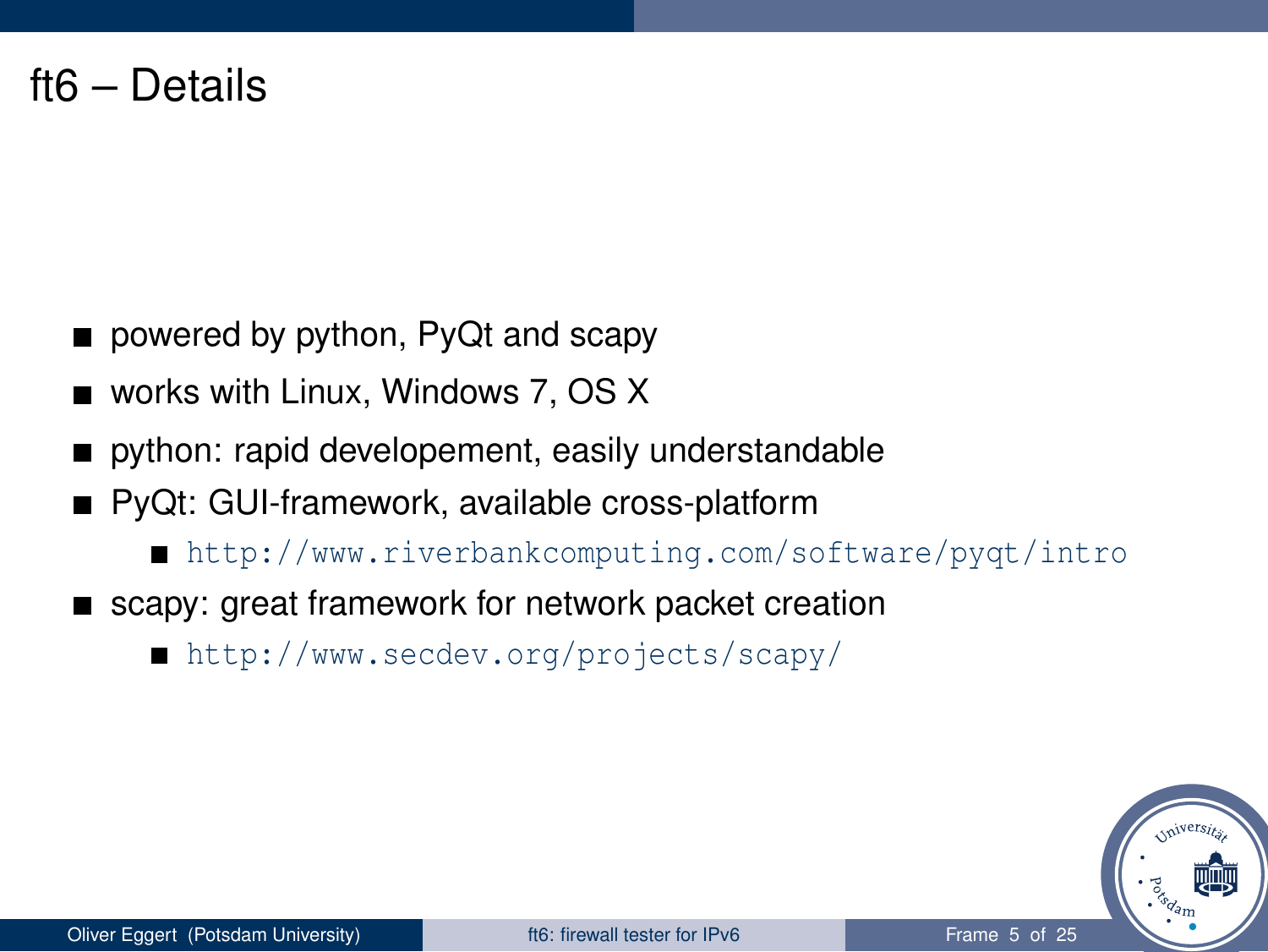#### ft6 – Architecture



- ft6 is a client-server application
- requires machines on both sides of your firewall
- one open port
- place machines not more than one hop away from firewall

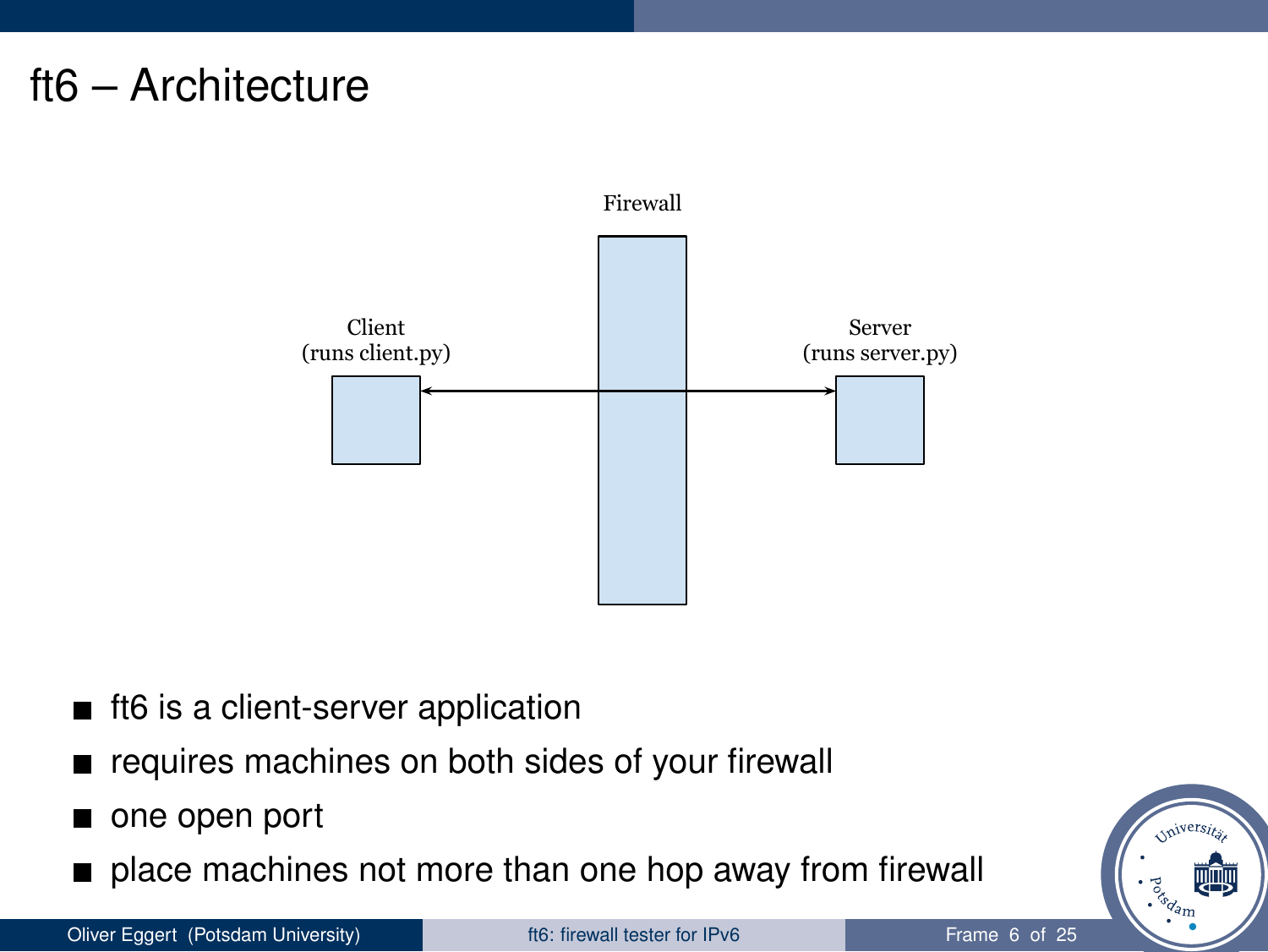

#### ■ Client and Server exhange control messages

■ Start / End / Results

Oliver Eggert (Potsdam University) and the first firewall tester for IPv6 Frame 7 of 25

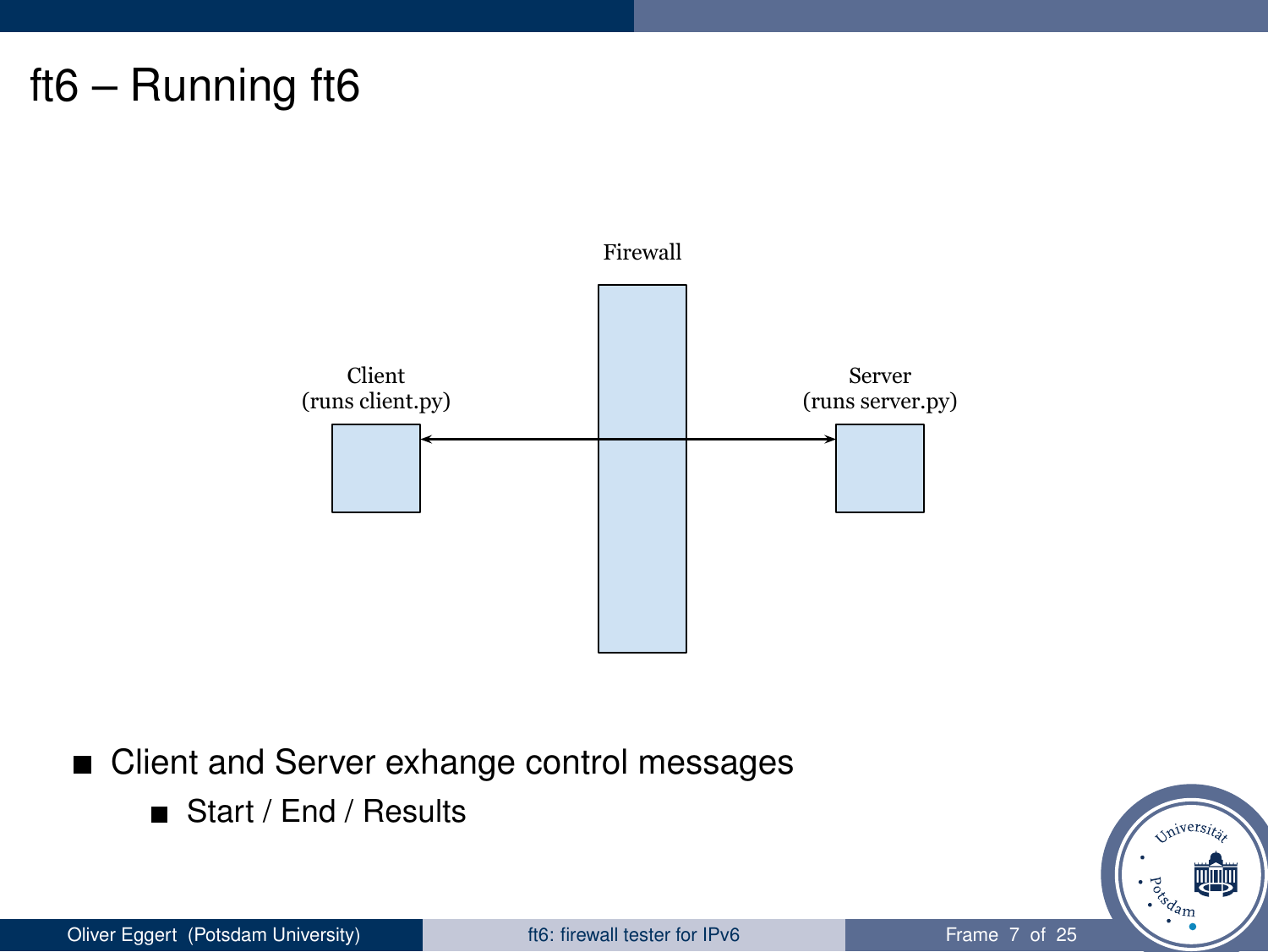

■ Client sends packets

■ Server sniffs

Oliver Eggert (Potsdam University) and the first firewall tester for IPv6 Frame 8 of 25

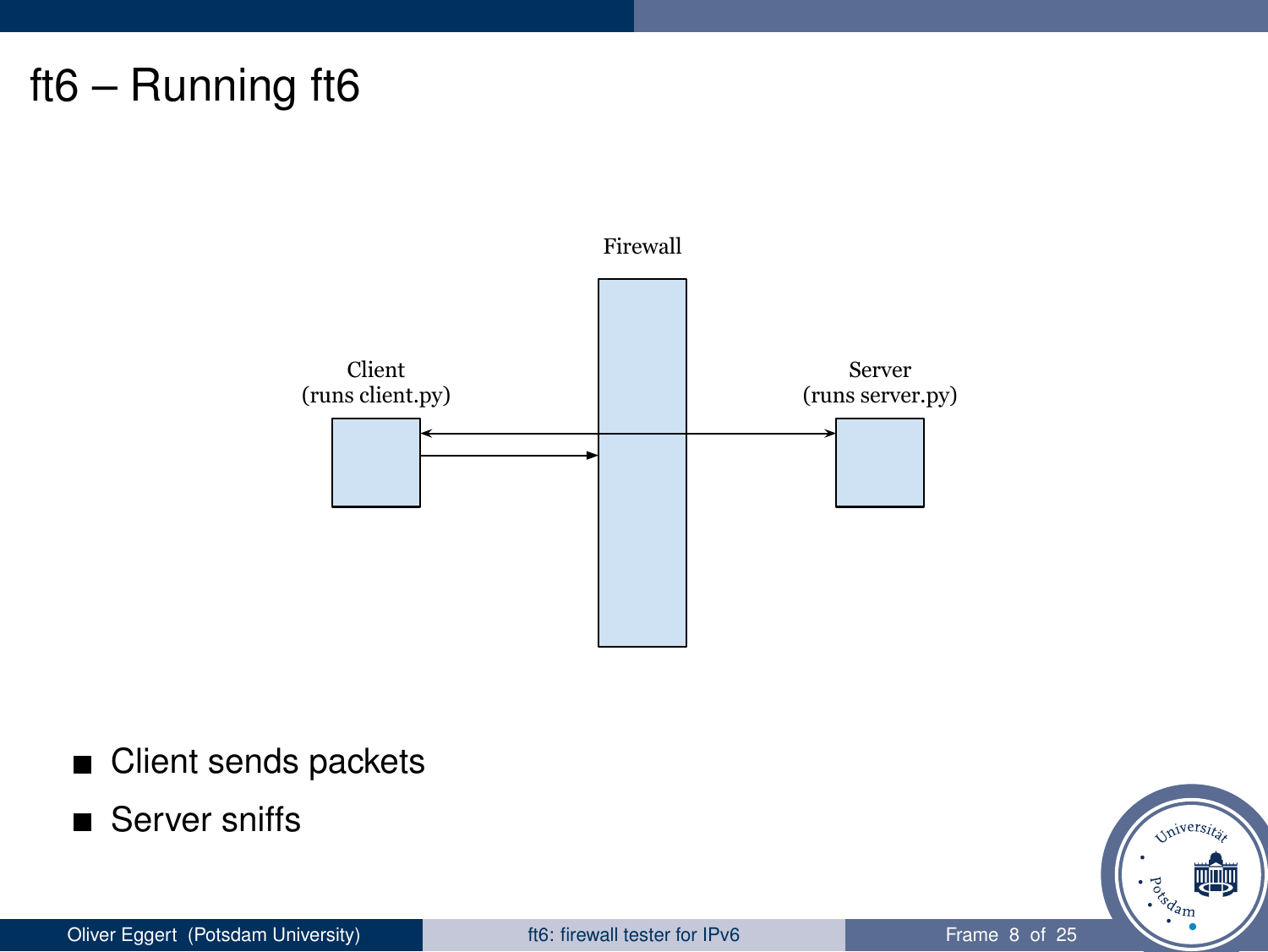

■ Client sends packets

■ Server sniffs

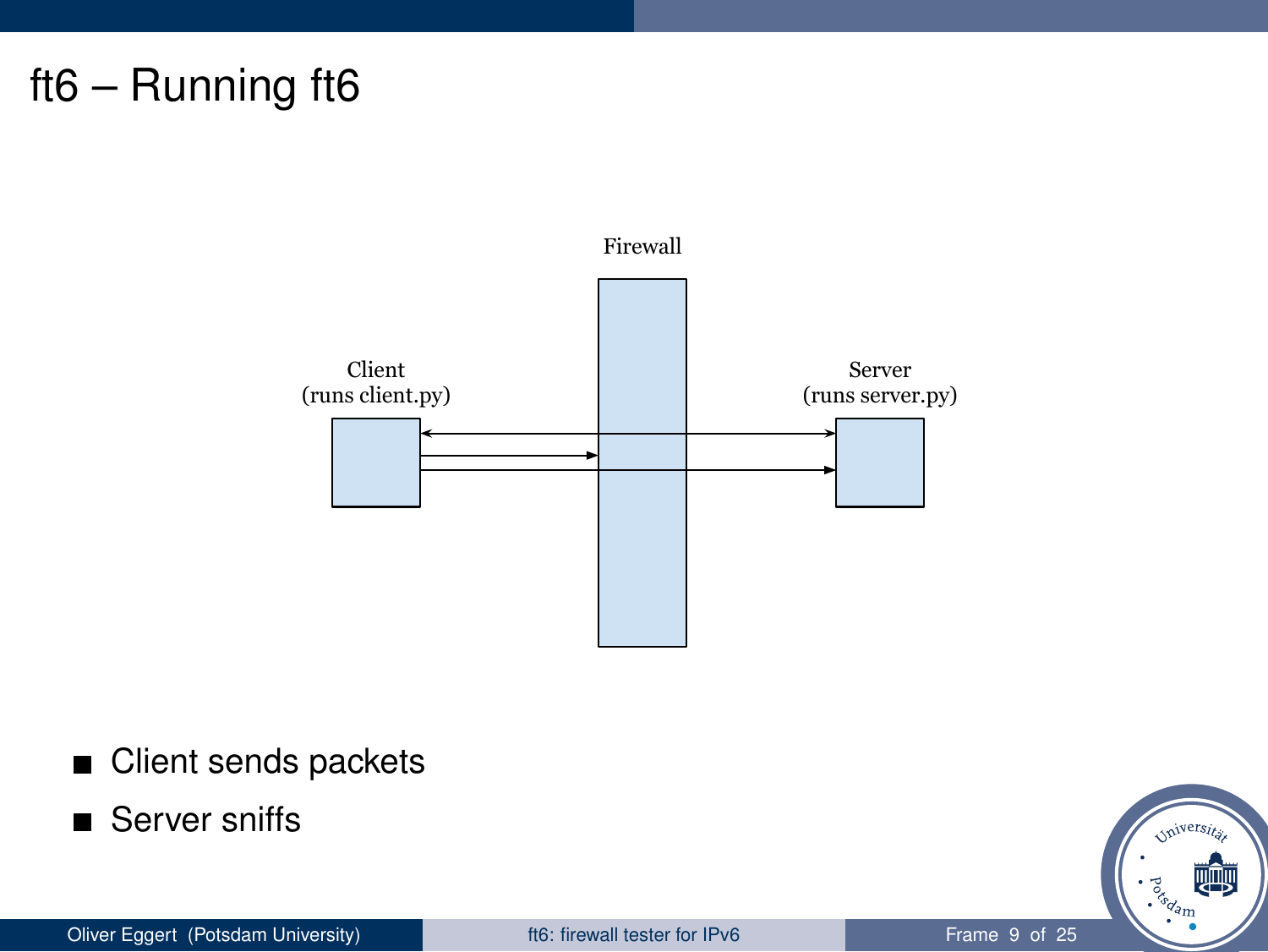

- Server sends back list of packets it recieved
- Client figures out what went missing and displays result

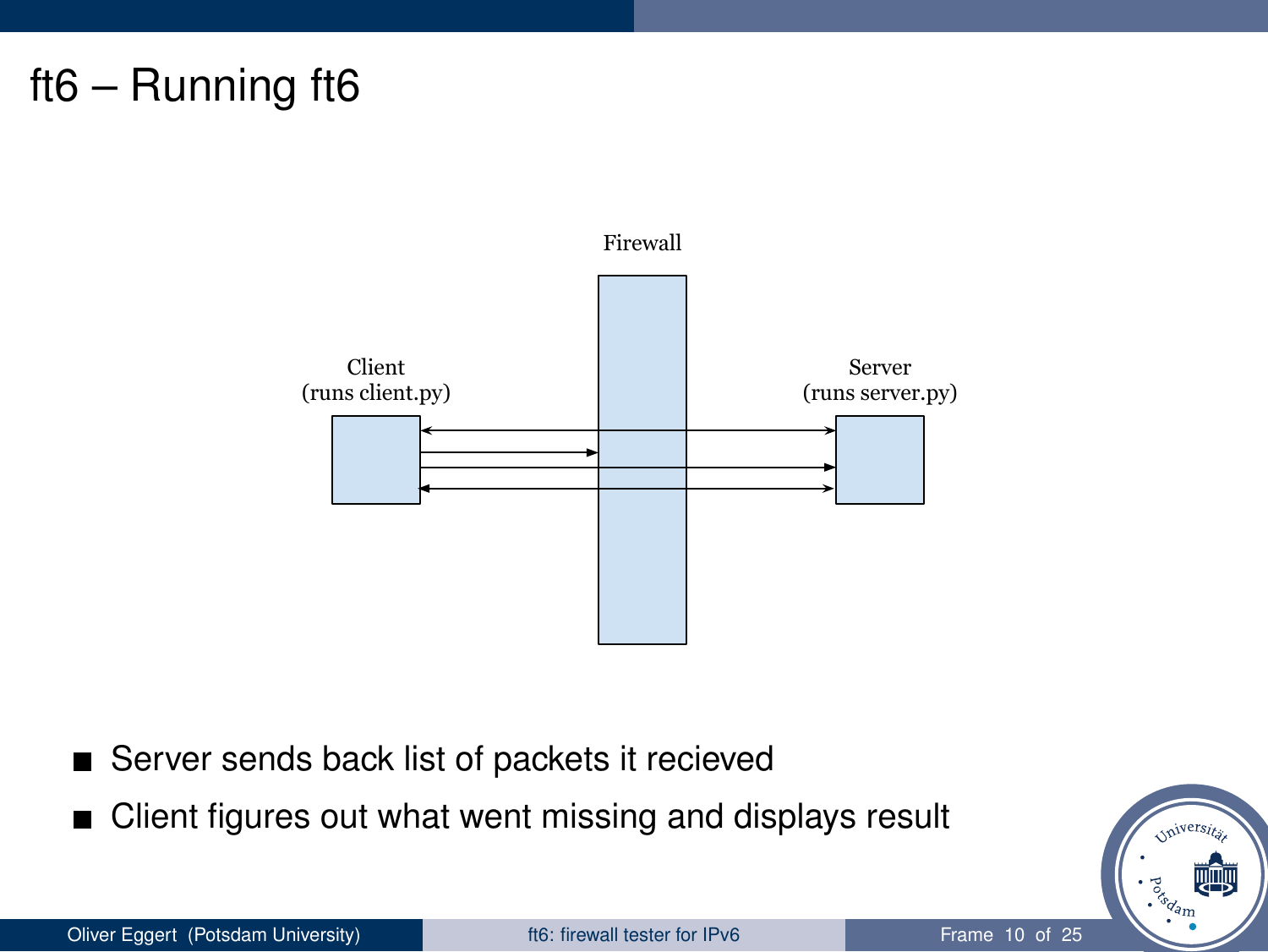#### Live Demo



Oliver Eggert (Potsdam University) **for the Collection of the Collection** of the Frame 11 of 25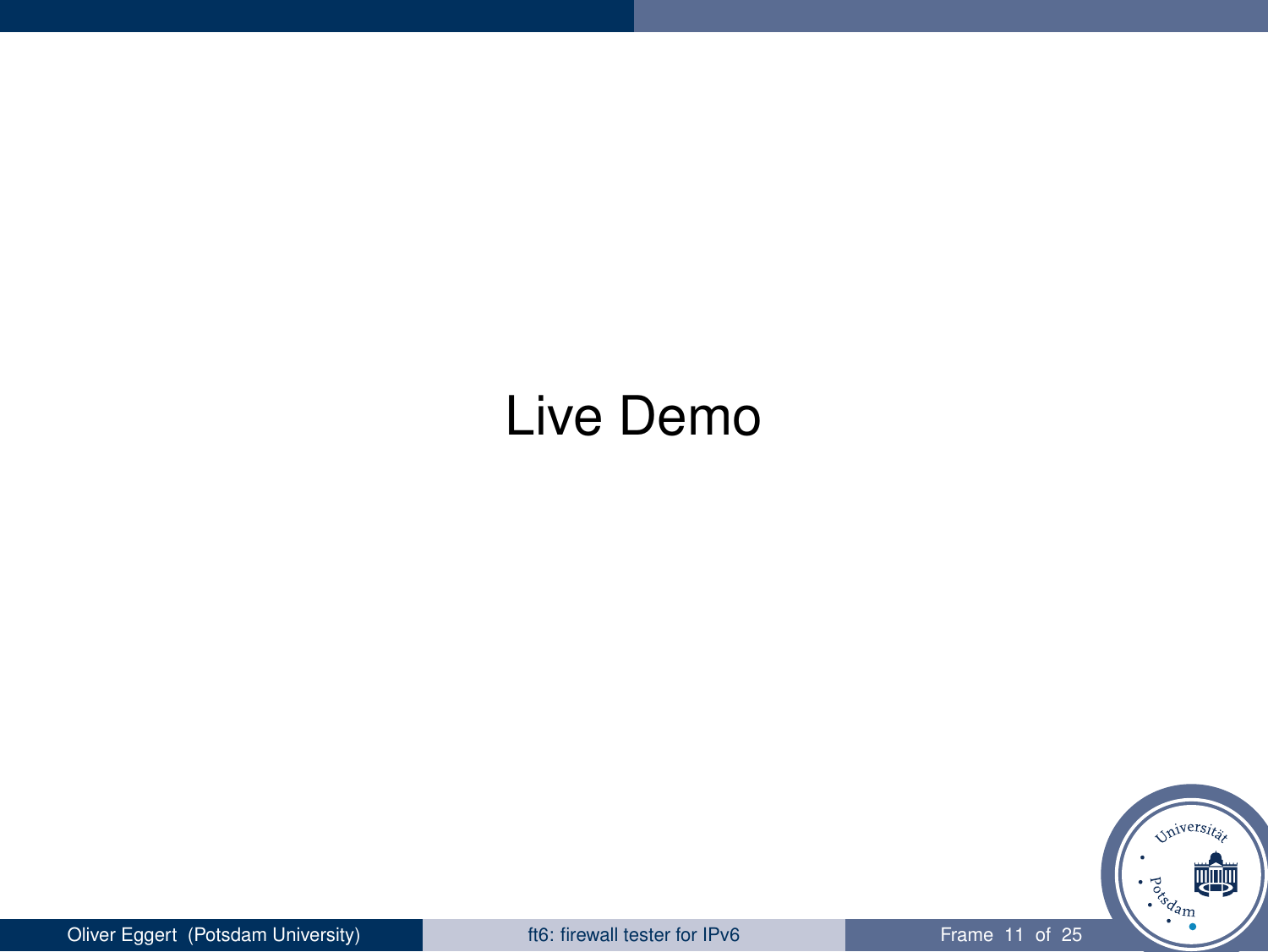#### ft6 version 2: pitfalls

- dideal world scenario: tests performed automatically
- mismatch between rfc's intent, your setup, firewall capabilities
- ft6's results may be misleading in some cases

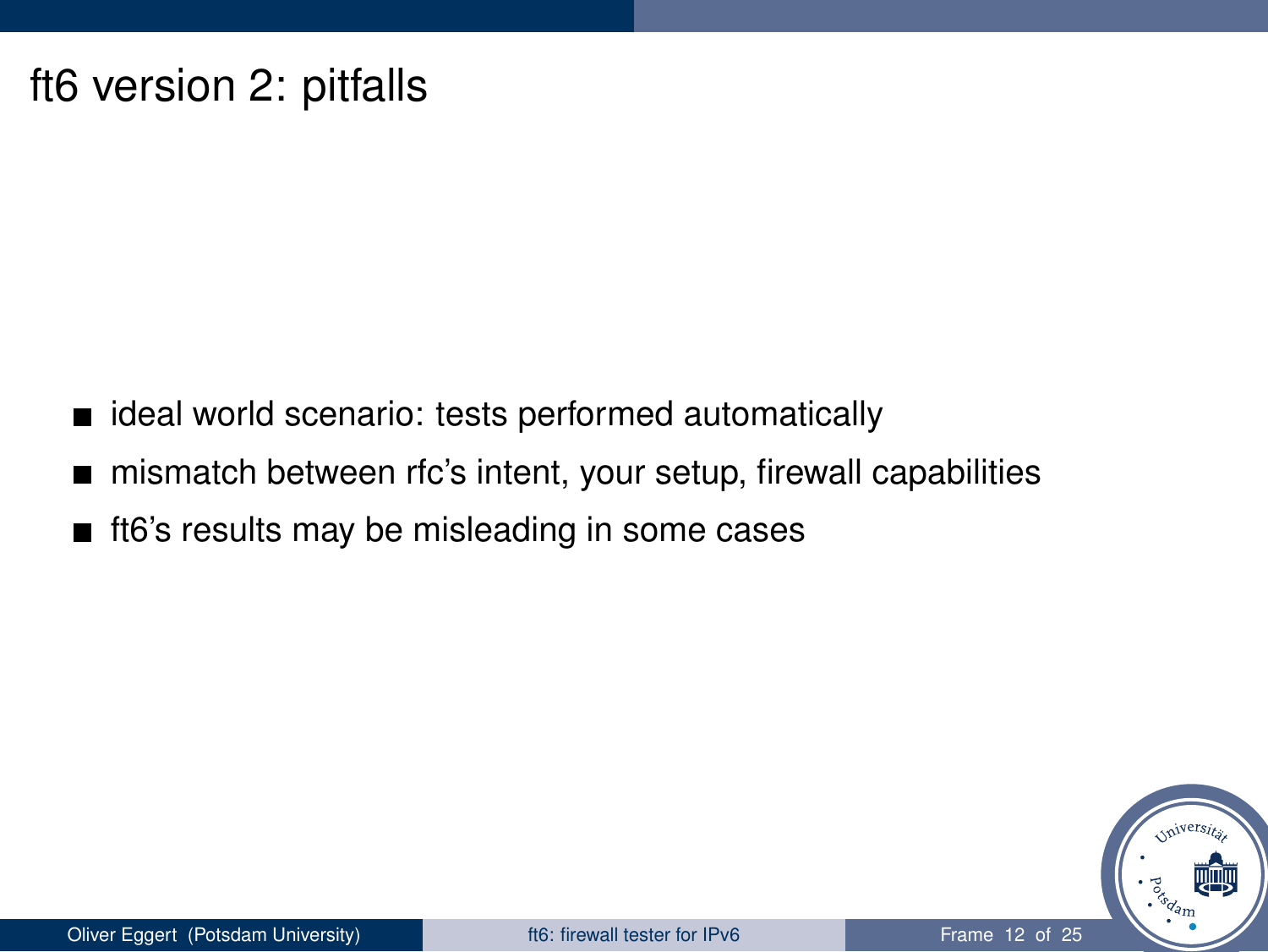#### ft6 version 2: pitfalls

Example:

- ICMPv6 non-filtered messages include Packet Too Big, Time Exceeded and Parameter Problem
- in our tests: were dropped by some firewalls, marked red in ft6
- responses to some previous malformed packet
- ft6 doesn't send the previous packet
- firewall more capable than assumed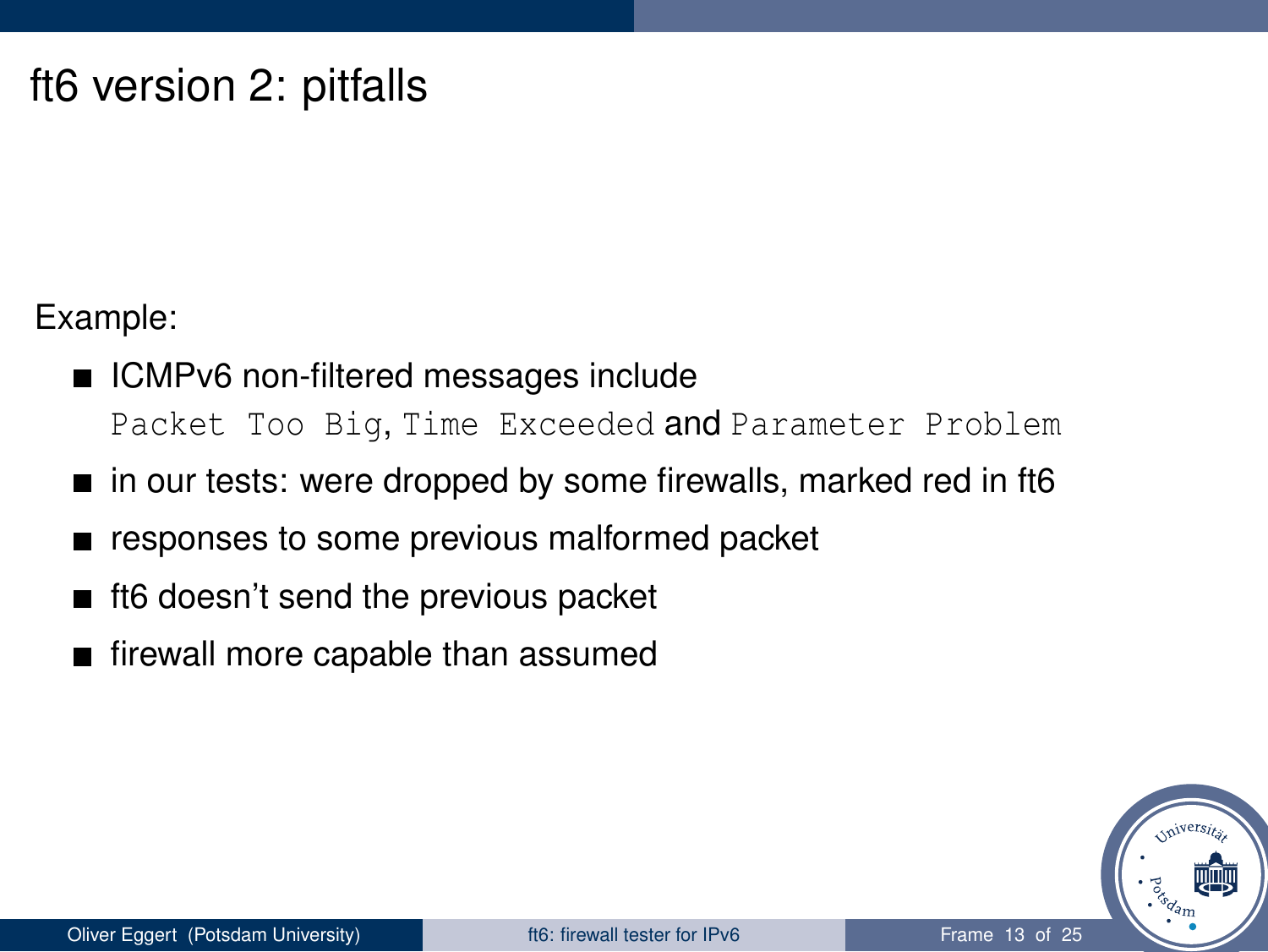#### ft6 version 2: pitfalls

- how would you test that?
- vou can't (reliably)
- too many edge-cases, to many differences across vendors
- problem remains: what's the result of that ICMP test?

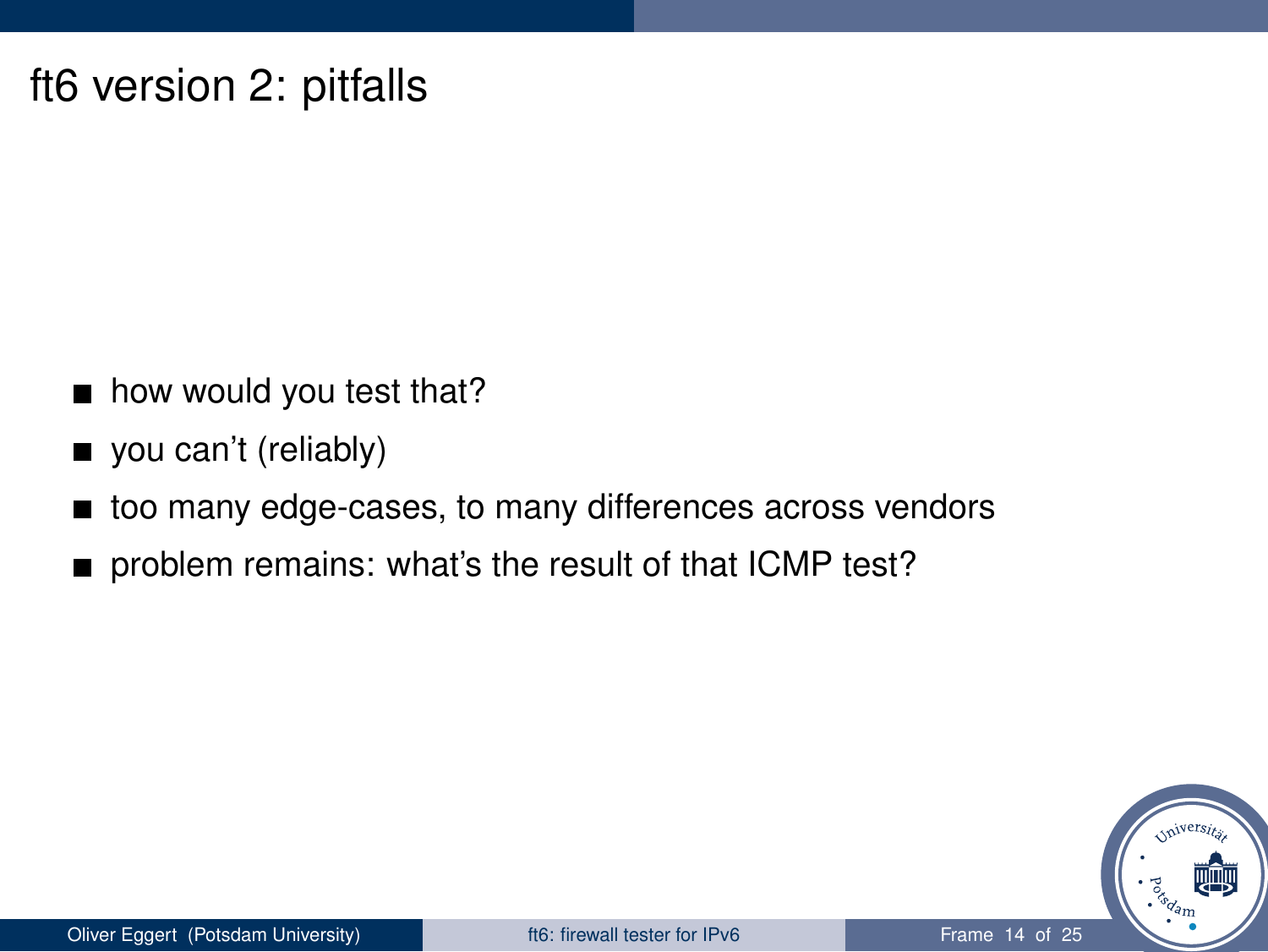another example: Routing Header

- $\blacksquare$  decision to drop or forward depends upon value of segments-left field.
- some firewalls were unable to inspect the field.
- all or nothing
- $\blacksquare$  firewall less capable than assumed
- yet: dropping valid RH is arguably better than forwarding invalid RH
- $\blacksquare$  how do we reflect that in ft6?

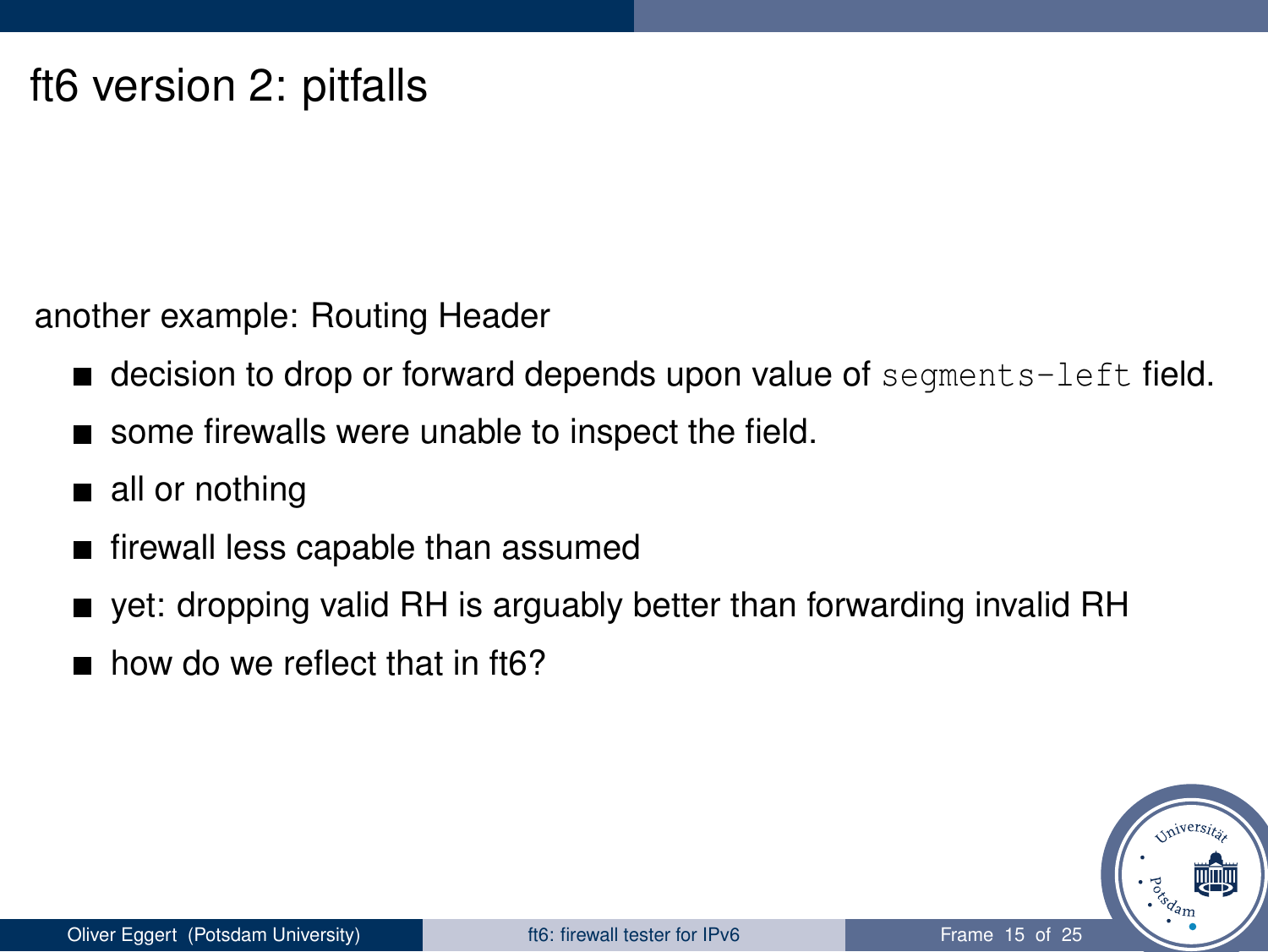#### ft6 version 2: "security focus"

- switch from *rfc-conformity* focus to *security* focus
- $\blacksquare$  if a result is not in accordance with rfc but "more secure": ⇒ no longer red
- can't make it green:
	- ⇒ for example: dropping *all* RH, kills Mobile-IPv6 feature

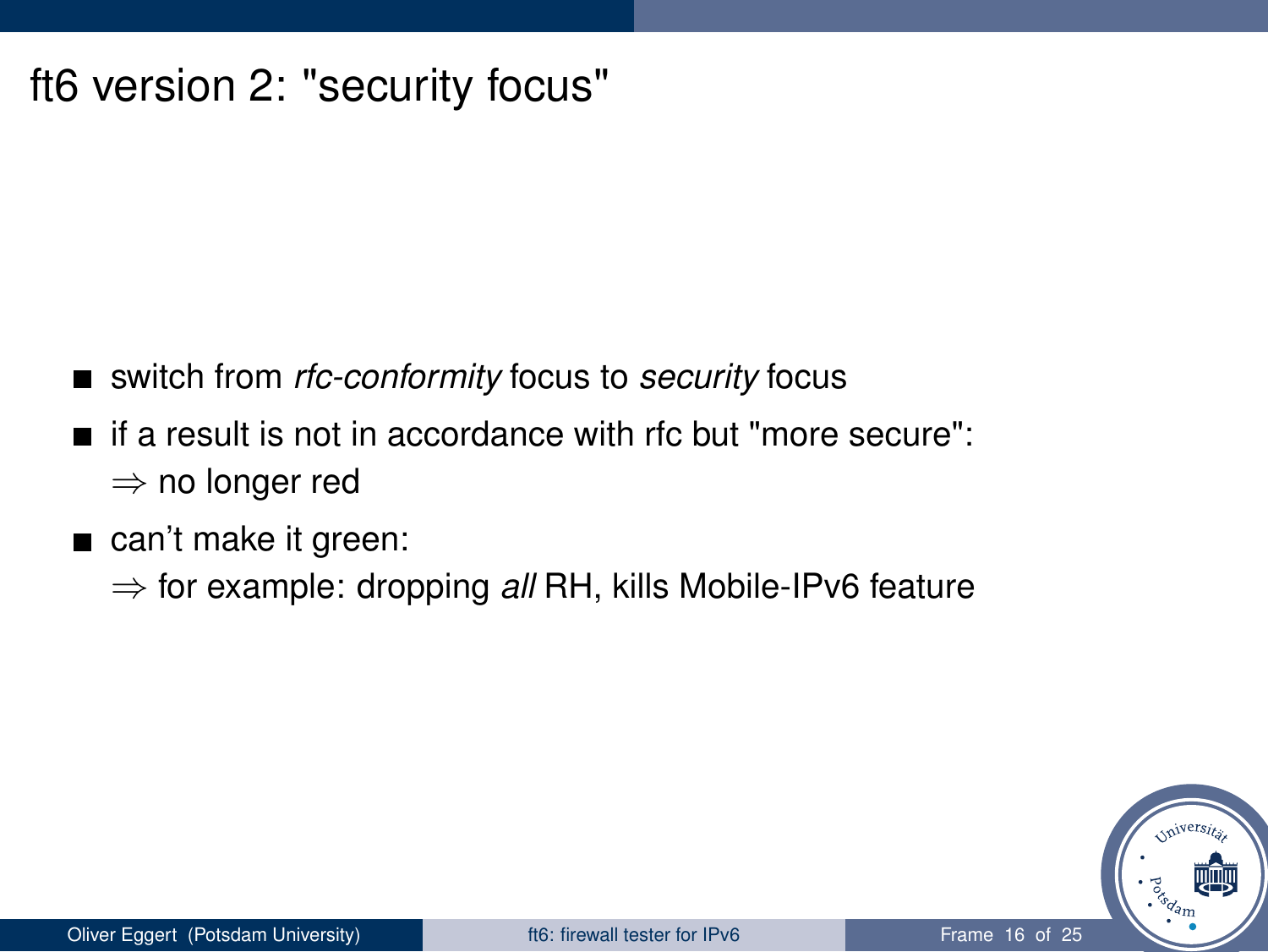#### ft6 version 2: "security focus"

results:

- more yellow, longer explanations  $\blacksquare$
- more interpretation required  $\blacksquare$
- shows problems of IPv6. Too many *what-if*s

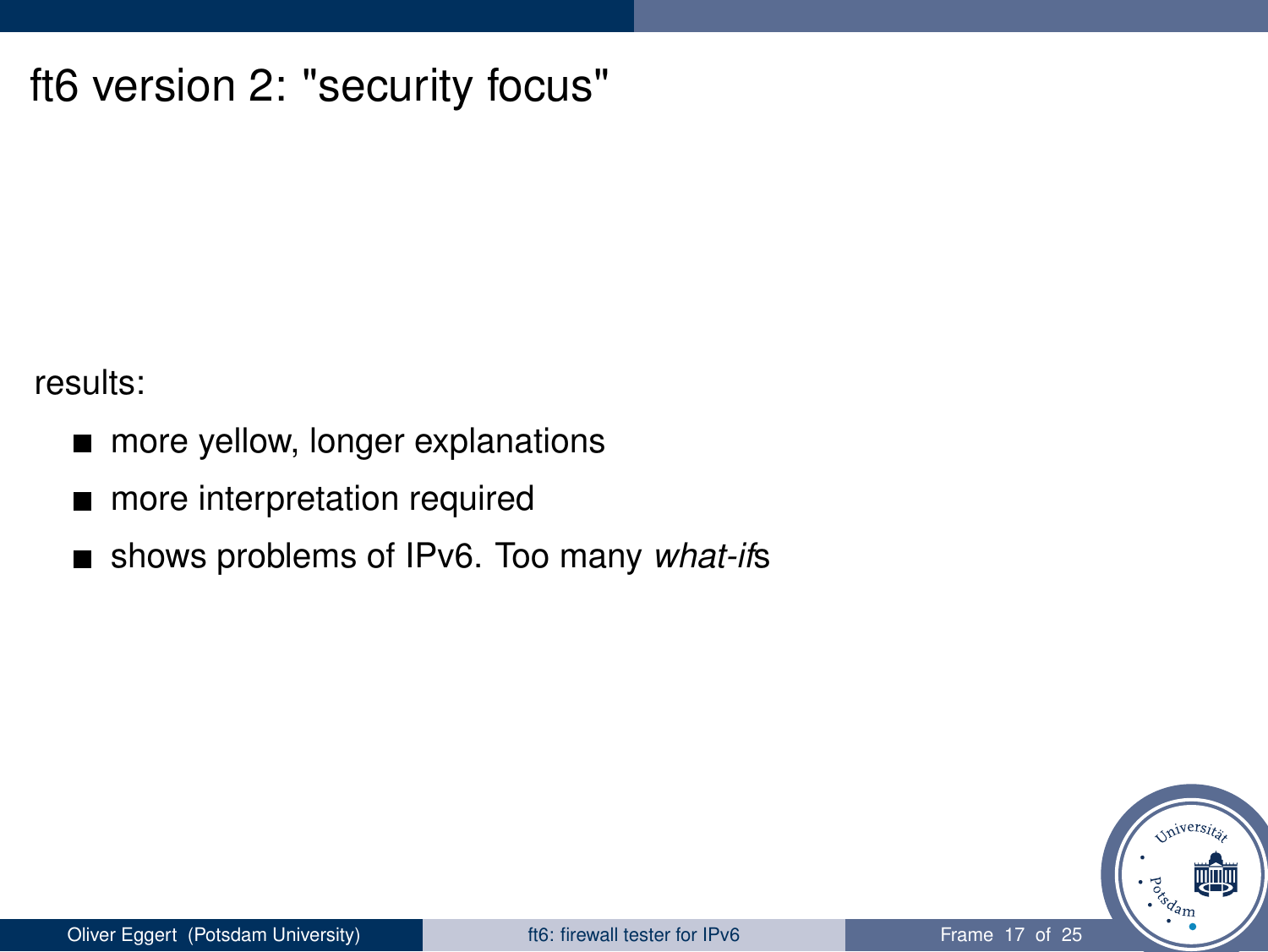#### ft6 – future work

- ft6 is a work in progress
- **In** lots of improvement could be done
- **better results**
- more tests

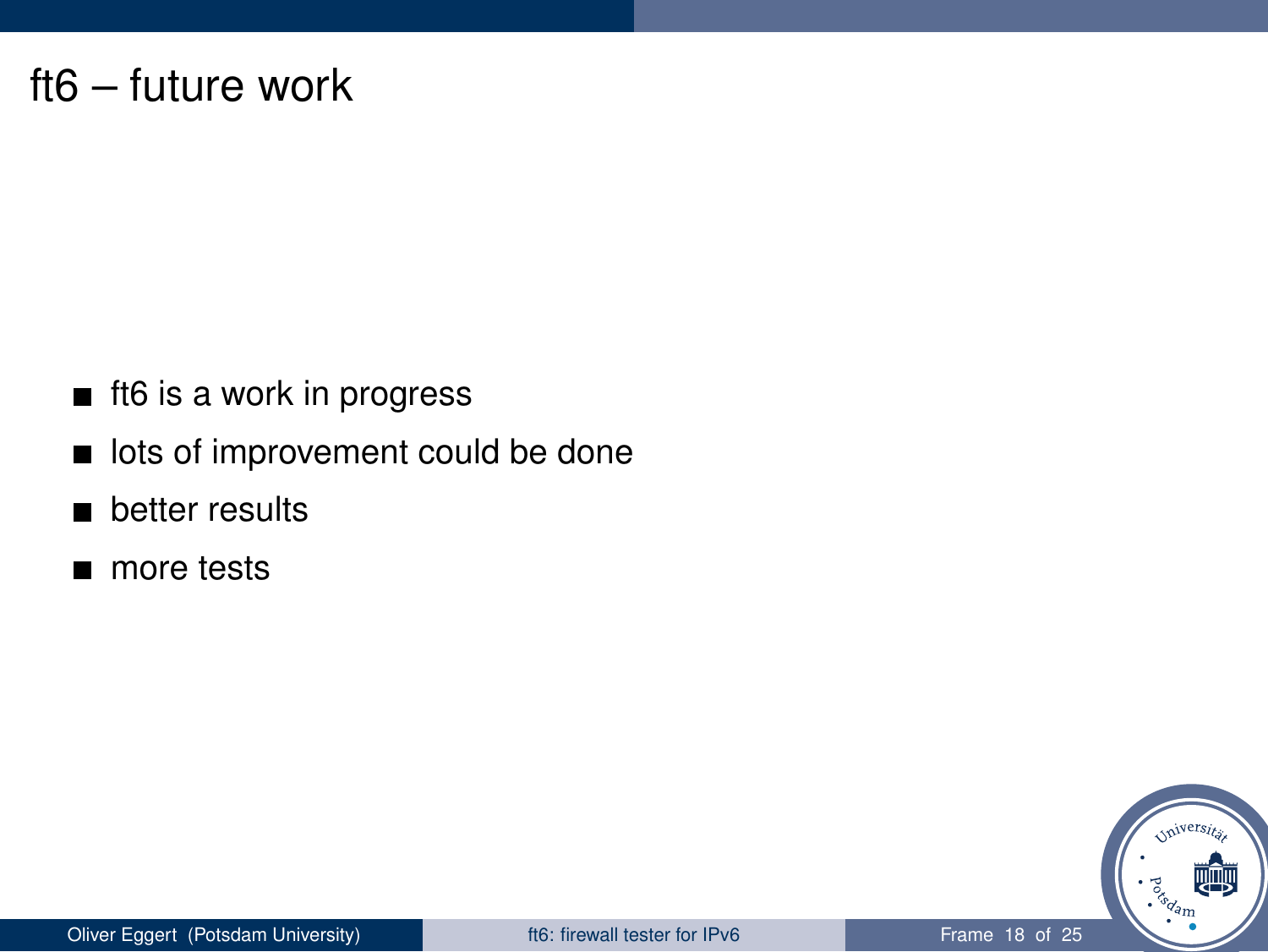### Thank You! Questions?

- your thoughts: <contact@idsv6.de>
- get ft6 from: <https://redmine.cs.uni-potsdam.de/projects/ft6>
- **more info on the project:** <www.idsv6.de>
- $\blacksquare$  article in c't: <www.ct.de/inhalt/2013/15/36>

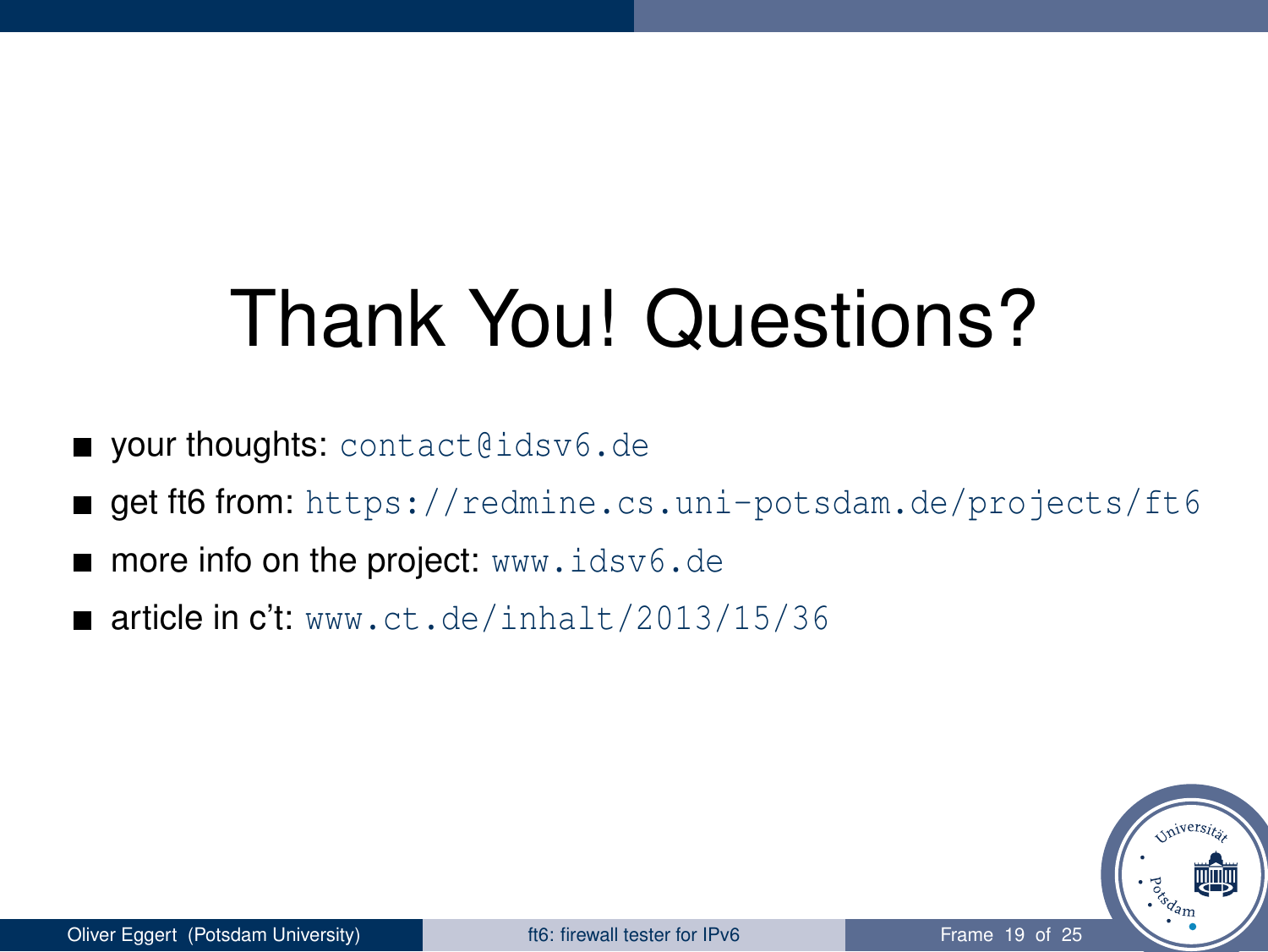Example: build own test, to see if packets containing the string "randomword" can traverse the firewall. Requires four steps:

- 1 create a class for your test
- <sup>2</sup> implement the execute method
- <sup>3</sup> implement the evaluate method
- register your test with the application

(More detailed in ft6's documentation)

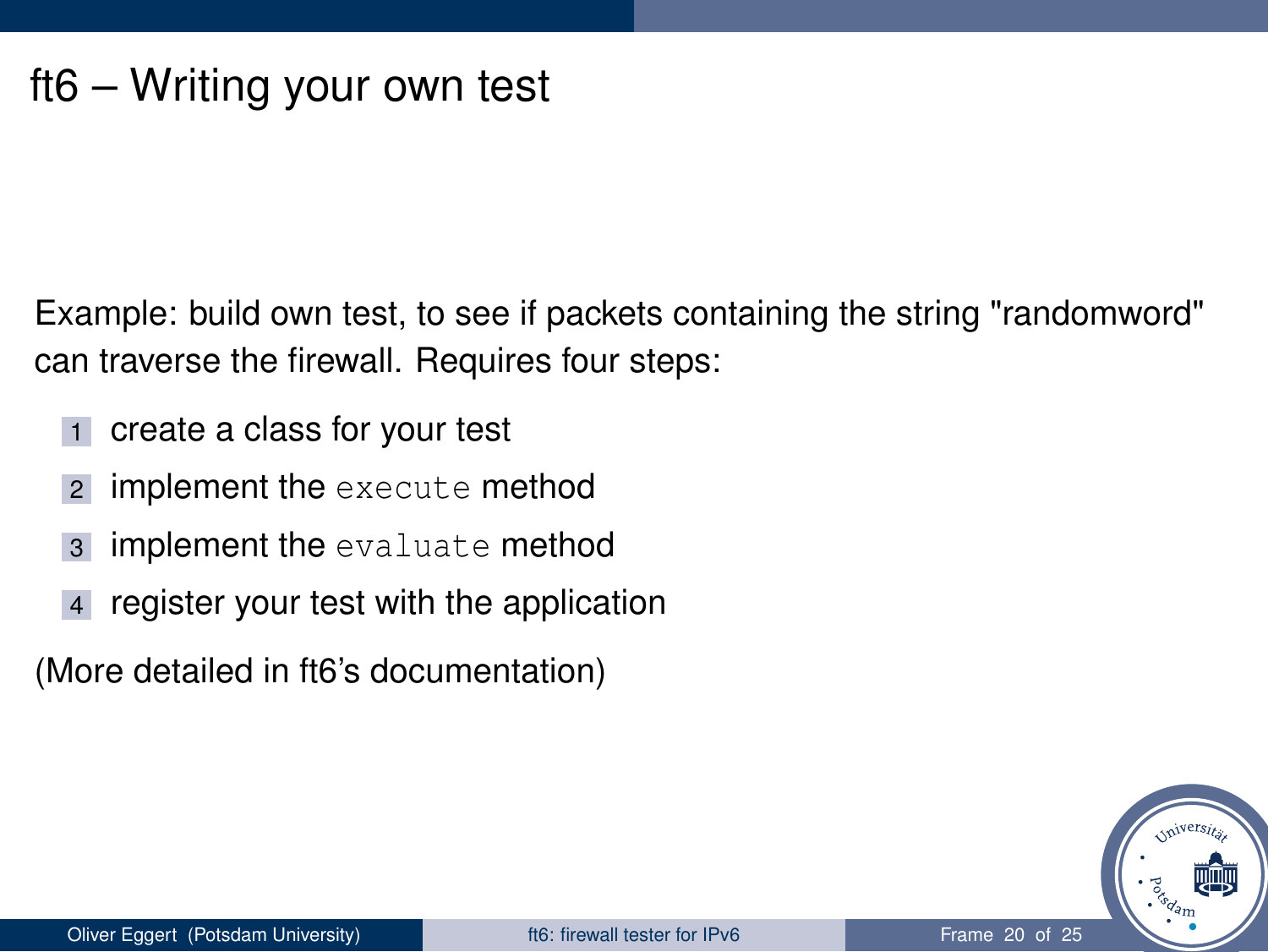#### Step 1: Create a class for your test

```
class TestRandomWord(Test):
 def __init_(self, id, name, description, test_settings, app):
   super(TestRandomWord, self). init (id, name, description,
     test_settings, app)
```
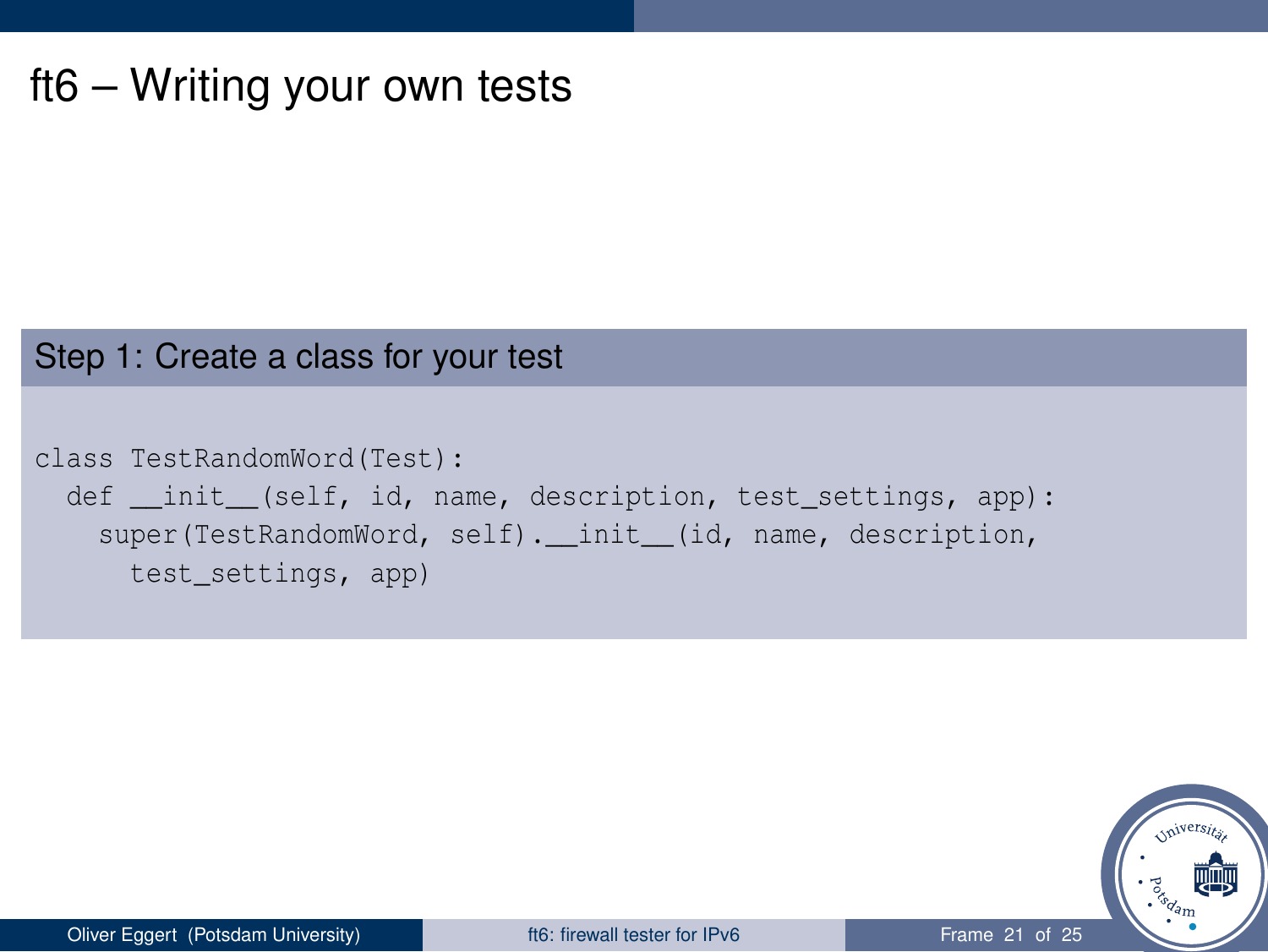#### Step 2: implement the execute method

```
def execute(self):
 e = Ether(dst=self.test_settings.router_mac)
  ip = IPv6(dst=self.test_settings.dst, src=self.test_settings.src)
 udp= UDP(dport=self.test_settings.open_port, sport=12345)
 payload = "ipv6-qab" * 128packet = e/ip/udp/(payload + "randomword")
  sendp(packet)
 packet = e/ip/udp(payload + "someotherword")
  sendp(packet)
```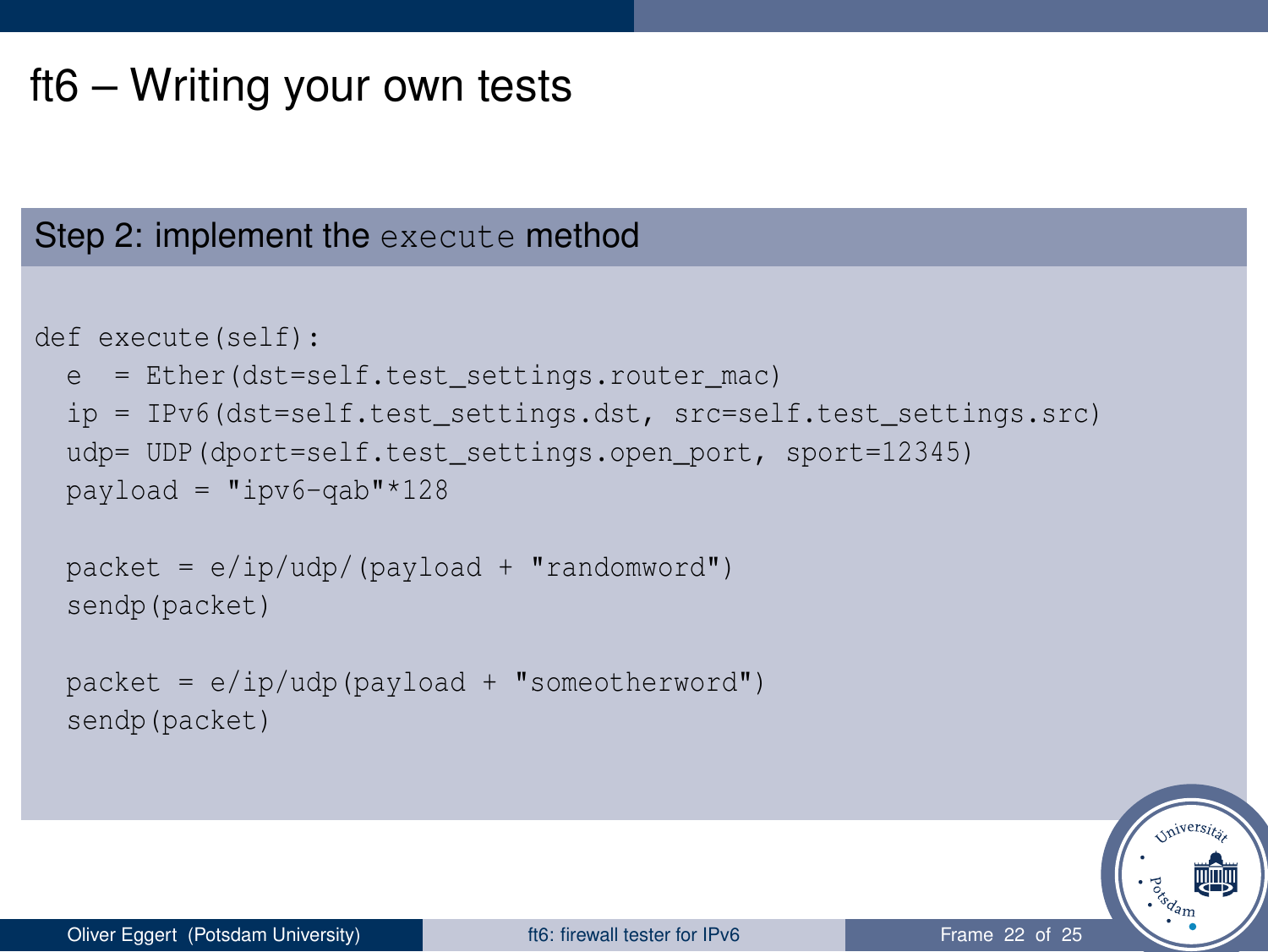#### Step 3: implement the evaluate method

```
def evaluate(self, packets):
  results = []found random = False
  found_otherword = False
   # iterate over the packets, filter those that belong to the test
   for p in packets:
     tag = str(p.lastlayer())
      if not "ipv6-qab" in tag:
          continue
      if "randomword" in tag:
          found_random = True
      if "someotherword" in tag:
          found_otherword = True
```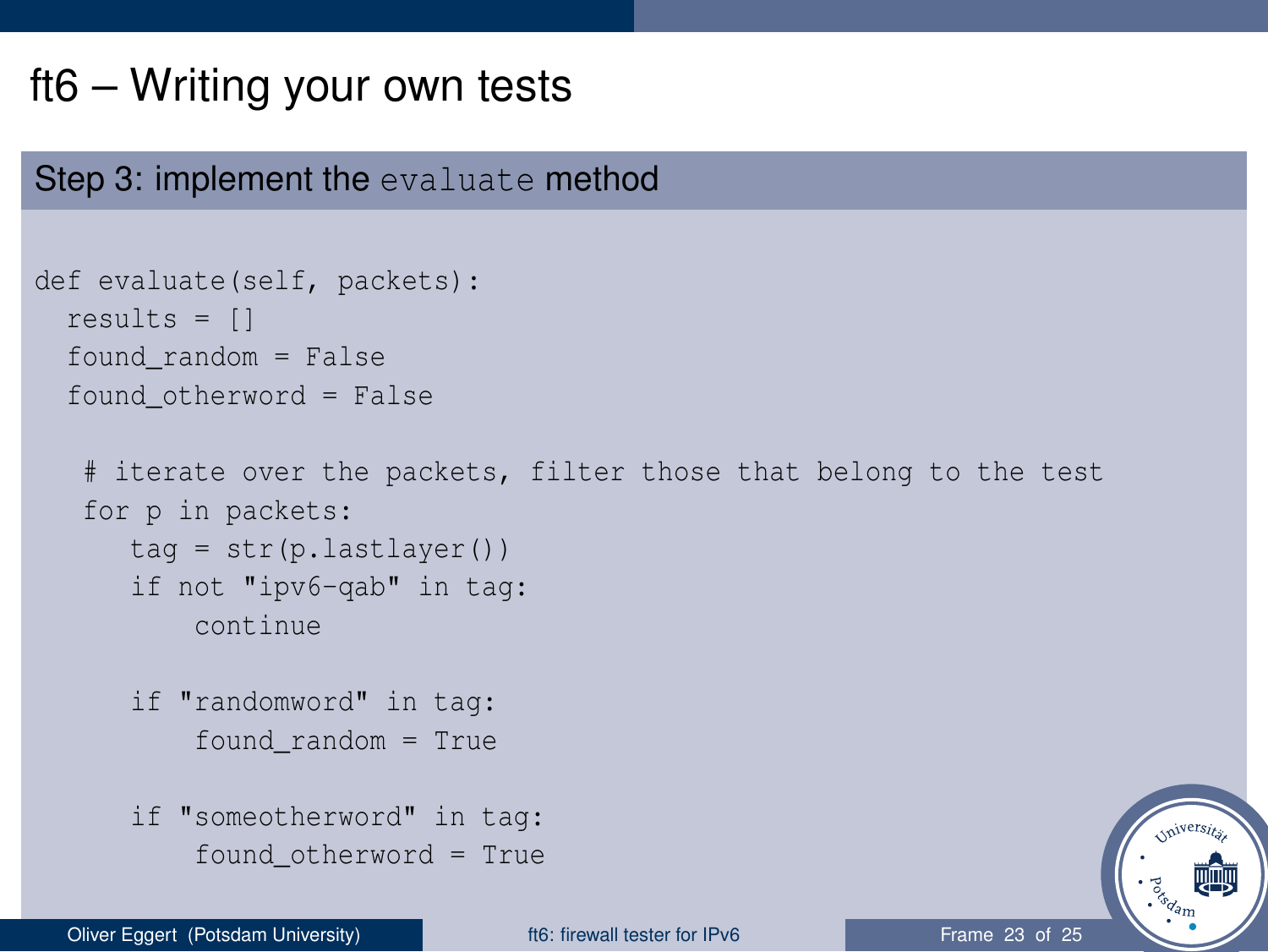#### Step 3: implement the evaluate method

```
# evaluate the flags
if found_random:
      results.append("Success", "Your firewall forwarded
      a packet with a random word!")
else:
      results.append("Failure", "Your firewall dropped
      a packet with a random word!")
if found_otherword:
    results.append("Warning", "Your firewall forwarded
    a packet with some other word. That's very weird!")
else:
    results.append("Success", "Your firewall dropped
    a packet with some other word. Well done firewall!")
return results
```